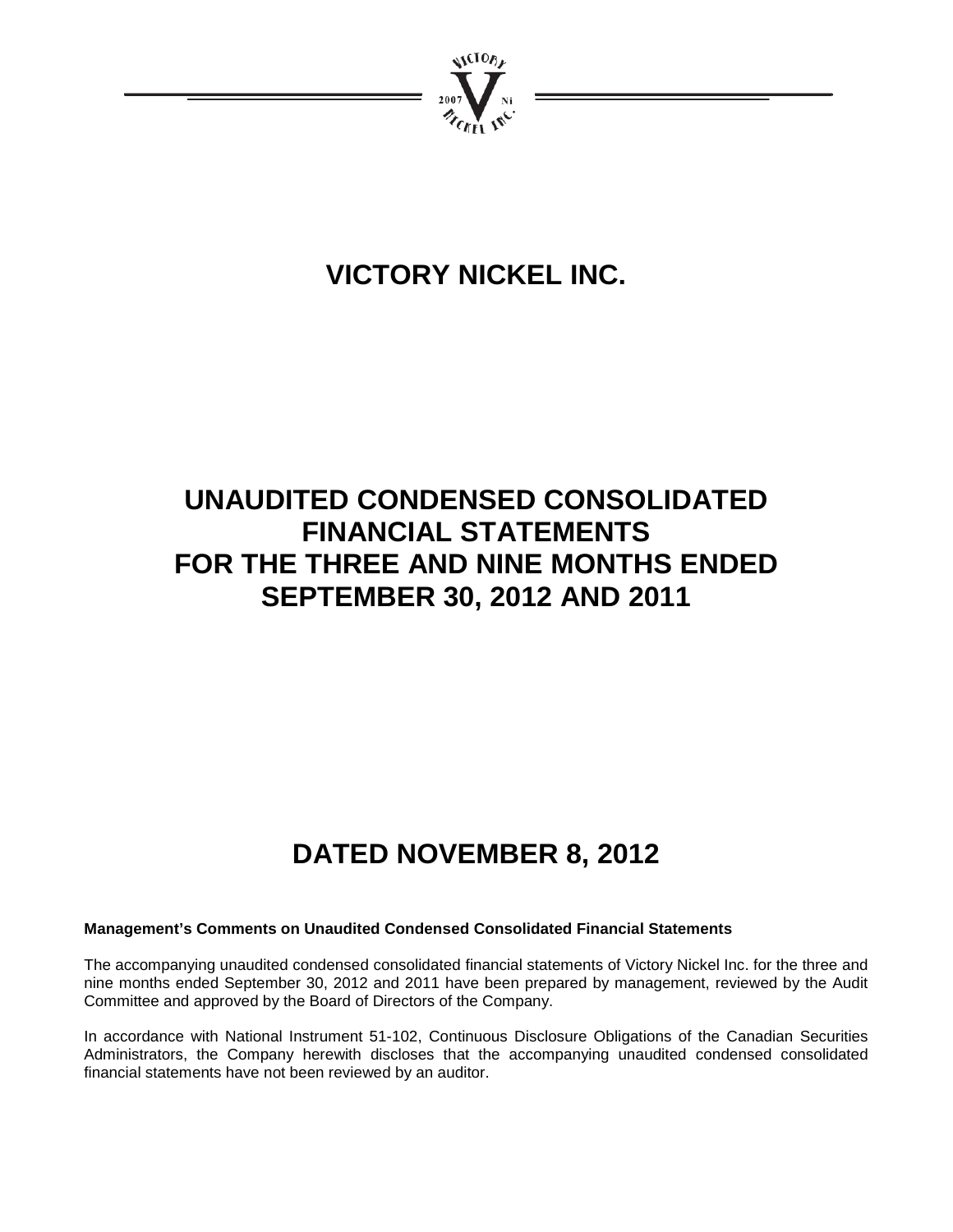|                                                                           |                | September 30,    | December 31, |  |
|---------------------------------------------------------------------------|----------------|------------------|--------------|--|
|                                                                           |                | 2012             | 2011         |  |
| (in thousands of Canadian dollars)                                        | <b>Notes</b>   | (unaudited)      |              |  |
| <b>ASSETS</b>                                                             |                |                  |              |  |
| <b>Current assets</b>                                                     |                |                  |              |  |
| Cash and cash equivalents                                                 | 6              | \$<br>135        | \$<br>517    |  |
| Receivables                                                               | $\overline{7}$ | 110              | 129          |  |
| Marketable securities                                                     | 8              | 677              | 2,383        |  |
| <b>Total current assets</b>                                               |                | 922              | 3,029        |  |
| <b>Non-current assets</b>                                                 |                |                  |              |  |
| Property and equipment                                                    | 10             | 1,465            | 1,277        |  |
| Mine property and development project                                     | 11             | 37,863           | 35,571       |  |
| Exploration and evaluation projects                                       | 12             | 14,708           | 14,577       |  |
| <b>Total non-current assets</b>                                           |                | 54,036           | 51,425       |  |
| <b>Total Assets</b>                                                       |                | \$<br>54,958     | \$<br>54,454 |  |
| <b>LIABILITIES AND SHAREHOLDERS' EQUITY</b><br><b>Current liabilities</b> |                |                  |              |  |
| Trade and other payables                                                  | 13             | \$<br>$1,156$ \$ | 322          |  |
| <b>Total current liabilities</b>                                          |                | 1,156            | 322          |  |
| <b>Non-current liability</b>                                              |                |                  |              |  |
| Deferred tax liability                                                    |                | 2,686            | 2,702        |  |
| <b>Total Liabilities</b>                                                  |                | 3,842            | 3,024        |  |
| <b>Shareholders' equity</b>                                               |                |                  |              |  |
| Share capital                                                             |                | 47,631           | 47,631       |  |
| Contributed surplus                                                       |                | 4,377            | 4,134        |  |
| Accumulated other comprehensive income                                    |                | 1,909            | 2,422        |  |
| Deficit                                                                   |                | (2,801)          | (2,757)      |  |
| Total shareholders' equity                                                |                | 51,116           | 51,430       |  |
| <b>Total Liabilities and Shareholders' Equity</b>                         |                | \$<br>54,958     | \$<br>54,454 |  |

# **Condensed Consolidated Balance Sheets**

### **NATURE OF OPERATIONS (Note 1)**

The accompanying notes are an integral part of these condensed consolidated financial statements

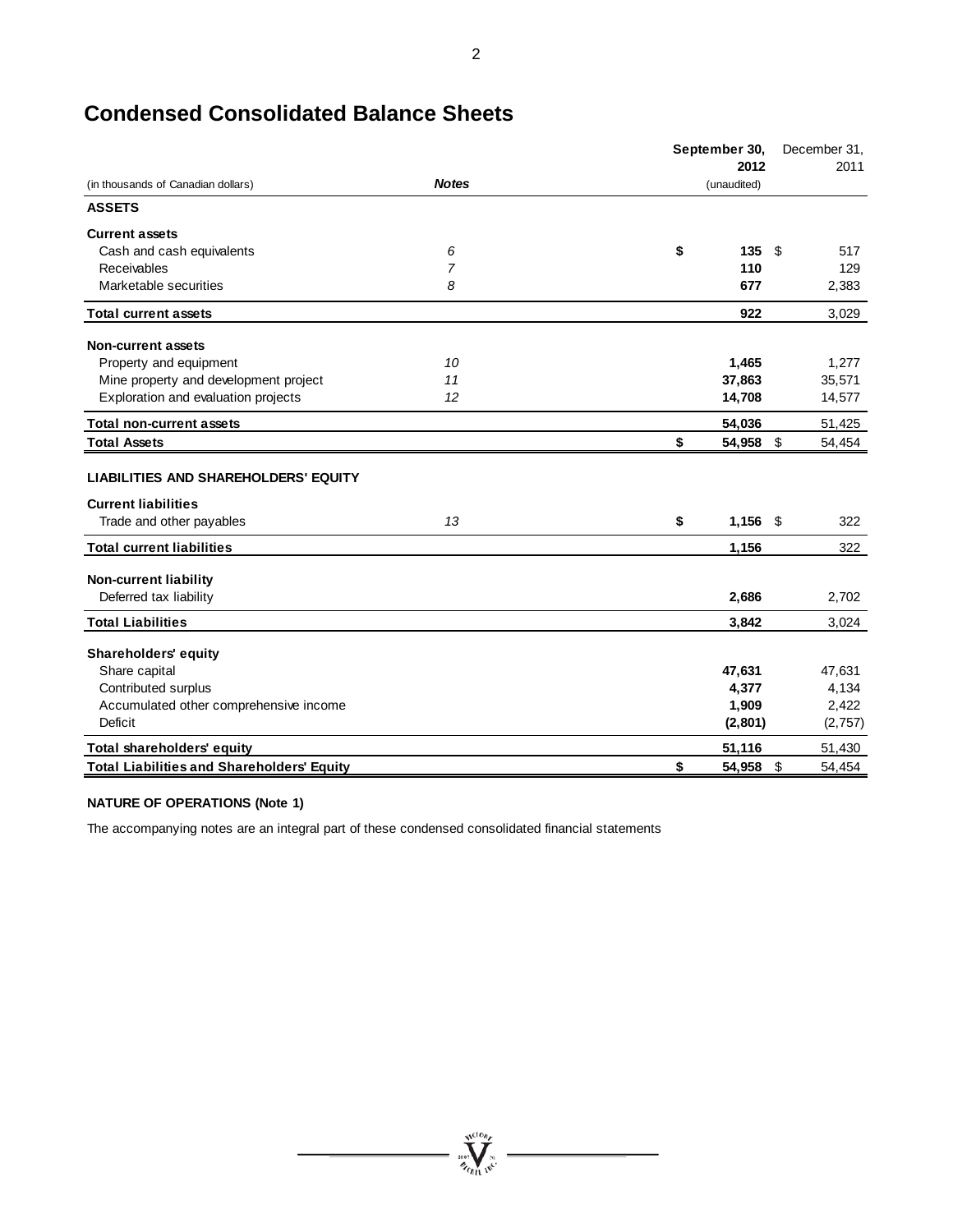|                                                              |              |                  | Three months ended<br>September 30, |              | Nine months ended<br>September 30, |
|--------------------------------------------------------------|--------------|------------------|-------------------------------------|--------------|------------------------------------|
|                                                              |              | 2012             | 2011                                | 2012         | 2011                               |
| (in thousands of Canadian dollars, except per share amounts) | <b>Notes</b> | (unaudited)      | (unaudited)                         | (unaudited)  | (unaudited)                        |
| <b>Operating expenses</b>                                    |              |                  |                                     |              |                                    |
| General and administrative                                   |              | \$<br>$(235)$ \$ | $(475)$ \$                          | $(1,058)$ \$ | (1, 248)                           |
| Share-based payments:                                        | 16           |                  |                                     |              |                                    |
| Options                                                      |              | (19)             | (186)                               | (243)        | (328)                              |
| Amortization of property and equipment                       | 10           | (4)              | (2)                                 | (12)         | (7)                                |
| Recovery of exploration and evaluation project               | 12           | 450              |                                     | 1,450        | 597                                |
| <b>Operating income (loss)</b>                               |              | 192              | (663)                               | 137          | (986)                              |
| Finance income                                               | 17           |                  | 82                                  | $\mathbf{2}$ | 78                                 |
| Finance costs                                                | 17           | (2)              |                                     | (6)          | (153)                              |
| Net finance (costs) income                                   |              | (2)              | 82                                  | (4)          | (75)                               |
| Victory Silica pre-operating costs                           | 12           | (106)            |                                     | (106)        |                                    |
| Income (loss) before income taxes                            |              | 84               | (581)                               | 27           | (1,061)                            |
| Income tax (expense) recovery                                |              | (24)             | (24)                                | (71)         | 252                                |
| Net Income (Loss) for the Period                             |              | \$<br>60         | \$<br>$(605)$ \$                    | $(44)$ \$    | (809)                              |
| Earnings (Loss) per share                                    | 15           |                  |                                     |              |                                    |
| Basic earnings (loss) per share                              |              | 0.00             | \$<br>$(0.00)$ \$                   | $(0.00)$ \$  | (0.00)                             |
| Diluted earnings (loss) per share                            |              | 0.00             | \$<br>$(0.00)$ \$                   | $(0.00)$ \$  | (0.00)                             |

# **Condensed Consolidated Statements of Operations**

The accompanying notes are an integral part of these condensed consolidated financial statements

# **Condensed Consolidated Statements of Comprehensive Income (Loss)**

|                                                  | Three months ended<br>September 30, |      |             | Nine months ended<br>September 30, |             |    |             |  |
|--------------------------------------------------|-------------------------------------|------|-------------|------------------------------------|-------------|----|-------------|--|
|                                                  | 2012                                |      | 2011        |                                    | 2012        |    | 2011        |  |
| (in thousands of Canadian dollars)               | (unaudited)                         |      | (unaudited) |                                    | (unaudited) |    | (unaudited) |  |
| Net income (loss) for the period                 | 60                                  | - \$ | $(605)$ \$  |                                    | $(44)$ \$   |    | (809)       |  |
| Other comprehensive (loss) income ("OCI")        |                                     |      |             |                                    |             |    |             |  |
| Net change in fair value of financial assets     | (63)                                |      | 1.054       |                                    | (599)       |    | (1,589)     |  |
| Income tax recovery (expense)                    | 9                                   |      | (142)       |                                    | 86          |    | 215         |  |
| Other comprehensive (loss) income for the period | (54)                                |      | 912         |                                    | (513)       |    | (1, 374)    |  |
| Total Comprehensive Income (Loss) for the Period | 6                                   | \$   | 307         | 5                                  | (557)       | -S | (2, 183)    |  |

 $\sum_{i=1}^{N^{(10)}_{\ell}}\sum_{j\in I_{i}}^{N^{(1)}}$ 

The accompanying notes are an integral part of these condensed consolidated financial statements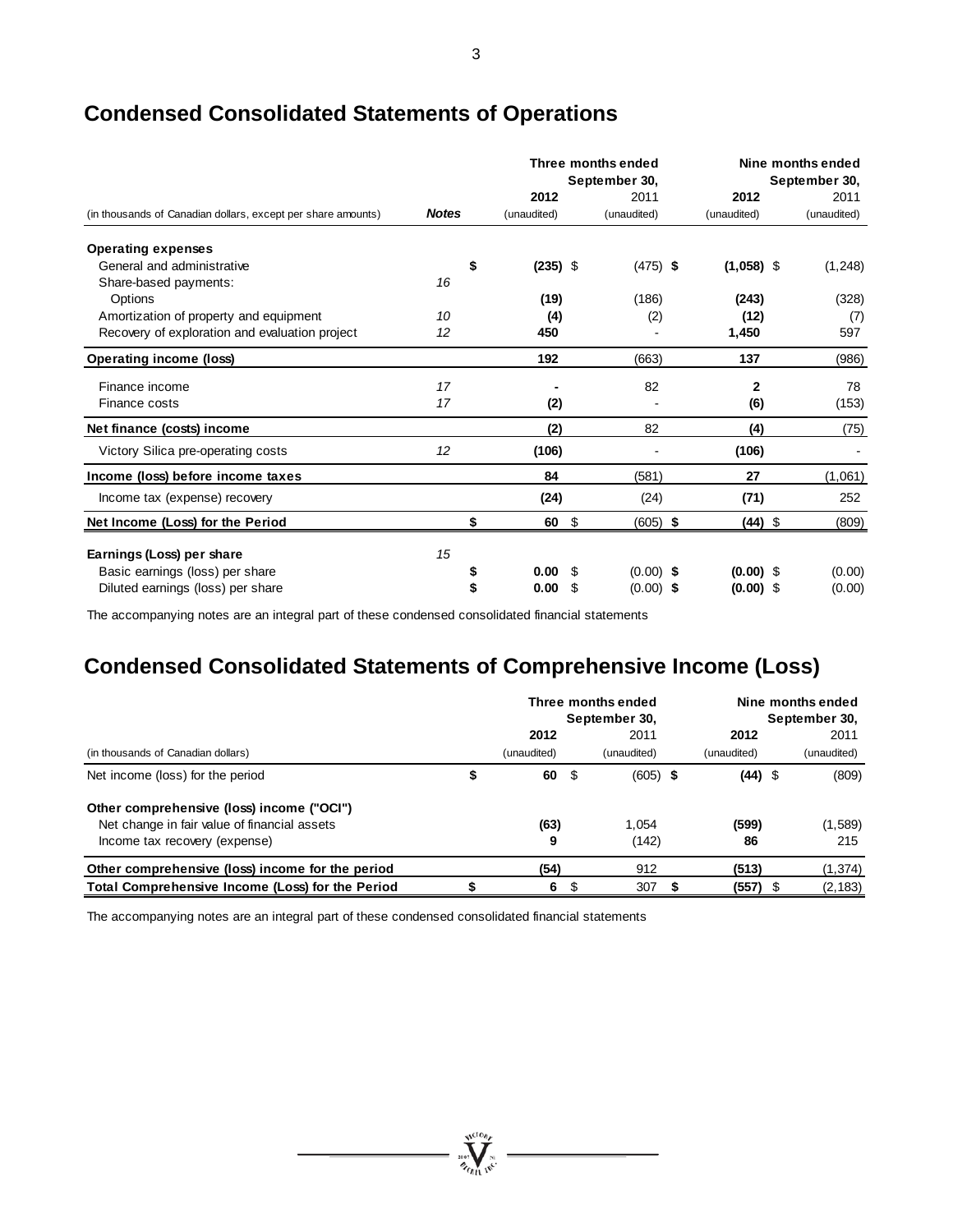# **Condensed Consolidated Statements of Shareholders' Equity**

|                                                       |      |                 |                | Accumulated<br>Other |                     |                     |
|-------------------------------------------------------|------|-----------------|----------------|----------------------|---------------------|---------------------|
| (unaudited)                                           |      | <b>Share</b>    | Contributed    | Comprehensive        |                     |                     |
| (in thousands of Canadian dollars)                    |      | Capital         | <b>Surplus</b> | Income / (Loss)      | <b>Deficit</b>      | <b>Total Equity</b> |
| Balances as at January 1, 2011                        | Note | \$<br>46,114    | \$<br>3,721    | \$<br>4,119          | \$<br>(1,620)       | \$<br>52,334        |
| Total comprehensive loss for the period               |      |                 |                |                      |                     |                     |
| Net loss for the period                               |      |                 |                |                      | (809)               | (809)               |
| Other comprehensive loss                              |      |                 |                |                      |                     |                     |
| Net change in fair value of financial assets          |      |                 |                | (1,589)              |                     | (1,589)             |
| Income tax recovery                                   |      |                 |                | 215                  |                     | 215                 |
| Total other comprehensive loss                        |      |                 |                |                      |                     | (1, 374)            |
| Total comprehensive loss for the period               |      |                 |                |                      |                     | (2, 183)            |
| Transactions with owners, recorded directly in equity |      |                 |                |                      |                     |                     |
| Contributions by owners in the period                 |      |                 |                |                      |                     |                     |
| Issue of common shares and warrants                   |      | 471             | 26             |                      |                     | 497                 |
| Issue of flow-through common shares and warrants      |      | 796             | 88             |                      |                     | 884                 |
| Options granted and vesting or modified               |      |                 | 328            |                      |                     | 328                 |
| Warrants exercised                                    |      | 168             | (32)           |                      |                     | 136                 |
| Options exercised                                     |      | 26              | (11)           |                      |                     | 15                  |
| Total contributions by owners                         |      | 1,461           | 399            | $\sim$               | $\overline{a}$      | 1,860               |
| <b>Total transactions with owners</b>                 |      | 1,461           | 399            |                      |                     | 1,860               |
| Balances as at September 30, 2011                     |      | \$<br>47,575    | \$<br>4,120    | \$<br>2,745          | \$<br>$(2, 429)$ \$ | 52,011              |
| Balances as at January 1, 2012                        |      | \$<br>47,631    | \$<br>4,134    | \$<br>2,422          | \$<br>$(2,757)$ \$  | 51,430              |
| Total comprehensive loss for the period               |      |                 |                |                      |                     |                     |
| Net loss for the period                               |      |                 |                |                      | (44)                | (44)                |
| Other comprehensive loss                              |      |                 |                |                      |                     |                     |
| Net change in fair value of financial assets          |      |                 |                | (599)                |                     | (599)               |
| Income tax recovery                                   |      |                 |                | 86                   |                     | 86                  |
| Total other comprehensive loss                        |      |                 |                |                      |                     | (513)               |
| Total comprehensive loss for the period               |      |                 |                |                      |                     | (557)               |
| Transactions with owners, recorded directly in equity |      |                 |                |                      |                     |                     |
| Contributions by owners in the period                 |      |                 |                |                      |                     |                     |
| Options granted and vesting                           | 16   |                 | 243            |                      |                     | 243                 |
| <b>Total contributions by owners</b>                  |      |                 | 243            | $\overline{a}$       | ٠                   | 243                 |
| <b>Total transactions with owners</b>                 |      |                 | 243            |                      |                     | 243                 |
|                                                       |      |                 |                |                      |                     |                     |
| Balances as at September 30, 2012                     |      | \$<br>47,631 \$ | 4.377 S        | $1,909$ \$           | $(2,801)$ \$        | 51,116              |

 $\frac{\sum_{\substack{\text{real} \\ \text{all}}}}{\sum_{\substack{\text{real} \\ \text{all}}}}$ 

The accompanying notes are an integral part of these condensed consolidated financial statements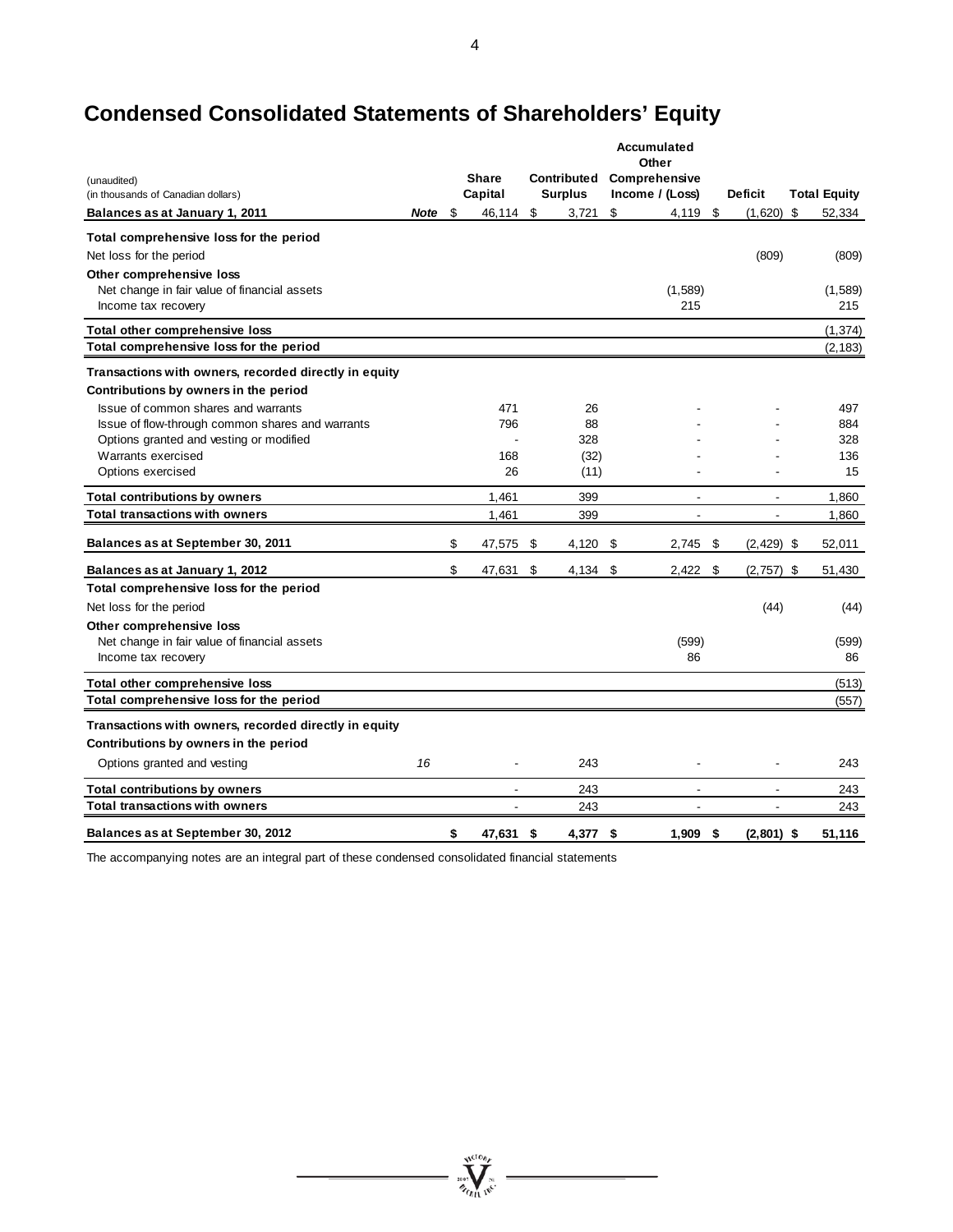|                                                       |              | Nine months ended September 30, |             |  |
|-------------------------------------------------------|--------------|---------------------------------|-------------|--|
|                                                       |              | 2012                            | 2011        |  |
| (in thousands of Canadian dollars)                    | <b>Notes</b> | (unaudited)                     | (unaudited) |  |
| Cash flows from operating activities                  |              |                                 |             |  |
| Net loss for the period                               |              | \$<br>$(44)$ \$                 | (809)       |  |
| Adjustments for:                                      |              |                                 |             |  |
| Share-based payments                                  | 16           | 243                             | 328         |  |
| Amortization of property and equipment                | 10           | 12                              | 7           |  |
| Recovery of exploration and evaluation project        | 12           | (1, 450)                        | (597)       |  |
| Net finance costs                                     | 17           | 3                               | 81          |  |
| Income tax expense (recovery)                         |              | 71                              | (252)       |  |
| Net change in working capital:                        |              |                                 |             |  |
| Change in receivables                                 |              | 19                              | (43)        |  |
| Change in trade and other payables                    |              | 176                             | (25)        |  |
| Net cash used by operating activities                 |              | (970)                           | (1, 310)    |  |
| Cash flows from investing activities                  |              |                                 |             |  |
| Expenditures on mine property and development project |              | (1,621)                         | (229)       |  |
| Expenditures on exploration and evaluation projects   |              | (144)                           | (4, 971)    |  |
| Purchase of marketable securities                     |              |                                 | (114)       |  |
| Proceeds on sale of marketable securities             |              | 1,103                           | 6,112       |  |
| Proceeds from option of Lynn Lake                     | 12           | 1,450                           | 600         |  |
| Deposits on equipment                                 | 10           | (200)                           | (376)       |  |
| Net cash from investing activities                    |              | 588                             | 1,022       |  |
| Cash flows from financing activity                    |              |                                 |             |  |
| Issue of common shares and warrants                   |              |                                 | 1,627       |  |
| Net cash from financing activity                      |              |                                 | 1,627       |  |
| Net (decrease) increase in cash and cash equivalents  |              | (382)                           | 1,339       |  |
| Cash and Cash Equivalents, Beginning of the Period    |              | 517                             | 170         |  |
| Cash and Cash Equivalents, End of the Period          |              | \$<br>$135 \t$$                 | 1.509       |  |

# **Condensed Consolidated Statements of Cash Flows**

The accompanying notes are an integral part of these condensed consolidated financial statements

5

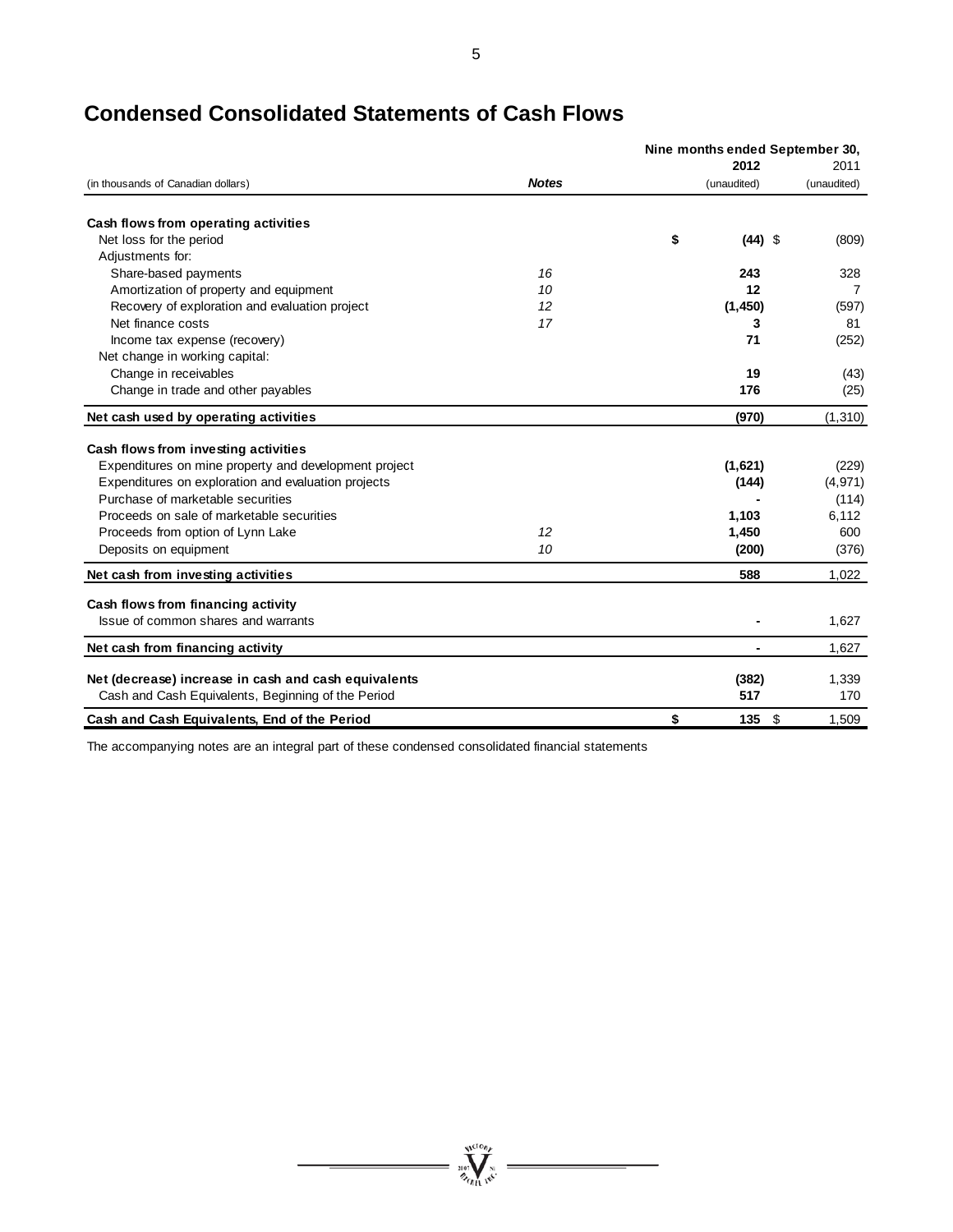*(all tabular amounts in thousands of Canadian dollars, except common share and per share information)*

# **1. NATURE OF OPERATIONS**

# **Nature of Operations**

Victory Nickel Inc. ("Victory Nickel" or the "Company") is a company domiciled in Canada. The address of the Company's registered office is 80 Richmond St. West, Suite 1802, Toronto, Ontario, M5H 2A4. The condensed consolidated financial statements as at and for the three and nine months ended September 30, 2012 and 2011 comprise the Company and its subsidiary Victory Silica Ltd. ("VSL" or "Victory Silica") together referred to as "Victory Nickel" and individually as "Victory Nickel entities". Victory Nickel is primarily engaged in the acquisition, exploration and development of nickel properties in Canada. The Company was formed on February 1, 2007 pursuant to a plan of arrangement.

The Company is listed on the Toronto Stock Exchange ("TSX") under the symbol "NI".

### **Going Concern**

These financial statements have been prepared using Generally Accepted Accounting Principles ("GAAP") applicable to a going concern, which contemplates the realization of assets and settlement of liabilities in the normal course of business as they come due. As at September 30, 2012, the Company had a working capital deficiency of \$234,000, which includes approximately \$116,000 of voluntary deferrals owing to directors and senior management, (December 31, 2011 – working capital of \$2,707,000). Working capital is defined as current assets, including assets held for sale, if any, less current liabilities, excluding restricted cash, if any. The Company has initiatives underway to improve working capital which are expected to be announced shortly.

The Company is subject to the risks and challenges experienced by other companies at a comparable stage. These risks include, but are not limited to, continuing losses, dependence on key individuals and the ability to secure adequate financing or to complete corporate transactions to meet the minimum capital required to successfully complete its projects and fund other operating expenses. Development of the Company's current projects to the production stage will require significant financing. Given the current economic climate, the ability to raise funds may prove difficult.

None of the Company's projects has commenced commercial production and, accordingly, the Company is dependent upon debt or equity financings and the optioning and/or sale of resource or resource-related assets for its funding. The recoverability of the carrying value of exploration and evaluation projects and the mine property and development project, and ultimately the Company's ability to continue as a going concern, is dependent upon exploration results which have the potential for the discovery of economically-recoverable reserves and resources, the Company's ability to finance exploitation of its projects through debt or equity financings and the optioning and/or sale of resource or resource-related assets such as royalty interests for its funding.

Should the Company not be able to continue to achieve favourable exploration results, obtain the necessary financing or achieve future profitable production or sale of properties, the carrying value of the Company's assets could be subject to material adjustment and, in addition, other adjustments may be necessary to these financial statements should such adverse events impair the Company's ability to continue as a going concern as contemplated under GAAP. There is no certainty in the present environment that the Company's initiatives to improve working capital will be successful or that working capital generated thereby will be sufficient to fund the Company's activities including project expenditures and corporate costs.

### **2. BASIS OF PREPARATION**

## **(a) Statement of Compliance**

The condensed consolidated financial statements have been prepared using accounting policies consistent with International Financial Reporting Standards ("IFRS") and its interpretations adopted by the International Accounting Standards Board ("IASB") and in accordance with IAS 34, *Interim Financial Reporting* ("IAS 34"). This is GAAP for a Canadian public company.

These condensed consolidated financial statements reflect the accounting policies described in the Company's Audited Financial Statements for the years ended December 31, 2011 and 2010 ("2011 Audited Financial Statements") (with the exception of any changes set out in Note 3 below) and accordingly, should be read in conjunction with those financial statements and the notes thereto.

 $\sum_{\substack{300 \text{ N} \\ \text{on } \text{N}}} \sum_{\substack{N=1 \\ \text{on } \text{N}}} \frac{1}{N}$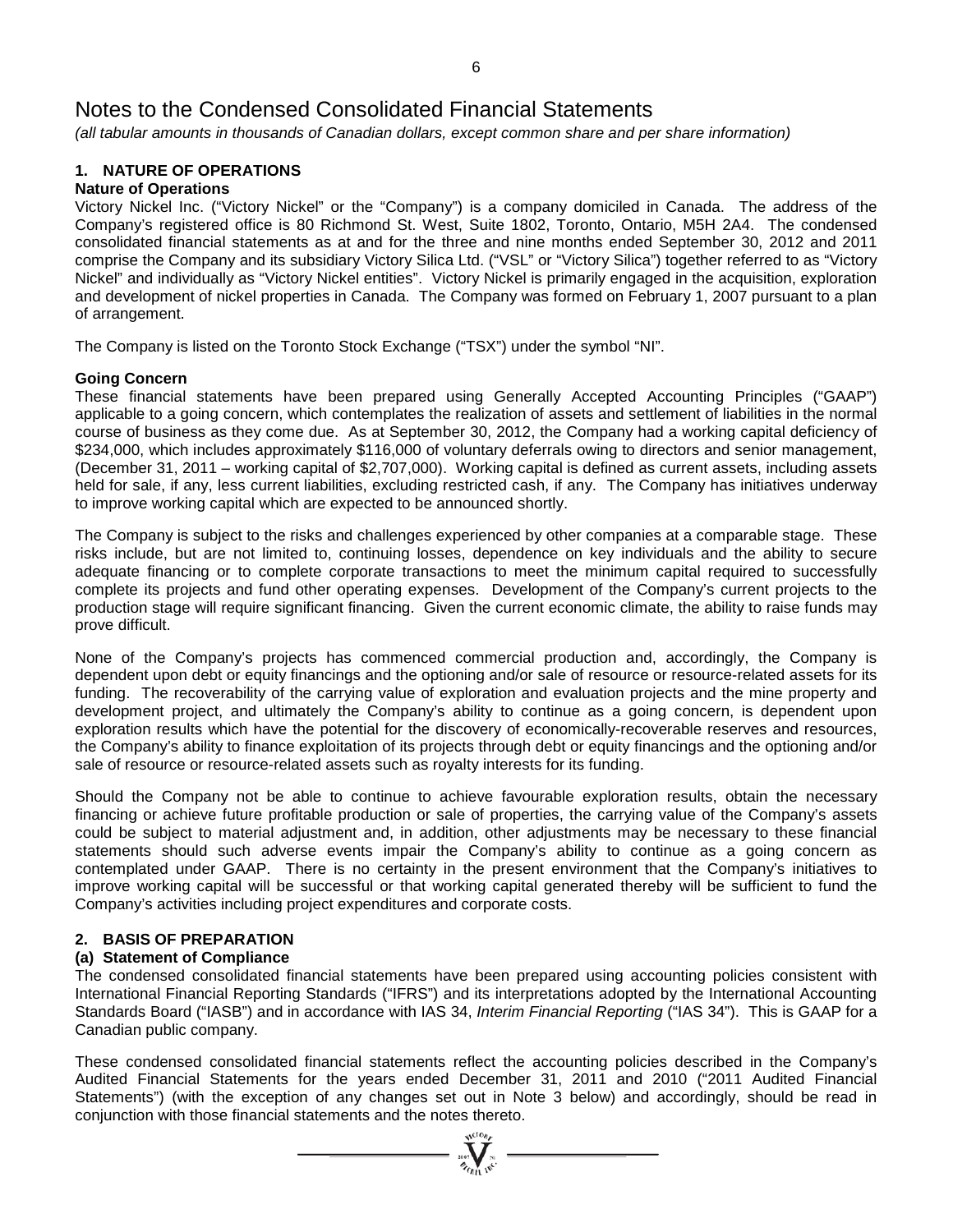*(all tabular amounts in thousands of Canadian dollars, except common share and per share information)*

The management of Victory Nickel prepare the unaudited condensed consolidated financial statements which are then reviewed by the Audit Committee and the Board of Directors. The unaudited condensed consolidated financial statements were authorized for issue by the Board of Directors on November 8, 2012 and are made available to shareholders and others through filing on SEDAR shortly thereafter.

## **(b) Basis of Measurement**

The financial statements have been prepared on the historic cost basis except for derivative financial instruments such as warrants which are measured at fair value with changes through operations and financial assets such as marketable securities which are measured at fair value with changes recorded through other comprehensive income or loss ("OCI").

## **(c) Functional and Presentation Currency**

These financial statements are presented in Canadian dollars, which is the Company's functional currency. All financial information is expressed in Canadian dollars unless otherwise stated; tabular amounts are stated in thousands of dollars.

## **(d) Use of Estimates and Judgements**

The preparation of financial statements in conformity with IFRS requires management to make judgements, estimates and assumptions that affect the application of accounting policies and the reported amounts of assets, liabilities, income and expenses. Actual results may differ from these estimates.

It is reasonably possible that, on the basis of existing knowledge, outcomes in the next financial year that are different from the assumptions used could require a material adjustment to the carrying amount of the asset or liability affected.

Estimates and underlying assumptions are reviewed on an ongoing basis. Revisions to accounting estimates are recognized in the period in which the estimates are revised and in any future periods affected.

The accompanying unaudited condensed consolidated financial statements include all adjustments that are, in the opinion of management, necessary for fair presentation. The results of operations and cash flows for the current periods as presented are not necessarily indicative of the results to be expected for the full year.

Information regarding significant areas of estimation uncertainty and critical judgements made in applying accounting policies that have the most significant effect on the amounts recognized in the financial statements is included in the following notes:

- valuation of financial assets at fair value through operations and OCI;<br>Note 11 measurement of the recoverable amount of mine property and develo
- measurement of the recoverable amount of mine property and development project;
- Note 12 measurement of the recoverable amount of exploration and evaluation projects; and
- Note 16 measurement of share-based payments.

### **3. SIGNIFICANT ACCOUNTING POLICIES**

The accounting policies of the Company are set out in detail in Note 3 to the 2011 Audited Financial Statements, as updated under New Accounting Policies below. Such policies have been applied consistently to all periods presented in these financial statements.

### **(a) New Accounting Policies**

There have been no new accounting policies adopted by the Company except that the financial statements are now prepared on the consolidated basis.

### **(b) Basis of Consolidation**

### *Subsidiary*

A subsidiary is an entity controlled by Victory Nickel. Control exists when Victory Nickel has the power to govern the financial and operating policies of an entity so as to obtain benefits from its activities. In assessing control, potential voting rights that currently are exercisable are taken into account. The financial statements of subsidiaries are

 $\sum_{u=1}^{n} \sum_{\substack{u \in \mathcal{U} \\ u \in \mathcal{U}}} \sum_{u \in \mathcal{U}} \mathcal{U}^{(u)}$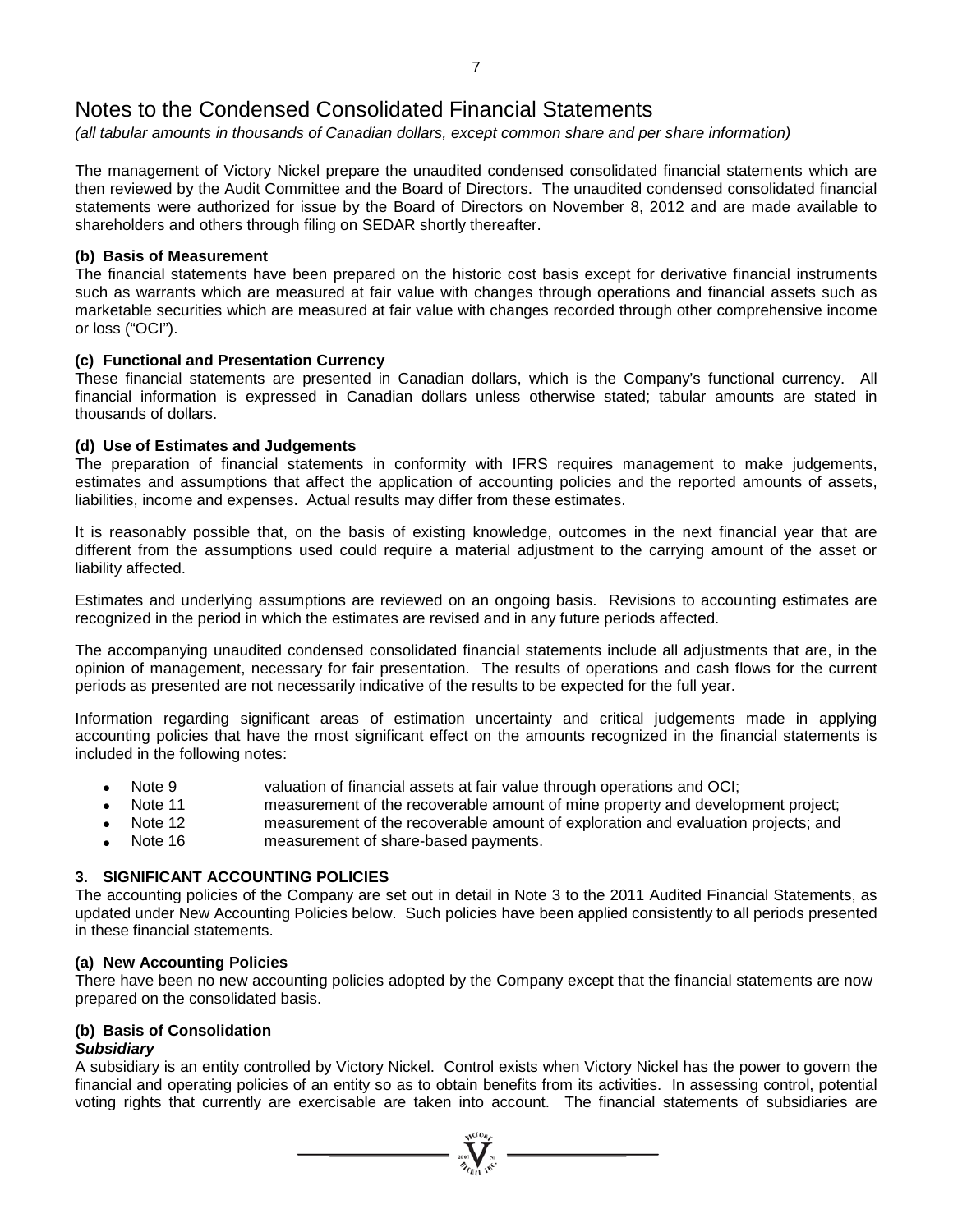*(all tabular amounts in thousands of Canadian dollars, except common share and per share information)*

included in the consolidated financial statements from the date that control commences until the date that control ceases. The accounting policies of subsidiaries have been changed when necessary to align them with the policies adopted by Victory Nickel. Significant Company entities are listed in Note 20.

### **(c) New Standards and Interpretations Not Yet Adopted**

Since the issuance of the Company's 2011 Audited Financial Statements, the IASB and International Financial Reporting Interpretations Committee ("IFRIC") have issued no additional new and revised standards and interpretations which are applicable to the Company. Refer to Note 3 to those statements. However, certain of those issued at that time but not included in those financial statements are now relevant to Victory Nickel and are described below:

### *IFRS 10 - Consolidated Financial Statements*

Effective for annual periods beginning on or after January 1, 2013, with early adoption permitted, IFRS 10 establishes principles for the presentation and preparation of consolidated financial statements when an entity controls one or more other entities. The IFRS defines the principle of control and establishes control as the basis for determining which entities are consolidated in the consolidated financial statements.

### *IFRS 12 – Disclosure of Interests in Other Entities*

Effective for annual periods beginning on or after January 1, 2013, with early adoption permitted, IFRS 12 requires the disclosure of information that enables users of financial statements to evaluate the nature of, and risks associated with, its interest in other entities and the effects of those interests on its financial position, financial performance and cash flows.

Early adoption of these standards is only permitted if IFRS 10, IFRS 11, IFRS 12 and the consequential amendments to IAS 17 and IAS 18 are adopted at the same time, with the exception of early-adopting only the disclosure provisions for IFRS 12 without the other new standards.

The Company has complied with these standards when consolidating its subsidiary Victory Silica (Note 20).

# **4. FINANCIAL RISK MANAGEMENT AND CAPITAL MANAGEMENT DISCLOSURES**

### **Overview**

The Company has exposure to the following risks from its use of financial instruments:

- credit risk;
- liquidity risk;
- market risk; and
- operational risk.

A complete description of the Company's financial risk management and capital management is included in Note 4 to the 2011 Audited Financial Statements. This note updates information about the Company's exposure to each of the above risks where there have been material or noteworthy changes. Further quantitative disclosures are included throughout these financial statements.

### **Capital Management Disclosures**

|                      | September 30, |             |  | December 31, |  |  |
|----------------------|---------------|-------------|--|--------------|--|--|
|                      |               | 2012        |  | 2011         |  |  |
| Shareholders' equity |               | $51,116$ \$ |  | 51,430       |  |  |
|                      |               | 51.116      |  | 51,430       |  |  |

The Company is not subject to externally imposed capital requirements. There were no changes in the Company's approach to capital management during the period.

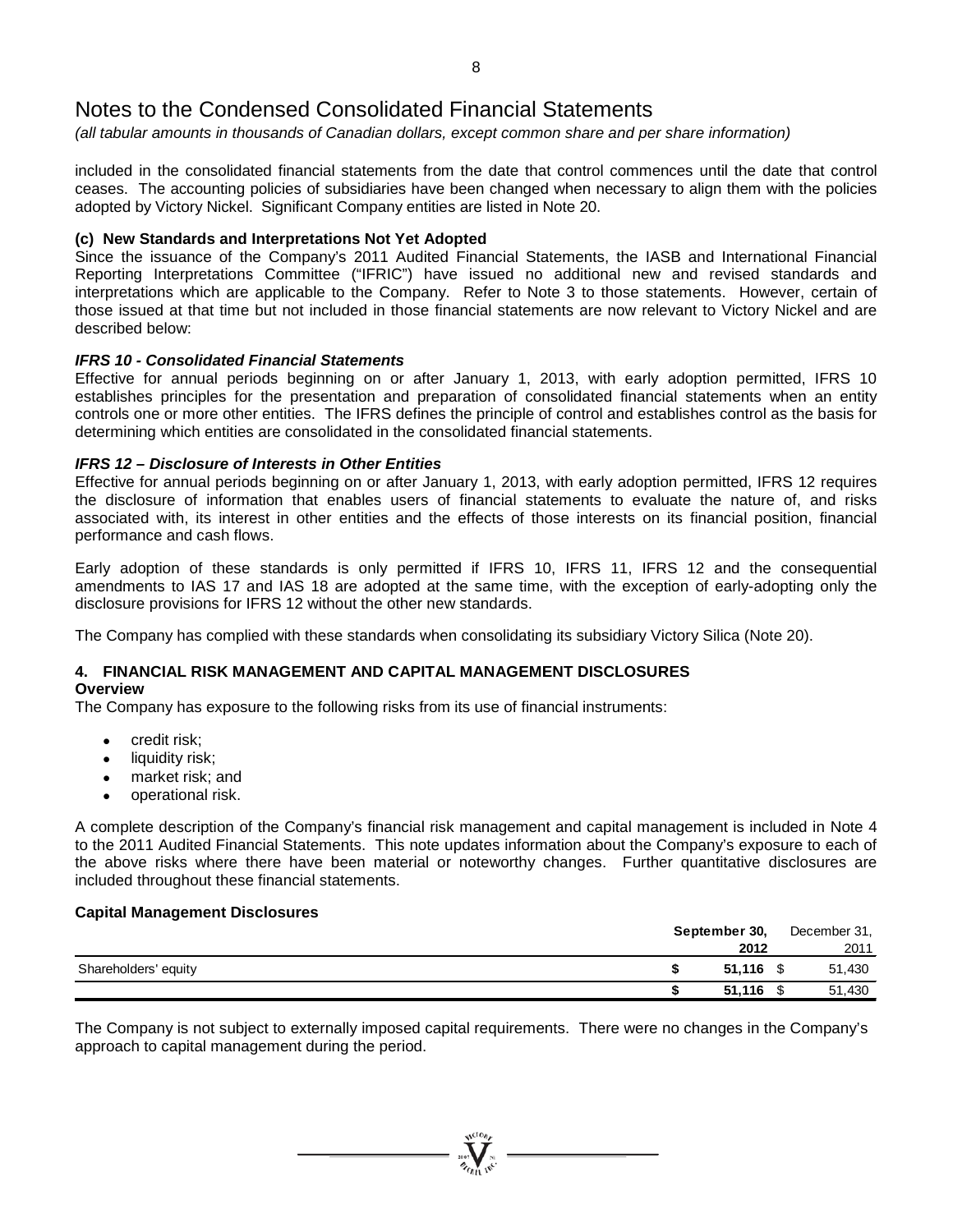*(all tabular amounts in thousands of Canadian dollars, except common share and per share information)*

# **5. DETERMINATION OF FAIR VALUES**

There have been no changes in how the Company determines fair value for both financial and non-financial assets and liabilities from the descriptions included in Note 5 to the Company's 2011 Audited Financial Statements. When applicable, further information about the assumptions made in determining fair values is disclosed in the notes specific to that asset or liability.

# **6. CASH AND CASH EQUIVALENTS**

|                                               | September 30, |      |  | December 31, |
|-----------------------------------------------|---------------|------|--|--------------|
|                                               |               | 2012 |  | 2011         |
| Bank balances                                 |               | 135  |  | 517          |
| Cash and Cash Equivalents in the Statement of |               |      |  |              |
| <b>Cash Flows</b>                             |               | 135  |  | 517          |

# **7. RECEIVABLES**

|                                    |             | September 30, | December 31, |
|------------------------------------|-------------|---------------|--------------|
|                                    | <b>Note</b> | 2012          | 2011         |
| <b>Receivables</b>                 |             | 85            | 106          |
| Prepaid expenses and deposits      |             | 25            | ີ            |
| Due from Nuinsco Resources Limited | 19          | ۰             | 20           |
|                                    |             | 110           | 129          |

# **8. MARKETABLE SECURITIES**

|                                                    |             | September 30, | December 31, |
|----------------------------------------------------|-------------|---------------|--------------|
|                                                    | <b>Note</b> | 2012          | 2011         |
| Financial assets at fair value through OCI:        |             |               |              |
| Shares                                             | 9           | 677           | 2,380        |
| Financial assets at fair value through operations: |             |               |              |
| Warrants                                           | 9           |               | 3            |
|                                                    |             | 677           | 2,383        |

The Company records its portfolio of shares at available market prices with any difference in of fair value compared with acquisition cost being recorded as gain or loss on financial assets at fair value through OCI.

The financial assets at fair value through operations consist of warrants which are not publicly-traded. However, they are susceptible to valuation using the Black-Scholes option-pricing model, the inputs for which are readily determinable. Any change in fair value after initial recognition, is recorded through the statement of operations as a gain or loss on financial assets at fair value in *Finance income* or *Finance costs* (Note 17). The change in the fair value of the warrants was a net decline of \$3,000 during the nine months ended September 30, 2012 and is included in *Finance costs* (September 30, 2011 – net decline of \$153,000 in *Finance costs*).

# **Sensitivity Analysis – Equity Price Risk**

All of the Company's financial assets at fair value through OCI are listed on public stock exchanges, including the TSX and the TSX-V. Recently, the markets have experienced extreme volatility, therefore the sensitivity analysis is now performed using 15%; the analysis was previously performed using 5%. For such investments, a 15% increase in the equity prices at the reporting date would have increased equity by \$87,000, after tax effects of \$14,000 (as at December 31, 2011 at 15% - an increase of \$306,000, after tax effects of \$51,000); an equal change in the opposite direction would have had the equal but opposite effect on the amounts shown above.

For financial assets at fair value through operations, the impact on operations of a 15% increase in the fair value at September 30, 2012 and at December 31, 2011 would not have been material.

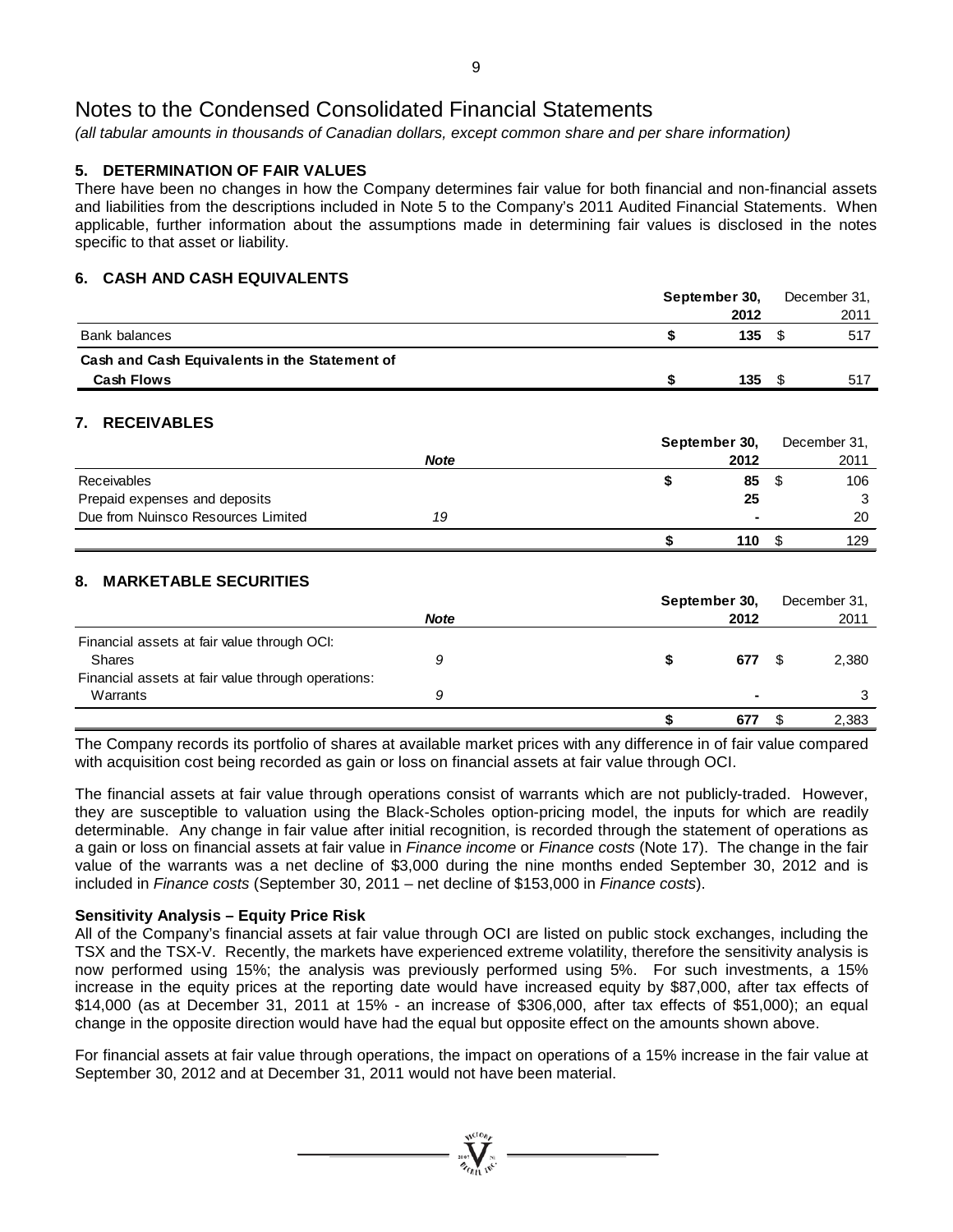*(all tabular amounts in thousands of Canadian dollars, except common share and per share information)*

#### **9. FINANCIAL INSTRUMENTS Credit Risk**

# *Exposure to credit risk*

The carrying amount of financial assets represents the maximum credit exposure. All amounts are held domestically in Canada.

The maximum exposure to credit risk at the reporting date was:

|                                                   |              | September 30, |      | December 31, |
|---------------------------------------------------|--------------|---------------|------|--------------|
|                                                   | <b>Notes</b> | 2012          |      | 2011         |
| <b>Carrying amount</b>                            |              |               |      |              |
| Cash and cash equivalents                         | 6            | 135           | - \$ | 517          |
| Receivables                                       |              | 110           |      | 129          |
| Financial assets at fair value through OCI        | 8            | 677           |      | 2,380        |
| Financial assets at fair value through operations | 8            |               |      |              |
|                                                   |              | 922           |      | 3,029        |

### **Liquidity Risk**

The contractual maturities of financial liabilities are equal to their carrying amounts which are all due within six months or less.

### **Currency Risk**

### *Exposure to currency risk*

The company's exposure to foreign currency risk is immaterial; periodically, the Company may have trade payables in US\$. Refer also to Note 21 for commitments.

### *Sensitivity analysis*

A 10% strengthening or weakening of the Canadian dollar would have an immaterial effect on the Company's equity or profit or loss. The analysis assumes that all other variables, in particular interest rates, remain constant.

### **Fair Value**

### *Fair values versus carrying amounts*

The fair values of the Company's financial assets and liabilities equal their carrying amounts shown in the balance sheets. The Company has not made any reclassifications between assets recorded at cost or amortized cost and fair value.

The table below analyzes financial instruments carried at fair value by valuation method:

|                                                   | Level 1    | Level 2 |      | Level 3 |     | Total |
|---------------------------------------------------|------------|---------|------|---------|-----|-------|
| As at September 30, 2012                          |            |         |      |         |     |       |
| Financial assets at fair value through OCI        | 677        |         | - \$ |         | \$. | 677   |
| Financial assets at fair value through operations |            |         |      |         |     |       |
|                                                   | 677        |         |      |         |     | 677   |
| As at December 31, 2011                           |            |         |      |         |     |       |
| Financial assets at fair value through OCI        | $2,380$ \$ |         | - S  |         |     | 2,380 |
| Financial assets at fair value through operations |            | 3       |      |         |     |       |
|                                                   | 2,380      | 3       |      |         |     | 2,383 |

There have been no transfers between Level 1 and Level 2 during the current and prior reporting periods. During 2011, certain warrants were exercised from the portfolio of financial assets at fair value through operations and replaced by shares which are financial assets at fair value through OCI. All of the shares owned by the Company are valued using Level 1 methodologies; warrants are not publicly traded but are susceptible to valuation using the Black-Scholes option-pricing model, the inputs for which are readily determinable.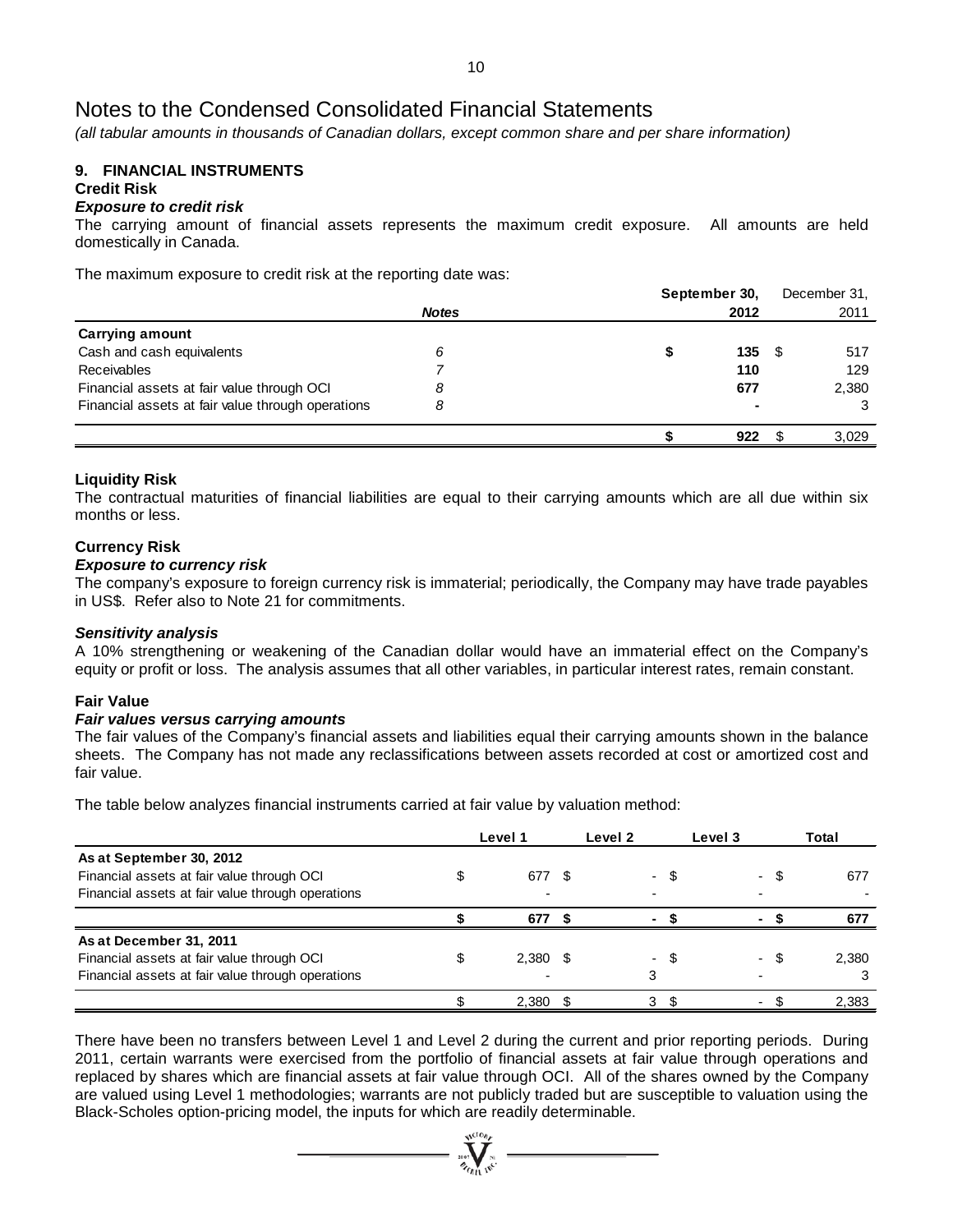*(all tabular amounts in thousands of Canadian dollars, except common share and per share information)*

The warrants were valued using the Black-Scholes option-pricing model, using the following parameters and assumptions:

|                                  | September 30,     | December 31,             |
|----------------------------------|-------------------|--------------------------|
|                                  | 2012              | 2011                     |
| Fair values                      | \$0.000           | \$0.009                  |
| Share prices at valuation date   | \$0.15 and \$1.49 | \$0.41 and \$2.05        |
| <b>Assumptions</b>               |                   |                          |
| Exercise prices                  | \$0.8 and \$8.44  | \$0.8 and \$8.44         |
| Expected volatilities            |                   | 60% and 75% 81% and 113% |
| Expected remaining terms (years) | 0.558             | 0.308                    |
| <b>Expected dividends</b>        |                   |                          |
| Risk-free interest rates         | 1.08%             | 0.96%                    |

Pursuant to a corporate transaction entered into by the issuer of the warrants, the warrants entitle the holder to 0.094758 of a share of the spin-off company. Accordingly, the parameters for the shares of both companies have been considered in arriving at the estimated value of the warrant.

### **10. PROPERTY AND EQUIPMENT**

|                                  | <b>Land and</b> |                 |      |                | <b>Equipment and</b> |                  |      |       |
|----------------------------------|-----------------|-----------------|------|----------------|----------------------|------------------|------|-------|
| Balance as at January 1, 2011    |                 | <b>Building</b> |      | <b>Vehicle</b> |                      | <b>Furniture</b> |      | Total |
| Cost                             | \$              | 83              | - \$ | 32             | \$                   | 637              | - \$ | 752   |
| <b>Accumulated Amortization</b>  |                 | 4               |      | 3              |                      | 30               |      | 37    |
| <b>Carrying Amount</b>           |                 | 79              |      | 29             |                      | 607              |      | 715   |
| Additions                        |                 |                 |      |                |                      | 574              |      | 574   |
| Amortization                     |                 | 2               |      | 8              |                      | 2                |      | 12    |
| Balance as at December 31, 2011  |                 |                 |      |                |                      |                  |      |       |
| Cost                             |                 | 83              |      | 32             |                      | 1,211            |      | 1,326 |
| <b>Accumulated Amortization</b>  |                 | 6               |      | 11             |                      | 32               |      | 49    |
| <b>Carrying Amount</b>           |                 | 77              |      | 21             |                      | 1,179            |      | 1,277 |
| Additions                        |                 |                 |      |                |                      | 200              |      | 200   |
| Amortization                     |                 |                 |      | 4              |                      |                  |      | 12    |
| Balance as at September 30, 2012 |                 |                 |      |                |                      |                  |      |       |
| Cost                             |                 | 83              |      | 32             |                      | 1,411            |      | 1,526 |
| <b>Accumulated Amortization</b>  |                 | 7               |      | 15             |                      | 39               |      | 61    |
| <b>Carrying Amount</b>           | \$              | 76              | - \$ | 17             | \$                   | 1,372            | - \$ | 1,465 |

Equipment and furniture includes deposits of \$1,334,000 related to the purchase of transformers and other electrical equipment; the equipment is not available for use and is not being depreciated. On May 10, 2010, the Company entered into an agreement to purchase the equipment for the Minago project. The total price is US\$2,840,000 (Note 21).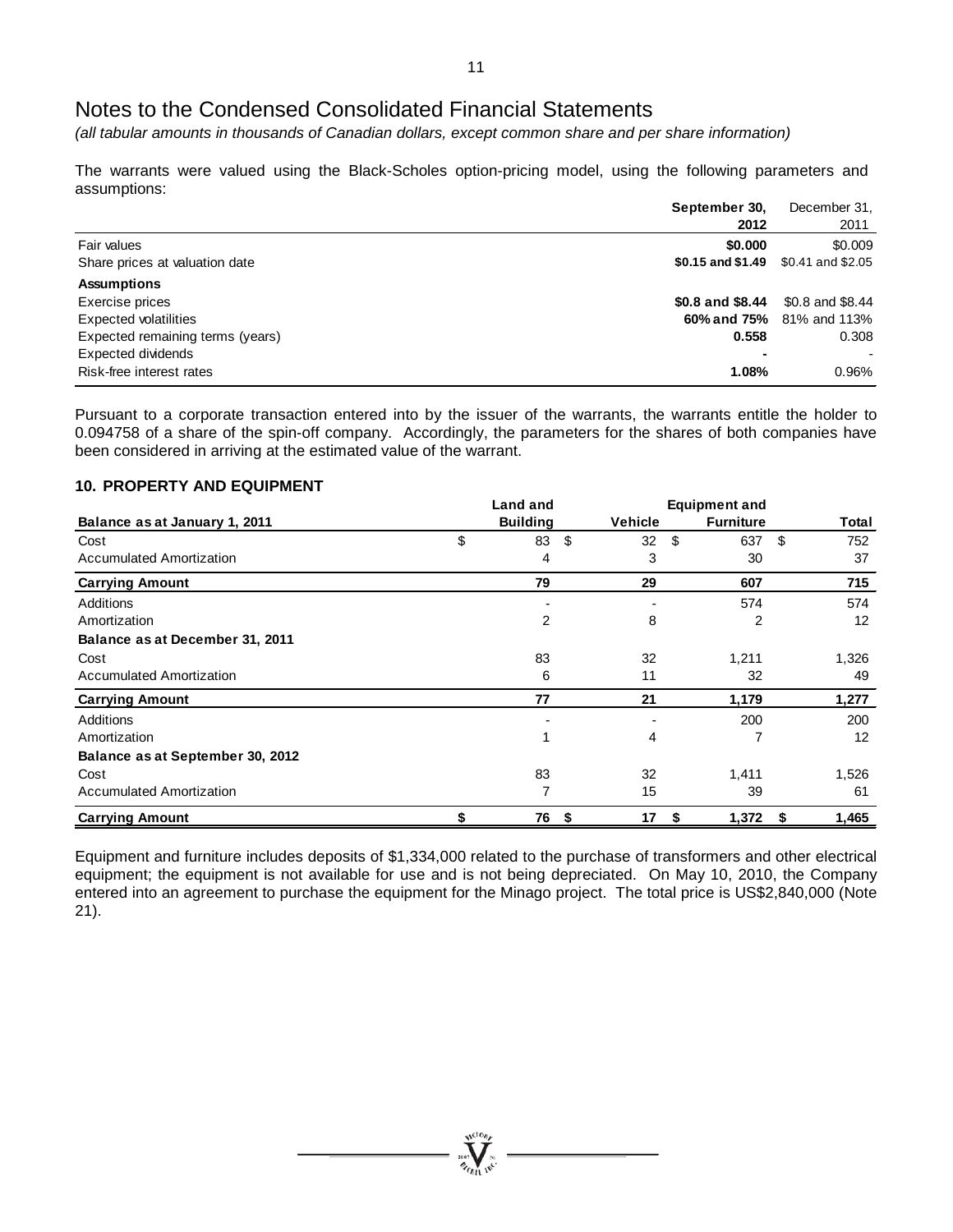*(all tabular amounts in thousands of Canadian dollars, except common share and per share information)*

# **11. MINE PROPERTY AND DEVELOPMENT PROJECT**

Effective September 19, 2011, the Board of Directors approved the development of the Minago mine and, accordingly, the Company transferred expenditures of \$34,807,000 on its Minago project from Exploration and Evaluation ("E&E") assets to Mine Property and Development ("MP&D") assets on its balance sheet.

|        | January 1,      |      | Current             |            |      | September 30, |
|--------|-----------------|------|---------------------|------------|------|---------------|
|        | 2012            |      | Expenditures        | Recoveries |      | 2012          |
| Minago | \$<br>35,571    | - \$ | $2,342$ \$          | $(50)$ \$  |      | 37,863        |
|        | 35,571          | \$   | $2,342$ \$          | $(50)$ \$  |      | 37,863        |
|        | Transfer from   |      |                     |            |      |               |
|        | E&E projects    |      | Current             |            |      | September 30, |
|        | September 2011  |      | <b>Expenditures</b> | Recoveries |      | 2011          |
| Minago | \$<br>34,807 \$ |      | $294$ \$            |            | - \$ | 35,101        |
|        | 34,807 \$       |      | $294$ \$            | -          |      | 35,101        |

Recoveries in 2012 represent a grant from the Manitoba Government that was received in April, 2012.

### **Minago**

The 100%-owned Minago project covers approximately 28,928 ha, through a combination of mining claims, mineral leases and a mineral exploration licence, on Manitoba's Thompson Nickel Belt. The property encompasses the Nose Deposit, which contains the entire current nickel mineral resource, and the North Limb, a zone of nickel mineralization with a known strike length of 1.5 kilometres located to the north of the Nose Deposit.

From 2006 to date, considerable work has been performed, including diamond drilling, metallurgical testing and engineering studies and all the studies required to complete the Environmental Impact Study which was filed in May 2010. As a result, in August 2011, the Company received its Environmental Act Licence. The results of the Minago Feasibility Study ("FS") were announced in December 2009 and improvements thereto announced in June 2010 and July 2011.

Five mineral claims totalling 691 ha located at the north end of the Company's existing Minago property package are subject to a royalty with a 50% back-in right; these claims represent approximately 2.4% of the total Minago project.

The Minago project is not in production. Accordingly, the Minago project is not being depreciated. On September 19, 2011, the Company announced that the Board of Directors had approved the development of Minago and directed management to proceed with securing financing arrangements.

### **12. EXPLORATION AND EVALUATION PROJECTS**

Cumulative costs relating to the acquisition of mineral properties and E&E expenditures have been incurred on the following projects:

|            | January 1,<br>2012 | Current<br><b>Expenditures</b> |      | Recoveries               | Proceeds                 |     | Excess September 30,<br>2012 |
|------------|--------------------|--------------------------------|------|--------------------------|--------------------------|-----|------------------------------|
| Lac Rocher | 7,254              | 44                             | - \$ | - \$                     |                          | - S | 7,298                        |
| Lynn Lake  | ۰                  | $\overline{\phantom{a}}$       |      | (1, 450)                 | 1,450                    |     | ۰.                           |
| Mel        | 7,323              | 87                             |      | $\overline{\phantom{a}}$ | $\overline{\phantom{a}}$ |     | 7,410                        |
|            | 14,577             | 131                            | \$.  | $(1,450)$ \$             | 1,450                    | - S | 14,708                       |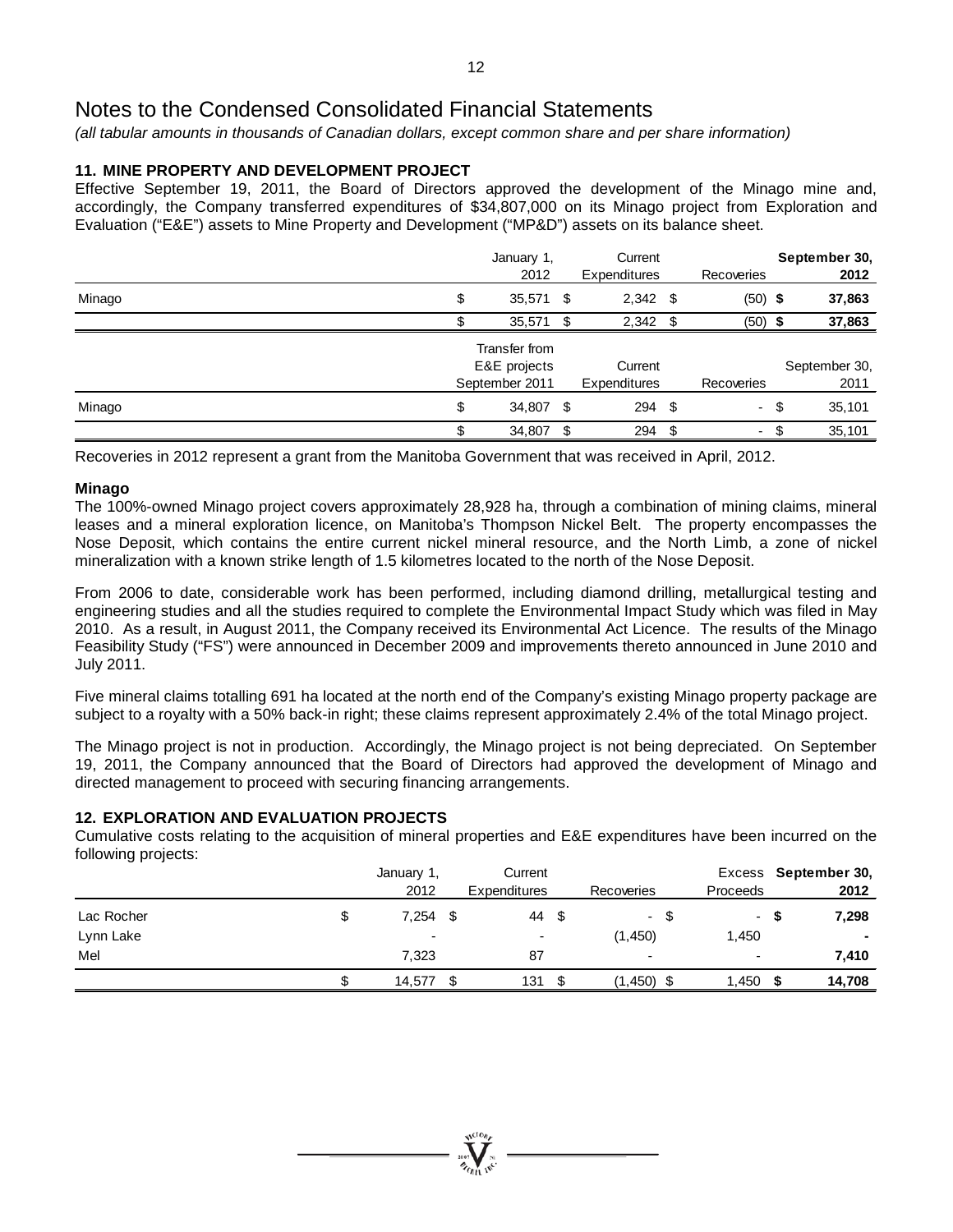*(all tabular amounts in thousands of Canadian dollars, except common share and per share information)*

|                  | January 1,<br>2011       |      | Expenditures |      | Recoveries/<br>Current Transfer to MP&D |      | Writedown of<br>E&E Projects/<br>Projects Excess Proceeds |     | September 30,<br>2011 |
|------------------|--------------------------|------|--------------|------|-----------------------------------------|------|-----------------------------------------------------------|-----|-----------------------|
| Lac Rocher<br>\$ | 7,026                    | - \$ | 184          | - \$ | $(8)$ \$                                |      | - \$                                                      |     | 7,202                 |
| Lynn Lake        | $\overline{\phantom{0}}$ |      | 3            |      | (600)                                   |      | 597                                                       |     |                       |
| Mel              | 6,618                    |      | 673          |      | -                                       |      | $\overline{a}$                                            |     | 7,291                 |
| Minago           | 31,059                   |      | 3,748        |      | (34, 807)                               |      | ٠                                                         |     |                       |
|                  | 44,703                   | \$   | 4,608        | \$   | (35, 415)                               | - \$ | 597                                                       | \$. | 14,493                |

The expenditures on the Lynn Lake property are shown net of cumulative option payments received which include \$1,000,000 in February 2012 and \$450,000 in August 2012. The excess proceeds of \$1,450,000 and \$597,000 for the nine months ended September 30, 2012 and 2011, respectively, represent the excess of consideration received under the option agreement above carrying value and are reflected in *Recovery of exploration and evaluation project* through operations.

In September, 2011, the Board approved the development of the Minago project, accordingly, the Company reviewed amounts recorded at that date for impairment and transferred \$34,807,000 to MP&D project (Note 11).

## **Lac Rocher**

The Lac Rocher project, which is 100%-owned, is located 140 kilometres northeast of Matagami in northwestern Québec. The project is subject to a royalty of \$0.50 per ton on any ores mined and milled from the property and a 2% NSR.

In 2007, the Company began environmental work in support of obtaining a permit for the Lac Rocher deposit in order to extract and direct ship mineralized material to an offsite mill for processing. A 12-hole, 1,500 metre drill program was also completed to test for extensions to the nickel sulphide mineralization and to provide metallurgical samples for the Preliminary Economic Assessment ("PEA") to determine the near-term production and cash generation potential of the project.

Metallurgical testing of the massive sulphide mineralization from the deposit was completed in December, 2007. In February, 2008, the Company announced the results from metallurgical testing of the disseminated sulphide zone and they were incorporated into the PEA completed in November 2008. The Company completed the construction of an access road in the third quarter of 2009 and performed diamond drilling to provide geotechnical data for portal and ramp development.

The Lac Rocher property is subject to a discovery incentive plan (the "DIP") to reward certain individuals involved in the discovery of Lac Rocher with a 2% NSR for mines that were discovered on certain properties prior to the expiry of the DIP. The NSR is payable only on revenues earned after recovery of all development costs for any mine on the property. The terms of the DIP provide the Company with a right of first refusal on any proposed disposition of the NSR. In addition, the DIP contains put/call provisions under which the Company may be required to purchase, or may exercise an option to purchase, the NSR at the value of its discounted cash flows, as defined therein. The Lac Rocher property is the only property subject to the DIP. As the Lac Rocher property is not yet in production, no royalties are currently payable.

### **Lynn Lake**

The Company owns a 100% right, title and interest in the Lynn Lake nickel property ("Lynn Lake"), covering approximately 600 ha in northern Manitoba. The Lynn Lake property is subject to an option agreement with Prophecy Platinum Corp. ("Prophecy Platinum").

The Company received \$1,000,000 in February 2012 and has received all payments scheduled under the option agreement to date; \$1,000,000 remains due from Prophecy Platinum by March 1, 2013. Failure on the part of Prophecy Platinum (if not cured by Prophecy Coal Corp., the option agreement was assigned by them to Prophecy Platinum with the Company's consent) to meet any of the terms will result in cancellation of the option on the

 $\sum_{2007}$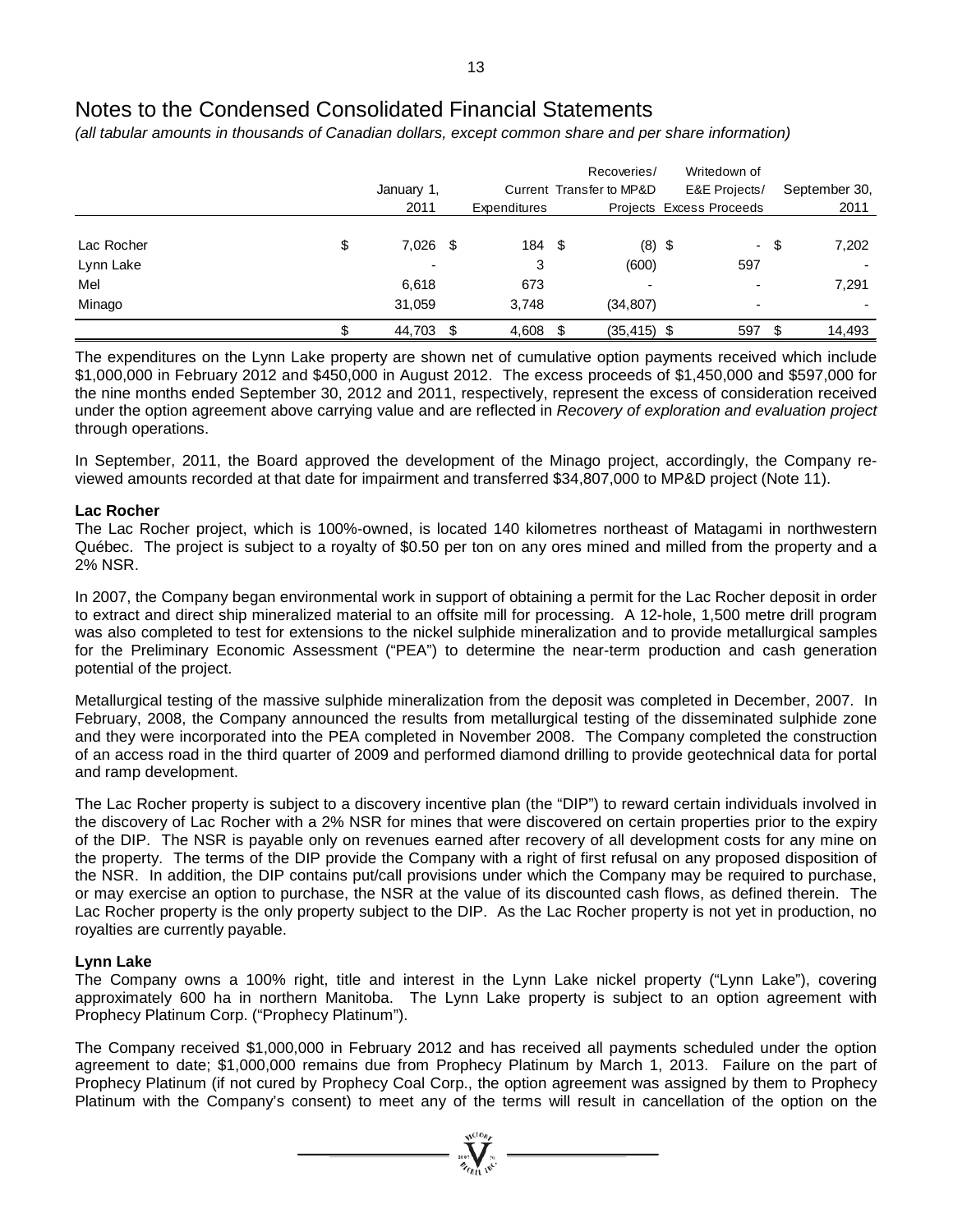*(all tabular amounts in thousands of Canadian dollars, except common share and per share information)*

property and it will revert to the Company.

On August 8, 2012, the Company received \$450,000 from Prophecy Platinum in consideration for removal of the exploration expenditure condition from the Lynn Lake option agreement. Accordingly, the sole remaining condition for the Lynn Lake property to transfer to Prophecy Platinum is the \$1,000,000 option payment remaining. Upon receipt, the Company will transfer ownership of Lynn Lake to Prophecy Platinum.

In 2012, \$1,450,000 excess of proceeds under the option agreement above the book value of the property had been received in the period and accordingly was recorded through the statement of operations as a recovery of exploration and evaluation projects in respect of Lynn Lake (September 30, 2011 - \$597,000).

### **Mel**

Effective August 27, 1999, Nuinsco Resources Limited ("Nuinsco") (the predecessor entity of Victory Nickel) entered into an option agreement (the "Agreement") with Inco Limited (predecessor to CVRD Inco Limited, now Vale) for the exploration and development of Vale's Mel properties (the "Mel Properties") located in the Thompson area of northern Manitoba. Pursuant to the Agreement, sufficient expenditures have been incurred to earn a 100% interest in the Mel Properties, and in 2007 the Company exercised its option to acquire such interest. Vale had the right to earn back a 51% interest by incurring expenditures of \$6,000,000 over a four-year period. On September 14, 2010, Vale notified the Company that it would not exercise this back-in right. In accordance with the terms of the agreement with Vale, they now are entitled to a 10% royalty on "distributable earnings" as defined in the agreement. Distributable earnings is defined as net revenue less operating expenses, before federal and provincial income taxes, after provincial mining taxes and less aggregate pre-production capital but before depreciation.

Also under the Agreement, Vale has a contractual obligation to mill ore mined from the Mel deposit at its cash cost plus 5% (provided that the product meets Vale specifications and that Vale has sufficient mill capacity).

In the first quarter of 2011, the Company completed a drilling program at Mel which had positive results. The Mel dataset is currently being vetted and updated. Following completion of this work, additional modelling of the resource is contemplated.

### **Victory Silica**

On June 19, 2012, the Company announced a new initiative through the hiring of Ken Murdock as the CEO and the creation of Victory Silica. The objective is to establish VSL as a supplier of premium frac sand prior to commencing frac sand sales from the Minago project. Presently, all costs relate to pre-operating costs and have been expensed through operations.

### **Wakami, Lar and Wellmet Projects**

The Company has incurred minimal expenditures on these properties in 2012 and 2011.

### **Impairment and Pre-exploration Costs**

Costs relating to discontinued projects in the amounts of \$nil were provided for through operations as *Writedown of exploration and evaluation projects* in the statement of operations during the three and nine months ended September 30, 2012. In the nine months ended September 30, 2011, \$3,000 of expenditures related to Lynn Lake were recorded against the net recovery for Lynn Lake in the first half of 2011. There were no Pre-E&E costs recorded in either 2012 or 2011.

14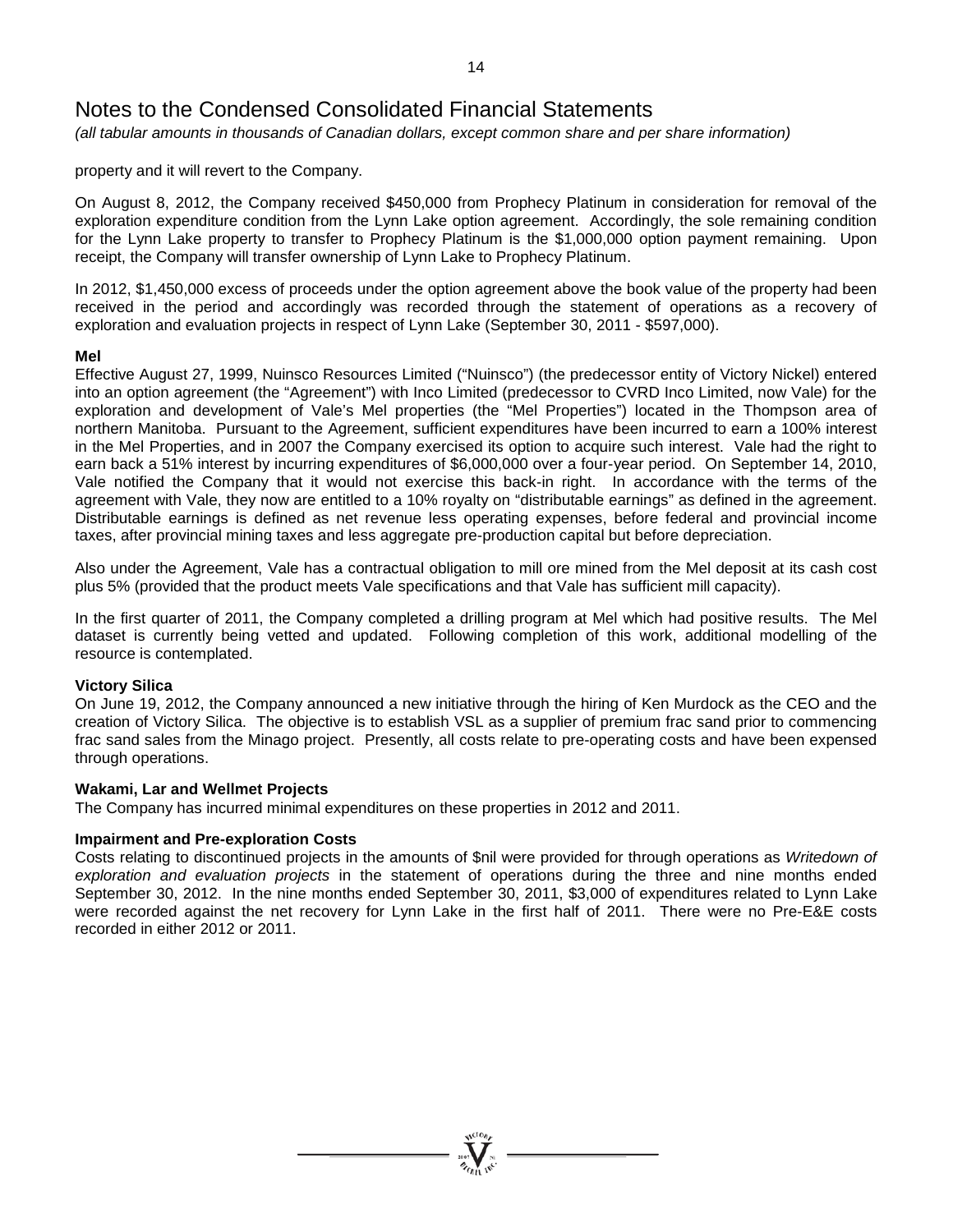*(all tabular amounts in thousands of Canadian dollars, except common share and per share information)*

# **13. TRADE AND OTHER PAYABLES**

|                                                  |             | September 30, | December 31. |
|--------------------------------------------------|-------------|---------------|--------------|
|                                                  | <b>Note</b> | 2012          | 2011         |
| Trade payables                                   |             |               |              |
| Mine property and development project            |             | 743<br>\$     | 158<br>- \$  |
| Exploration and evaluation projects              |             | 11            | 12           |
| Non-project related                              |             | 141           | 20           |
| <b>Accrued liabilities</b>                       |             |               |              |
| Mine property and development project            |             |               | 12           |
| Exploration and evaluation projects              |             | 100           | 14           |
| Non-project related                              | 19          | 137           | 89           |
| Other payables                                   |             | 10            | 17           |
| Due to Nuinsco Resources Limited                 | 19          | 14            |              |
| Flow-through premium liability (see table below) |             |               |              |
|                                                  |             | 1,156         | \$<br>322    |

The following table shows the transactions and balances of the flow-through premium liability:

|                                                      | September 30, |      | December 31, |
|------------------------------------------------------|---------------|------|--------------|
|                                                      |               | 2012 | 2011         |
| Balance as at beginning of period                    |               |      |              |
| Flow-through premium from financing - May, 2011      |               |      | 87           |
| Flow-through premium adjusted through finance income |               |      | (87)         |
|                                                      |               | ۰    |              |

# **14. CAPITAL AND OTHER COMPONENTS OF EQUITY**

#### **Share Capital** *Authorized*

The Company is authorized to issue an unlimited number of common shares.

# *Number of shares issued and outstanding*

There were no common shares issued during the nine months ended September 30, 2012.

# **Share Incentive Plan**

The Company has a Share Incentive Plan which includes both a Share Purchase Plan and a Share Bonus Plan. Both are described in the Company's 2011 Audited Financial Statements. At the Company's Annual and Special Meeting of Shareholders held on June 26, 2012 (the "ASM"), shareholders approved an increase in the maximum number of common shares issuable under the Share Bonus Plan to 10,000,000.

# **Shareholder Rights Plan**

The Company has a Shareholder Rights Plan which is described fully in the Company's 2011 Audited Financial Statements. At the ASM, shareholders approved the extension of this plan to the termination of the annual meeting of shareholders in 2015.

# **Accumulated Other Comprehensive Income or (Loss) ("AOCI")**

AOCI is comprised of the following separate components of equity:

# *Net change of financial assets at fair value through OCI*

This comprises the cumulative net change in the fair value of financial assets at fair value through OCI.

### *Income tax on other comprehensive income*

This comprises the amount of income tax determined to be required on the cumulative net change in the fair value of financial assets at fair value through OCI.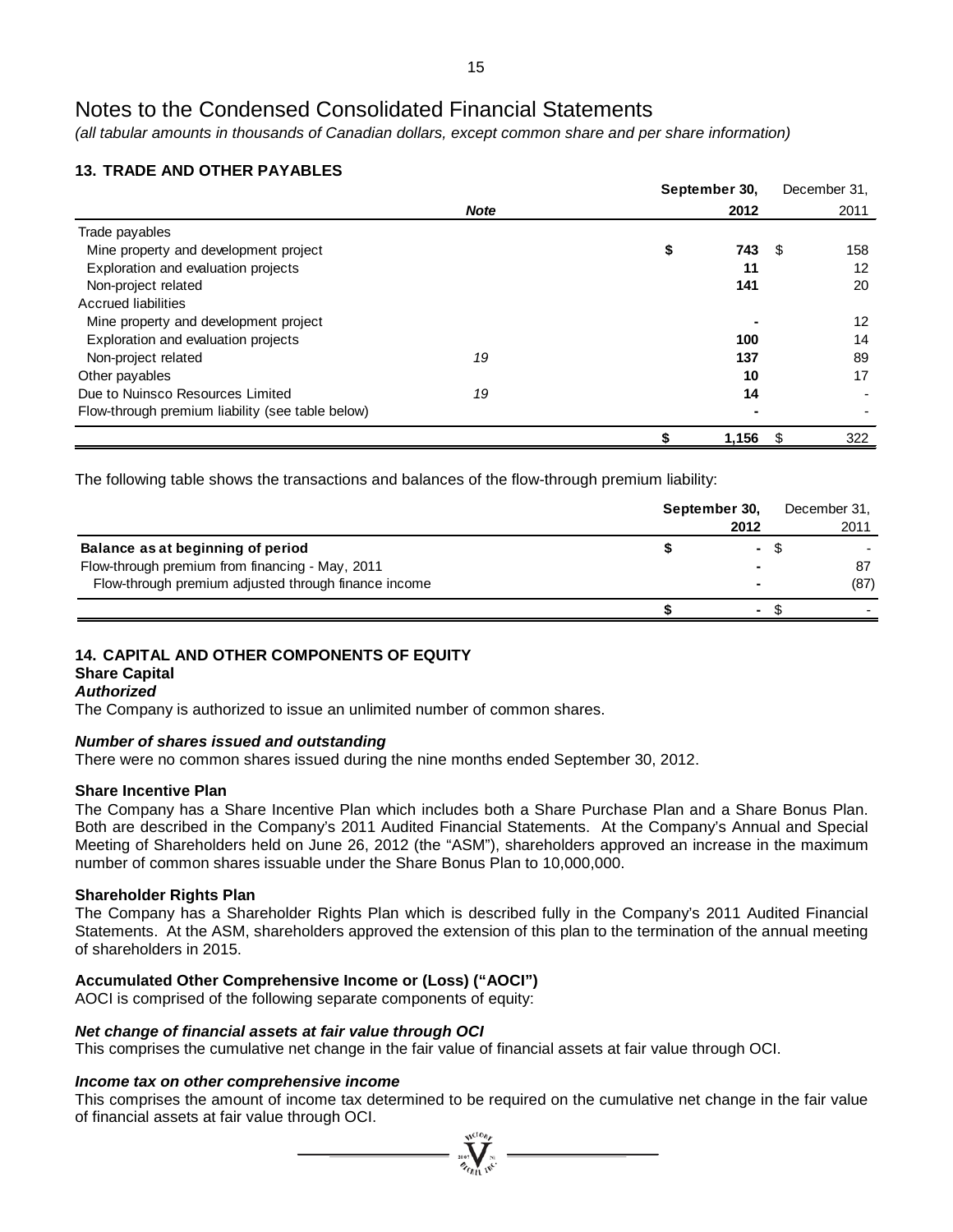*(all tabular amounts in thousands of Canadian dollars, except common share and per share information)*

# **15. EARNINGS (LOSS) PER SHARE**

The calculation of basic and diluted earnings (loss) per share ("EPS") for the three and nine months ended September 30, 2012 and 2011 was based on the information in the table below.

|                                                    |  |             |     |             | Three months ended September 30, Nine months ended September 30, |             |  |             |
|----------------------------------------------------|--|-------------|-----|-------------|------------------------------------------------------------------|-------------|--|-------------|
|                                                    |  | 2012        |     | 2011        |                                                                  | 2012        |  | 2011        |
| Balance as at beginning of period                  |  | 395,807,000 |     | 394,711,000 |                                                                  | 395,807,000 |  | 380,026,000 |
| Effect of shares issued                            |  |             |     |             |                                                                  |             |  | 8,944,000   |
| Effect of options exercised                        |  |             |     | 209,000     |                                                                  |             |  | 70,000      |
| Effect of warrants exercised                       |  |             |     | 71,000      |                                                                  |             |  | 905,000     |
| Weighted average number of common shares as at end |  |             |     |             |                                                                  |             |  |             |
| of period - Basic                                  |  | 395,807,000 |     | 394,991,000 |                                                                  | 395,807,000 |  | 389,945,000 |
| Effect of options granted and outstanding          |  |             |     | n/a         |                                                                  | n/a         |  | n/a         |
| Effect of warrants issued and outstanding          |  |             |     | n/a         |                                                                  | n/a         |  | n/a         |
| Weighted average number of common shares as at end |  |             |     |             |                                                                  |             |  |             |
| of period - Diluted                                |  | 395,807,000 |     | n/a         |                                                                  | n/a         |  | n/a         |
| Net income (loss) attributable to shareholders     |  | 60          | \$  | $(605)$ \$  |                                                                  | (44) \$     |  | (809)       |
|                                                    |  |             |     |             |                                                                  |             |  |             |
| Basic earnings (loss) per share                    |  | 0.00        | \$. | $(0.00)$ \$ |                                                                  | $(0.00)$ \$ |  | (0.00)      |
| Diluted earnings (loss) per share                  |  | 0.00        | S   | $(0.00)$ \$ |                                                                  | $(0.00)$ \$ |  | (0.00)      |

For the three and nine months ended September 30, 2012, 29,751,500 options and 4,804,786 warrants (September 30, 2011 – 27,337,236 options and 7,304,786 warrants) were excluded from the diluted weighted average number of common shares calculation as their effect would have been anti-dilutive.

There have been no significant capital transactions from the reporting date to the date of this filing which have had a material impact on earnings per share.

### **16. SHARE-BASED PAYMENTS**

### **Description of the Share-based Payment Arrangements**

The Company's share-based payment arrangements are described in Note 17 to the Company's 2011 Audited Financial Statements.

### *Stock Option Plan (equity-settled)*

As at September 30, 2012, the Company had 29,620,000 common shares available for the granting of future options (December 31, 2011 – 32,296,000). Options are exercisable at the closing market price of the shares at the date prior to grant. The Company does not have any cash-settled transactions.

### *Share purchase warrants (equity-settled)*

Outstanding warrants as at September 30, 2012 consist of warrants issued pursuant to the private placements completed during 2011. The Company does not have any cash-settled transactions.

### *Share Bonus Plan*

The terms of the Share Bonus Plan are set out in Note 15 to the Company's 2011 Audited Financial Statements; as amended at the ASM as described in Note 14.

#### **Terms and Conditions of Share-based Payment Arrangements** *Stock Option Plan and Share purchase warrants*

The terms and conditions relating to the grants of the Company's Stock Option Plan and share purchase warrants are set out in Note 17 to the Company's 2011 Audited Financial Statements.

**Wellon**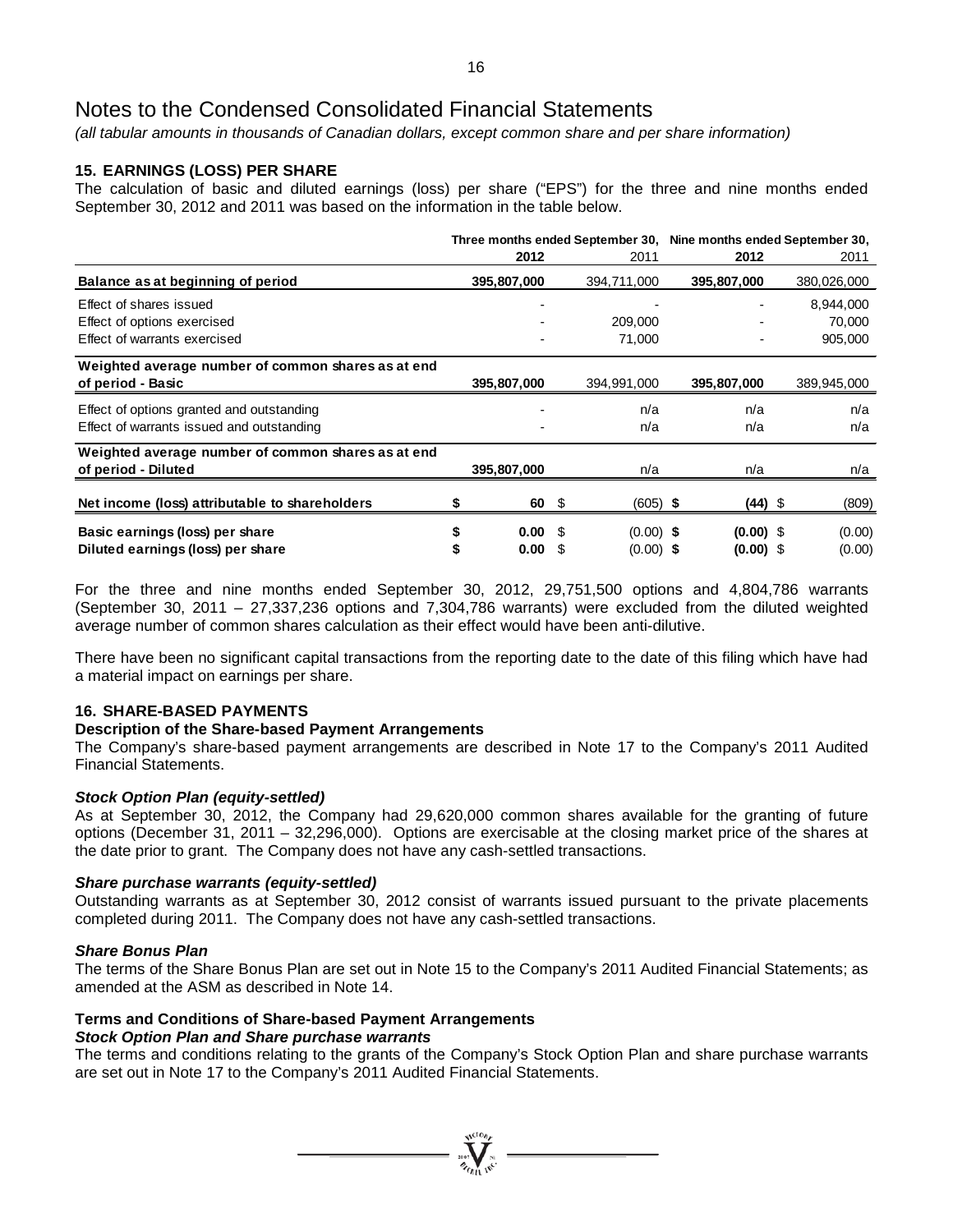*(all tabular amounts in thousands of Canadian dollars, except common share and per share information)*

### **Disclosure of Share-based Payment Arrangements** *Stock Option Plan*

The number and weighted average exercise prices of options are as follows:

|                                       |               |                          |               |                   | weighted               |
|---------------------------------------|---------------|--------------------------|---------------|-------------------|------------------------|
|                                       |               | <b>Number of options</b> |               |                   | average exercise price |
|                                       | September 30, | December 31.             | September 30, |                   | December 31.           |
|                                       | 2012          | 2011                     | 2012          |                   | 2011                   |
| Outstanding as at beginning of period | 27,074,736    | 25,402,248 \$            |               | $0.28$ \$         | 0.30                   |
| Granted                               | 8,050,000     | $4.335.000$ \$           | 0.05          | - \$              | 0.11                   |
| Exercised                             |               | $(300,000)$ \$           | ٠             | S                 | 0.05                   |
| Expired                               | (5,373,236)   | $(2,362,512)$ \$         | 0.69          | - \$              | 0.24                   |
| Outstanding as at end of period       | 29,751,500    | 27,074,736 \$            |               | $0.14 \text{ } $$ | 0.28                   |
| Exercisable as at end of period       | 27,526,500    | 26,332,236               | 0.15<br>S.    | - \$              | 0.28                   |

**Weighted**

For options exercised during 2011, the weighted average share price at the date of exercise was \$0.09.

|                          |                               |              | Weighted average remaining |                                 |  |  |  |
|--------------------------|-------------------------------|--------------|----------------------------|---------------------------------|--|--|--|
|                          | Number of options outstanding |              |                            | <b>contractual life</b> (years) |  |  |  |
|                          | September 30,                 | December 31, | September 30,              | December 31,                    |  |  |  |
| Range of exercise prices | 2012                          | 2011         | 2012                       | 2011                            |  |  |  |
| \$0.03 to \$0.05         | 12,315,000                    | 4,265,000    | 3.56                       | 2.08                            |  |  |  |
| \$0.06 to \$0.14         | 5,322,500                     | 5,585,000    | 3.11                       | 3.71                            |  |  |  |
| \$0.15 to \$0.16         | 5.490.000                     | 5.490.000    | 2.26                       | 3.01                            |  |  |  |
| \$0.17 to \$0.25         | 1,593,750                     | 1,593,750    | 1.32                       | 2.07                            |  |  |  |
| \$0.26 to \$0.32         | 2,956,250                     | 2,956,250    | 0.59                       | 1.34                            |  |  |  |
| \$0.33 to \$0.50         | 2,074,000                     | 2,074,000    | 0.41                       | 1.16                            |  |  |  |
| \$0.51 to \$0.64         |                               | 2,850,000    | ٠                          | 0.19                            |  |  |  |
| \$0.65 to \$0.82         |                               | 2,260,736    | ٠                          | 0.20                            |  |  |  |
|                          | 29,751,500                    | 27.074.736   | 2.83                       | 2.10                            |  |  |  |

There were nil and 8,050,000 options granted in the three and nine months ended September 30, 2012, respectively, with a weighted average exercise price of \$0.05 per share; the weighted average fair value at the date of grant was \$0.035. For options granted during 2011, the weighted average fair value at the date of grant was \$0.074. A total of 4,335,000 options were granted during 2011 to key management personnel, employees and consultants.

The vesting of options resulted in share-based payment expense of \$19,000 and \$243,000 in the three and nine months ended September 30, 2012 (September 30, 2011 - \$186,000 and \$328,000). Of the 29,751,500 options outstanding at September 30, 2012, 2,225,000 are subject to vesting (as at December 31, 2011 – 27,074,736 were outstanding of which 742,500 were subject to vesting). The aggregate fair value of these unvested options not yet charged to operations is \$58,000 (as at December 31, 2011 - \$20,000).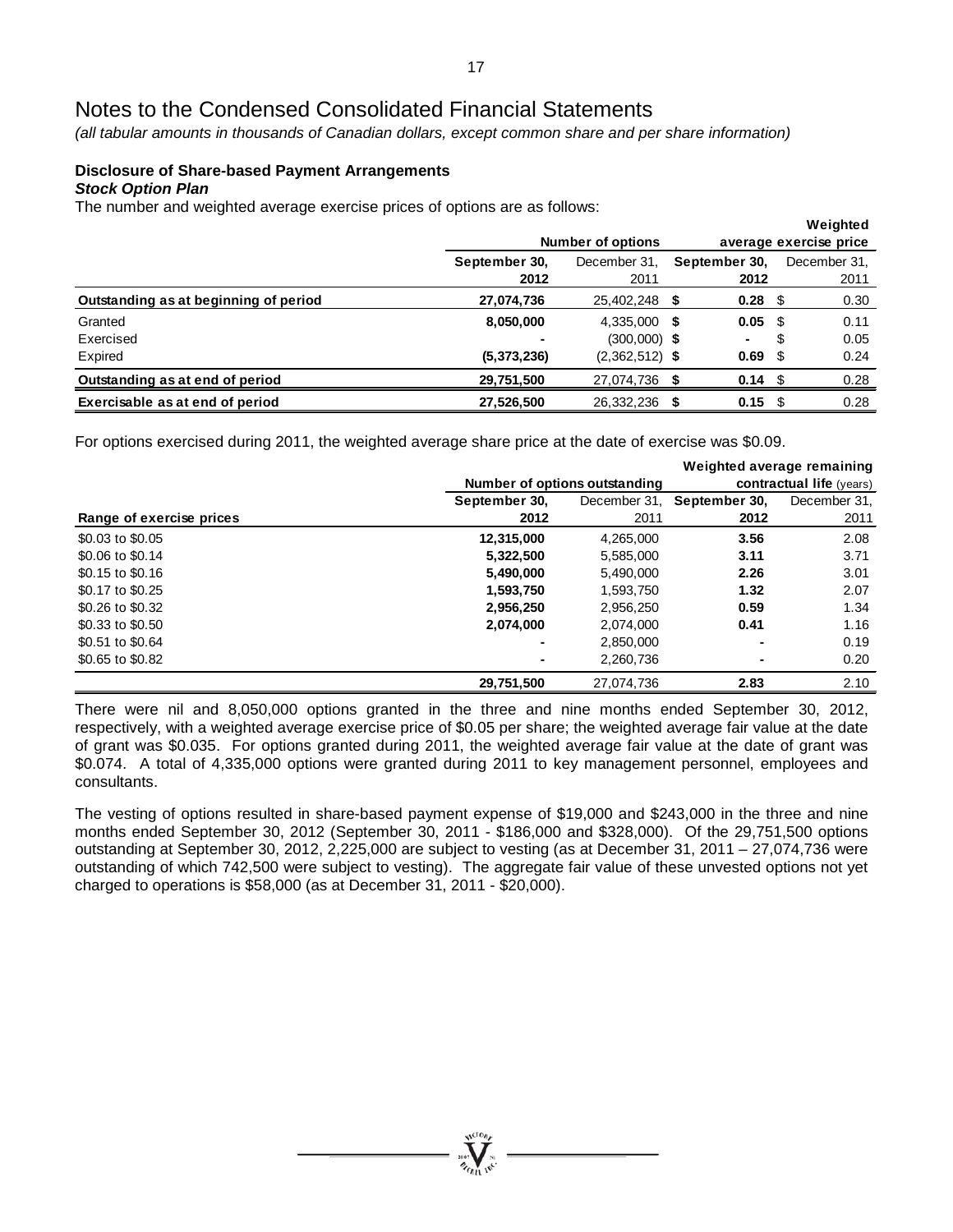*(all tabular amounts in thousands of Canadian dollars, except common share and per share information)*

### *Share purchase warrants*

The number and weighted average exercise prices of warrants are as follows:

|                                       |                  |                     |               |                           |    |               |      | Weighted               |
|---------------------------------------|------------------|---------------------|---------------|---------------------------|----|---------------|------|------------------------|
|                                       |                  |                     |               | <b>Number of warrants</b> |    |               |      | average exercise price |
|                                       |                  |                     | September 30, | December 31.              |    | September 30, |      | December 31,           |
|                                       | Date Issued      | Life <sup>(a)</sup> | 2012          | 2011                      |    | 2012          |      | 2011                   |
| Issued pursuant to private placements |                  |                     |               |                           |    |               |      |                        |
| Unit warrants                         | January 10, 2011 | 12                  | 2,500,000     | 2.500.000                 | \$ | 0.140         | - \$ | 0.140                  |
|                                       | Expired          |                     | (2,500,000)   |                           |    |               |      |                        |
| Unit warrants                         | May 25, 2011     | 18                  | 4,347,826     | 4.347.826                 | \$ | 0.150         | - \$ | 0.150                  |
| Finder's warrants                     | May 25, 2011     | 18                  | 456,960       | 456,960                   | \$ | 0.150         | \$   | 0.150                  |
| Outstanding as at end of period       |                  |                     | 4,804,786     | 7,304,786                 | S  | 0.150         | S    | 0.150                  |

(a) The life of warrants is shown in number of months from issue date.

### **Inputs for Measurement of Grant Date Fair Values**

The grant-date-fair-values of share-based payments were measured based on the Black-Scholes option-pricing model. Expected volatility is estimated by considering historic average share price volatility.

The inputs used in the measurement of the fair values at grant date of the share-based payments granted, modified or issued during the period are as follows:

|                                 |               | <b>Options</b>              | Warrants      |                     |
|---------------------------------|---------------|-----------------------------|---------------|---------------------|
|                                 | September 30, | December 31.                | September 30, | December 31,        |
|                                 | 2012          | 2011                        | 2012          | 2011                |
| Fair values at grant dates      |               | \$0.035 \$0.070 and \$0.077 | n/a           | \$0.011 and \$0.019 |
| Share prices at grant dates     | \$0.05        | \$0.10 and \$0.11           | n/a           | \$0.100             |
| Fair values of options modified | n/a           | \$0.00 to \$0.07            | n/a           | n/a                 |
| <b>Assumptions</b>              |               |                             |               |                     |
| Exercise prices                 | \$0.05        | \$0.05 to \$0.64            | n/a           | \$0.14 and \$0.15   |
| <b>Expected volatilities</b>    | 104%          | 42% to 106%                 | n/a           | 56% and 65%         |
| Life (years)                    | 4             | 1.3 to $4.7$                | n/a           | and 1.5             |
| Expected dividends              |               | $\overline{\phantom{a}}$    | n/a           |                     |
| Risk-free interest rate         | 1.18%         | 0.95% to 2.22%              | n/a           | 1.57% and 1.69%     |

# **17. FINANCE INCOME AND FINANCE COSTS**

|                                                            | Three months ended |               | Nine months ended   |               |  |
|------------------------------------------------------------|--------------------|---------------|---------------------|---------------|--|
|                                                            |                    | September 30, |                     | September 30, |  |
|                                                            | 2012               | 2011          | 2012                | 2011          |  |
| Interest income on bank deposits                           | \$<br>$\sim$       | 3<br>\$       | -\$<br>$\mathbf{2}$ | 6             |  |
| Net change in fair value of financial assets at fair value |                    |               |                     |               |  |
| through operations                                         |                    | 35            |                     |               |  |
| Premium on flow-through spending                           |                    | 44            |                     | 70            |  |
| Net foreign exchange gain                                  |                    |               |                     | 2             |  |
| <b>Finance income</b>                                      |                    | 82            | $\mathfrak{p}$      | 78            |  |
| Net change in fair value of financial assets at fair value |                    |               |                     |               |  |
| through operations                                         | 2                  |               |                     | 153           |  |
| Net foreign exchange loss                                  |                    |               |                     |               |  |
| <b>Finance costs</b>                                       |                    |               | 6                   | 153           |  |
| Net Finance (Costs) Income                                 | (2)<br>\$          | 82            | $(4)$ \$            | (75)          |  |

**WEIGHT**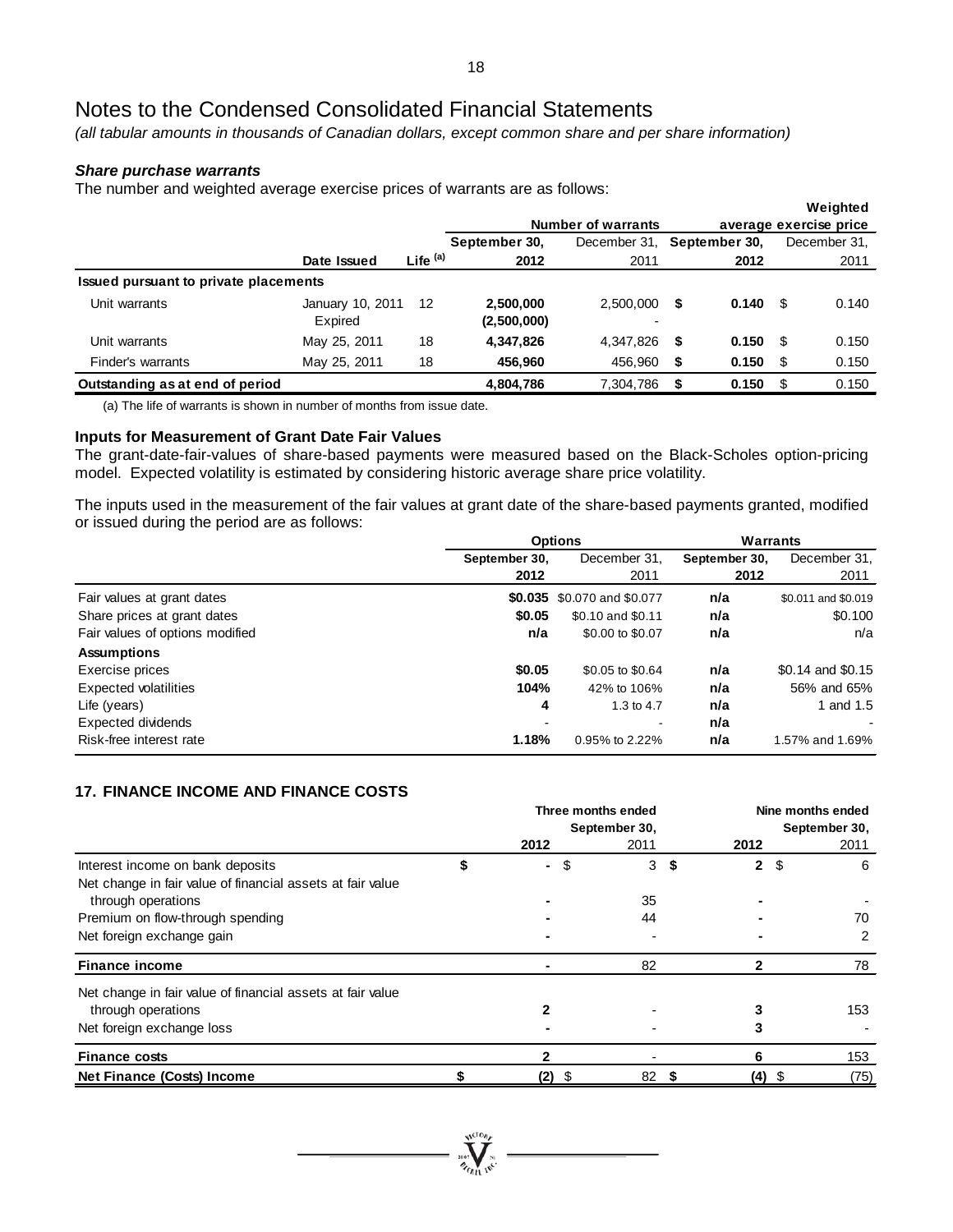*(all tabular amounts in thousands of Canadian dollars, except common share and per share information)*

#### **18. OPERATING SEGMENT Reporting Segment**

The Company is engaged in the exploration, evaluation and development of properties for the mining and production of nickel and associated products. The Company does not have formal operating segments and does not yet have operating revenues, products, processes or customers. The corporate office operates to support the Company's projects, including pre-operating projects, and receives administrative support from Nuinsco (Note 19) to do so. The projects are all located in Canada. Senior management makes decisions by considering exploration potential and results on a project basis. Any applicable amounts relating to projects are capitalized to the relevant project as either *Exploration and evaluation projects* or *Mine property and development project* on the consolidated balance sheets.

## **Geographic Information**

|                     | September 30, |     | December 31, |
|---------------------|---------------|-----|--------------|
|                     | 2012          |     | 2011         |
| Canada              |               |     |              |
| Corporate           | 2,387<br>\$   | S.  | 4,306        |
| Lac Rocher          | 7,298         |     | 7,254        |
| Lynn Lake           |               | ٠   |              |
| Mel                 | 7,410         |     | 7,323        |
| Minago              | 37,863        |     | 35,571       |
| Victory Silica      |               | ۰   |              |
| <b>Total Assets</b> | 54,958        | \$. | 54,454       |

Revenues in each period are wholly attributable to the corporate office. There have been no changes in the reportable segment or the treatment of segmented assets and revenues year-over-year.

# **19. RELATED PARTIES & MANAGEMENT AGREEMENT**

# **Transactions and Balances with Nuinsco and Related Parties**

The Company shares management, administrative assistance and facilities with Nuinsco pursuant to a management agreement; management operates under the supervision of the respective board of directors of each respective company; there is only one common director. The costs charged by Nuinsco are recorded at the cost to Nuinsco of such services plus 10 per cent. The management agreement commenced February 1, 2007 and is terminable by the Company upon 180 days notice and by Nuinsco upon 90 days notice.

Balances and transactions with Nuinsco and related parties are shown in the following tables:

|                                                         |   |              | September 30,<br>2012 |                    |     |      | December 31,<br>2011 |                   |
|---------------------------------------------------------|---|--------------|-----------------------|--------------------|-----|------|----------------------|-------------------|
| <b>Balances Outstanding</b>                             |   |              |                       |                    |     |      |                      |                   |
| Payable to Nuinsco Resources Limited                    |   |              |                       |                    |     | 14   | - \$                 |                   |
| Receivable from Nuinsco Resources Limited               |   |              |                       |                    |     | ۰.   |                      | 20                |
| Payable to key management personnel                     |   |              |                       |                    |     | 141  | \$.                  | 47                |
|                                                         |   |              |                       | Three months ended |     |      |                      | Nine months ended |
|                                                         |   |              |                       | September 30,      |     |      |                      | September 30,     |
|                                                         |   | 2012         |                       | 2011               |     | 2012 |                      | 2011              |
| Overhead charges from Nuinsco Resources Limited         |   | 130S         |                       | 197S               |     | 501  | - \$                 | 609               |
| Overhead charges to Nuinsco Resources Limited           |   | 6            |                       |                    |     | 21   | -S                   |                   |
| Project costs charged to Nuinsco Resources Limited      |   | $\mathbf{2}$ | \$.                   | 10                 |     | 18   | - \$                 | 24                |
| Project recoveries charged by Nuinsco Resources Limited | S | 11           | - \$                  | 21                 | - S | 30   | - \$                 | 55                |

Amounts due to or from Nuinsco are unsecured, non-interest bearing and due on demand. Amounts due to or from Nuinsco are settled on a regular basis. Payables to key management personnel generally relate to deferred directors' fees, consulting fees, deferred salaries and expense reimbursements.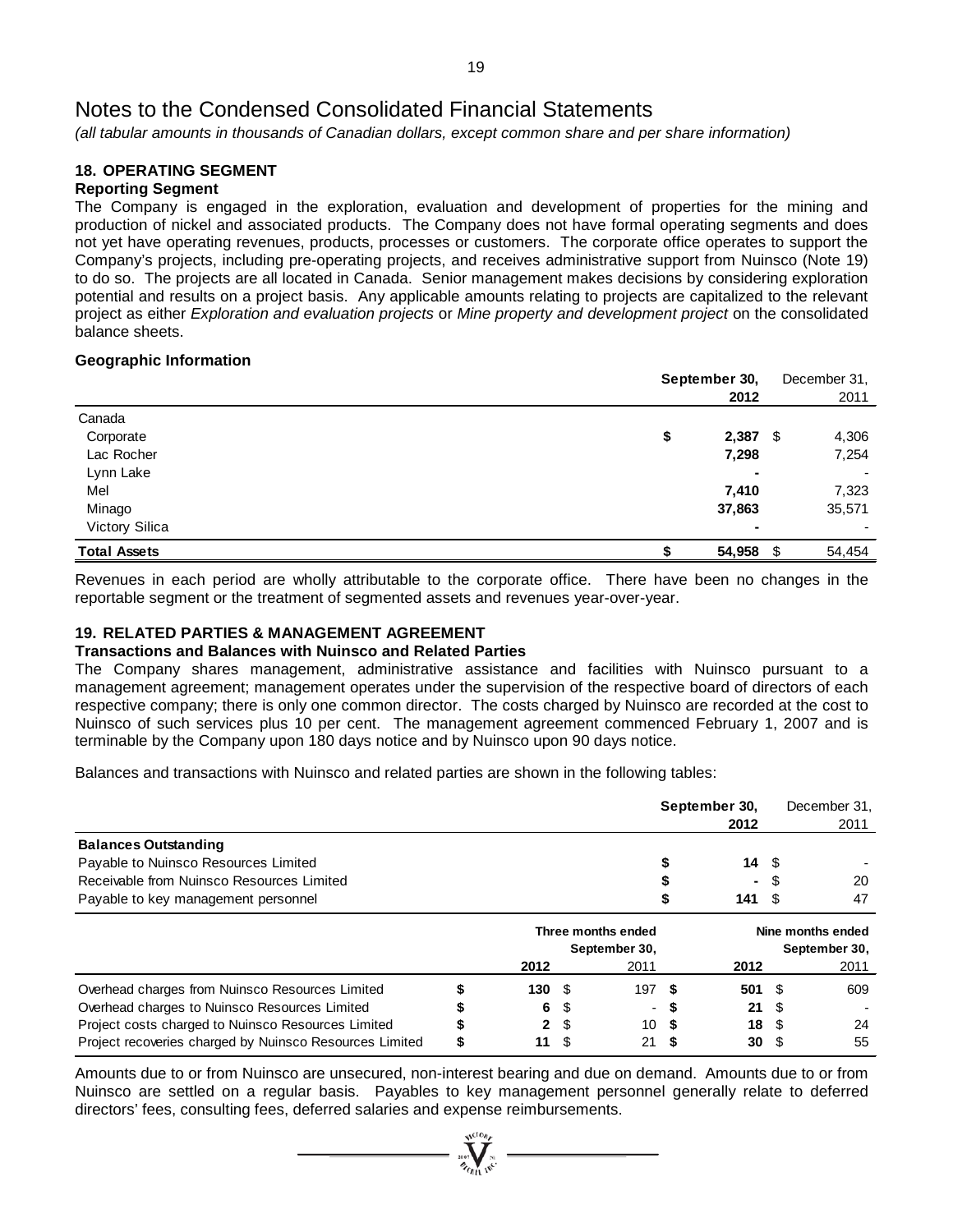*(all tabular amounts in thousands of Canadian dollars, except common share and per share information)*

## **Transactions with Key Management Personnel**

Short-term employee benefits provided by the Company include salaries, deferred directors' fees, statutory benefit contributions, paid annual vacation and paid sick leave as well as non-monetary benefits such as medical care. The Company's non-monetary benefit package for key management personnel is the same as that available to all full-time employees. In addition to short-term employee benefits, the Company may also issue options and shares as part of the Stock Option Plan and Share Bonus Plan (Notes 16 and 14).

Key management personnel compensation comprises:

|                                         |  | Three months ended<br>September 30, |  |      |  | Nine months ended |      |       |  |
|-----------------------------------------|--|-------------------------------------|--|------|--|-------------------|------|-------|--|
|                                         |  |                                     |  |      |  | September 30,     |      |       |  |
|                                         |  | 2012                                |  | 2011 |  | 2012              |      | 2011  |  |
| Short-term employee benefits            |  | 198                                 |  | 215S |  | 630               | - \$ | 660   |  |
| Share-based payments - options          |  |                                     |  | 133  |  | 217               |      | 320   |  |
| Share-based payments - Share Bonus Plan |  |                                     |  | 201  |  | $\blacksquare$    |      | 201   |  |
|                                         |  | 198                                 |  | 549  |  | 847               |      | 1.181 |  |

There were no outstanding balances as at September 30, 2012 and December 31, 2011 relating to key management personnel except as included in the tables above.

### **20. SIGNIFICANT COMPANY ENTITIES**

On June 19, 2012, the Company announced the creation of Victory Silica. While the balances and transactions are presently minimal, the Company expects activity to increase in future periods as the business expands.

### **21. COMMITMENT**

### **Transformer Equipment**

On May 10, 2010, the Company entered into an agreement to purchase equipment for the Minago project. The total price is US\$2,840,000. The Company has made aggregate deposits of \$1,334,000 as at September 30, 2012.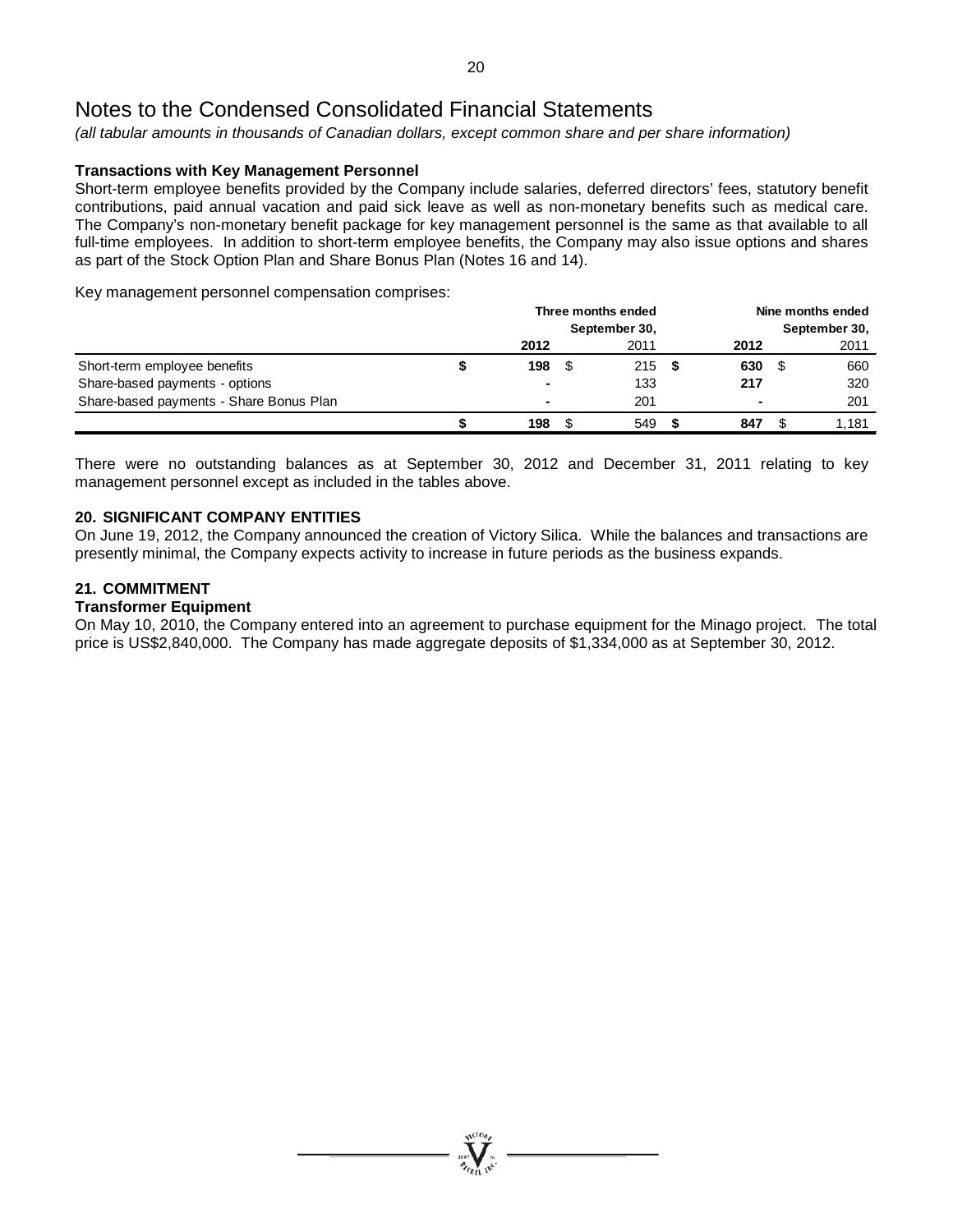

# **VICTORY NICKEL INC.**

# **MANAGEMENT'S DISCUSSION AND ANALYSIS**

# **FOR THE THREE AND NINE MONTHS ENDED SEPTEMBER 30, 2012**

**DATED NOVEMBER 8, 2012**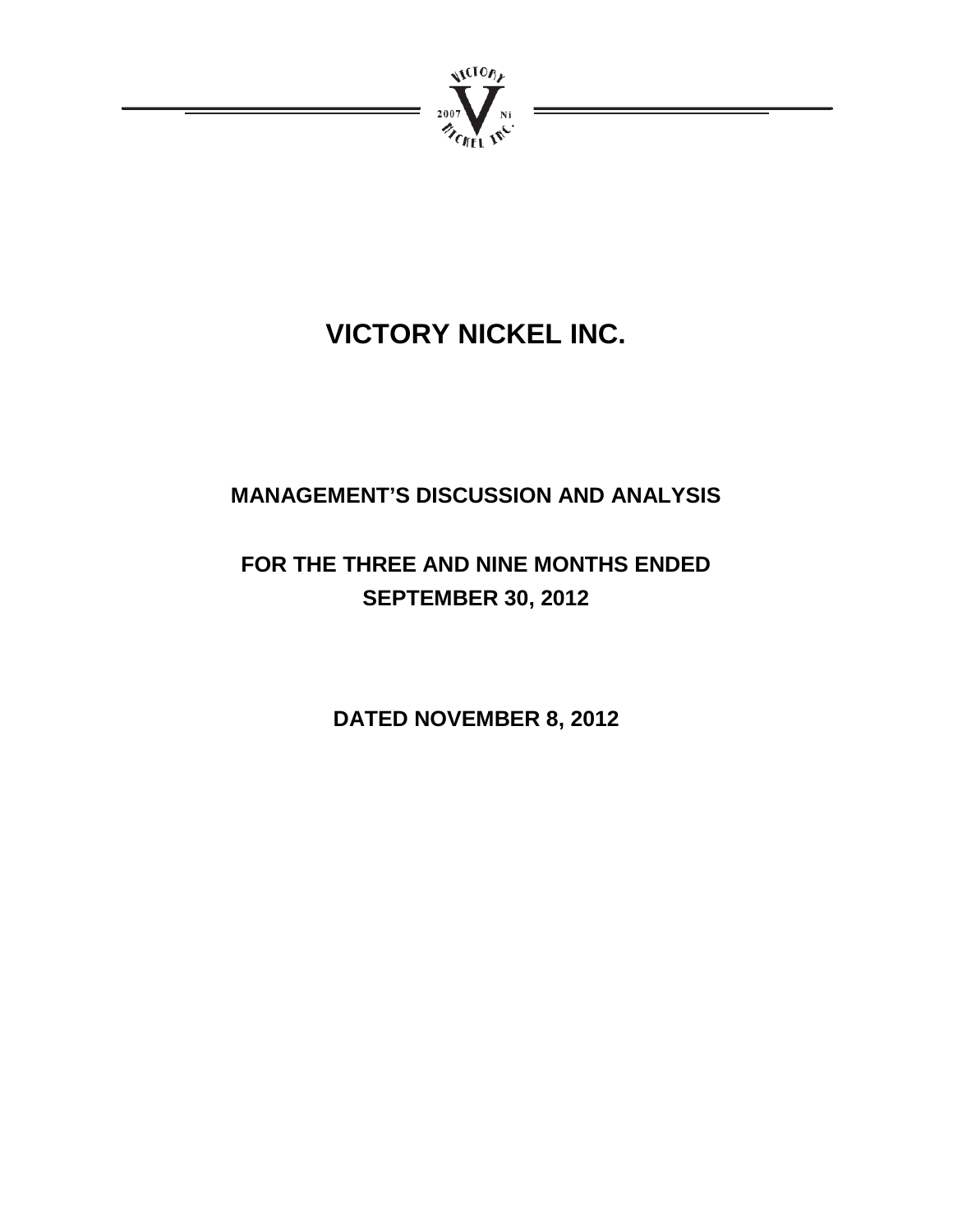# **VICTORY NICKEL INC.**

# **MANAGEMENT'S DISCUSSION AND ANALYSIS**

### **For the Three and Nine Months ended September 30, 2012**

The following discussion of the results of operations, financial condition and cash flows of Victory Nickel Inc. ("Victory Nickel" or the "Company") prepared as of November 8, 2012 consolidates management's review of the factors that affected the Company's financial and operating performance for the three and nine months ended September 30, 2012, and factors reasonably expected to impact on future operations and results. This discussion is intended to supplement and complement the Company's unaudited condensed consolidated financial statements for the three and nine months ended September 30, 2012 ("Unaudited Condensed Consolidated Financial Statements") and the notes thereto.

Certain information and discussion included in this management's discussion and analysis ("MD&A") constitutes forward-looking information. Readers are encouraged to refer to the cautionary notes contained in the section Forward-Looking Statements at the end of this MD&A.

Readers are also encouraged to consult the audited financial statements for the years ended December 31, 2011 and 2010 ("2011 Audited Financial Statements") which were prepared in accordance with International Financial Reporting Standards ("IFRS" or "GAAP"). The Unaudited Condensed Consolidated Financial Statements and the 2011 Audited Financial Statements are available at www.sedar.com and at the Company's website www.victorynickel.ca. All amounts disclosed are in Canadian dollars unless otherwise stated. All tabular amounts are in thousands of Canadian dollars.

### **COMPANY OVERVIEW**

Victory Nickel is a Canadian exploration and development-stage mineral resource company and is primarily engaged in the acquisition, exploration, evaluation and development of nickel projects and associated products in Canada.

Formed on February 1, 2007, Victory Nickel owns 100% of four advanced sulphide nickel projects: the Minago, Lynn Lake (under option with Prophecy Coal Corp. ("Prophecy Coal" – formerly Prophecy Resource Corp.) and as transferred to Prophecy Platinum Corp. ("Prophecy Platinum") as described below) and Mel projects in Manitoba and the Lac Rocher project in Québec. The results of a feasibility study on the Minago Project ("FS") were announced in December 2009, the Environmental Impact Study ("EIS") was filed in May 2010 with subsequent improvements to the project announced in June 2010 and July 2011. Receipt of the Environmental Act Licence ("EAL") was announced in August 2011. A preliminary economic assessment of Lac Rocher (Lac Rocher "PEA") was announced in November 2008 indicating that a nickel price in excess of US\$10 per pound is necessary to make the project economic. At the Mel project, now 100%-owned, information is being vetted and updated for additional modelling.

A significant by-product of the Minago project is frac sand. On June 19, 2012, the Company announced the creation of Victory Silica Ltd. ("VSL" or "Victory Silica") a wholly-owned subsidiary that has been established to enter the frac sand distribution and sales market. VSL expects to establish itself as a frac sand provider by acquiring raw sand and processing it into finished product, initially for sale in the Saskatchewan, Manitoba and North Dakota markets. If successful, this strategy is expected to generate cash flow for Victory Nickel and establish a presence in the frac sand market in preparation for development and sale of frac sand from its Minago project.

### **Option of Lynn Lake Property**

On October 21, 2009, the Company announced that it had optioned its Lynn Lake property ("Lynn Lake") to Prophecy Coal. In 2011, the agreement, with the consent of Victory Nickel, was assigned to Prophecy Platinum pursuant to a corporate transaction between Prophecy Coal and Prophecy Platinum. The terms of the agreement wherein Prophecy Platinum can acquire a 100% interest in Lynn Lake are summarized in Note 12 to the 2011 Audited Financial Statements.

In accordance with the contract, the Company received its scheduled amount of \$1,000,000 due by March 1, 2012. The final payment of \$1,000,000 is due by March 1 of 2013. Failure on the part of Prophecy Platinum to meet any of the terms and failure of Prophecy Coal to remedy any such deficiency will result in cancellation of the option and Lynn Lake will revert to the Company. The Company has no reason to believe that Prophecy Platinum will not meet its payment schedule and accordingly expects the property to be transferred at that time.<br>  $\frac{1}{\sqrt[n]{\sum_{i=1}^{N} x_i}}$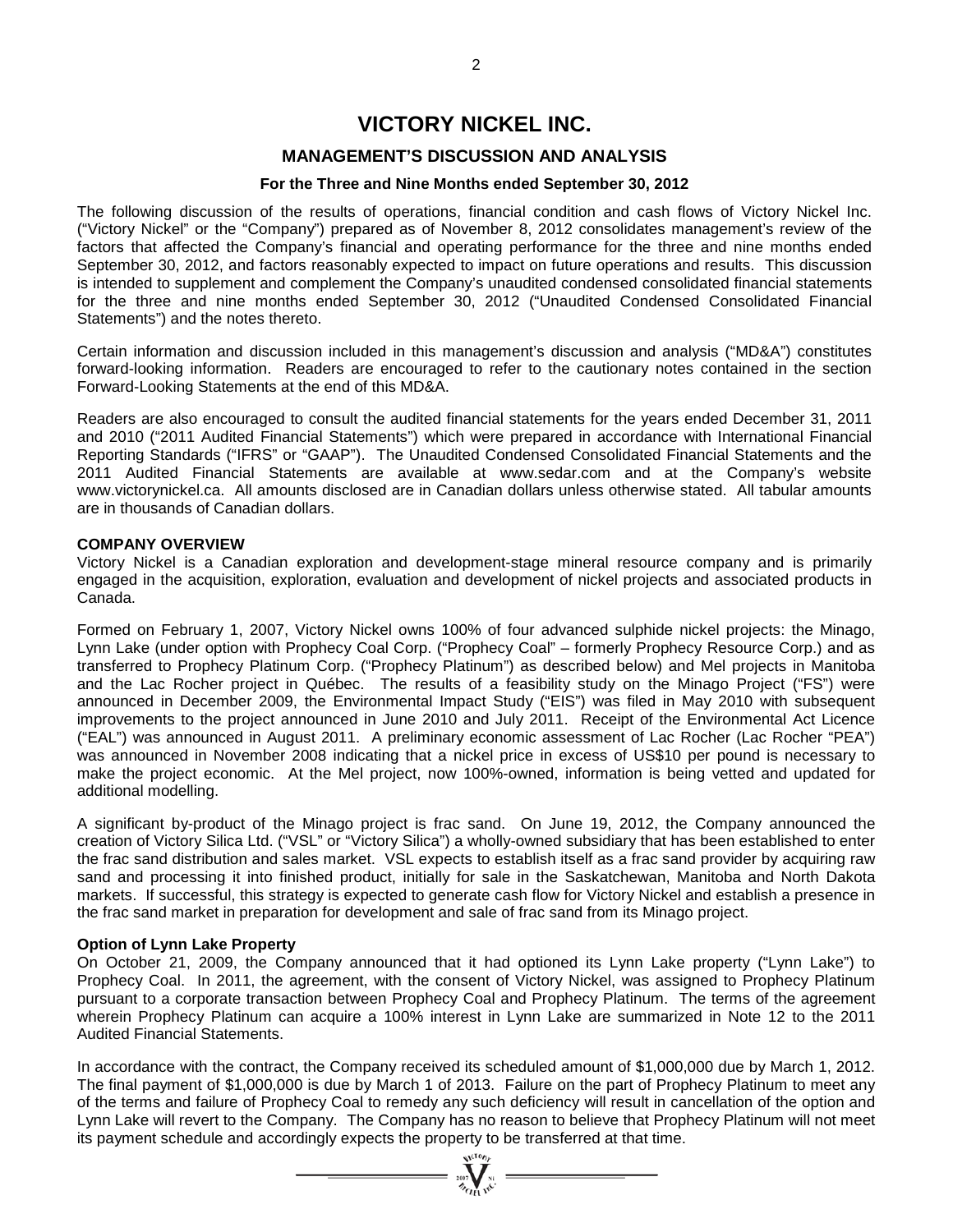On August 8, 2012, the Company received \$450,000 from Prophecy Platinum in consideration for removal of the exploration expenditure condition from the Lynn Lake option agreement. Accordingly, the sole remaining condition for the Lynn Lake property to transfer to Prophecy Platinum is the \$1,000,000 option payment due by March 1, 2013.

# **Going Concern**

The Company is subject to the risks and challenges experienced by other companies at a comparable stage. These risks include, but are not limited to, continuing losses, dependence on key individuals and the ability to secure adequate financing or to complete corporate transactions to meet the minimum capital required to successfully complete its projects and fund other operating expenses. Advancing the Company's projects through exploration and development to the production stage will require significant financing. Given the current economic climate, the ability to raise funds may prove difficult. Refer to the Risks and Uncertainties and Liquidity and Capital Resources sections for additional information.

None of the Company's projects has commenced commercial production and, accordingly, the Company is dependent upon debt and/or equity financings and the optioning and/or sale of resource or resource-related assets for its funding. The recoverability of the carrying value of the Company's mine property and development project and exploration and evaluation projects, and ultimately the Company's ability to continue as a going concern, is dependent upon exploration results which indicate the potential for the discovery of economically recoverable reserves and resources, the Company's ability to finance exploration and development of its projects through debt or equity financings and the optioning and/or sale of resource or resource-related assets such as royalty interests for its funding.

The Company's Unaudited Condensed Consolidated Financial Statements have been prepared using the going concern assumption which contemplates the realization of assets and settlement of liabilities in the normal course of business as they come due. If the going concern assumption were not appropriate, then adjustments to the carrying values of assets and liabilities, reported expenses and balance sheet classifications may be necessary. These adjustments could be material. As at September 30, 2012, the Company had a working capital deficiency of \$234,000, the deficiency includes approximately \$116,000 of agreed-upon deferrals owing to directors and senior management, (December 31, 2011 – working capital of \$2,707,000). Working capital is defined as current assets, including assets held for sale, if any, less current liabilities, excluding restricted cash, if any. The Company has initiatives underway to improve working capital which are expected to be announced shortly. As mentioned in the Company's prior MD&As, it has recently relied upon the sale of a portion of its marketable securities to fund its ongoing operations. Market conditions have deteriorated making it challenging to generate cash so the Company is continuing to research other sources of liquidity. There is no certainty in the present environment that the Company's initiatives to improve working capital will be successful or that working capital generated thereby will be sufficient to fund the Company's activities including project expenditures and corporate costs.

# **HIGHLIGHTS**

During and subsequent to the nine months ended September 30, 2012, the Company:

### **Corporate**

- Completed road show meetings with domestic and offshore financiers and investors regarding developing the Minago mine.
- Created Victory Silica and appointed Ken Murdock, an industry veteran, as CEO. VSL's objective is to establish its presence in the frac sand market.
- Initiated discussions with potential customers focussing initially on the oil industry while activity in the gas industry has slowed.
- Entered into advanced discussions to acquire a frac sand processing plant and sand supply.
- Received proposals for wet concentrated sand supplies.

### **Minago**

- Completed 3,500m of diamond drilling at Minago.
- Received a blanket one-year work permit which will eliminate delays in the receipt of individual permits.
- Initiated a new metallurgical study to improve concentrate grade and quality.
- Evaluated relocation of certain infrastructure components at the Minago site in an effort to enhance accessibility and reduce capital costs.
- Identified additional potential savings on overburden removal and constructed a 2.3km test drainage ditch which is performing better than expected.

 $= \sum_{x_0}^{\infty} \sum_{y_0}^{\infty} x_0$ 

• Announced drilling nickel-bearing area south of Minago sulphide nickel deposit.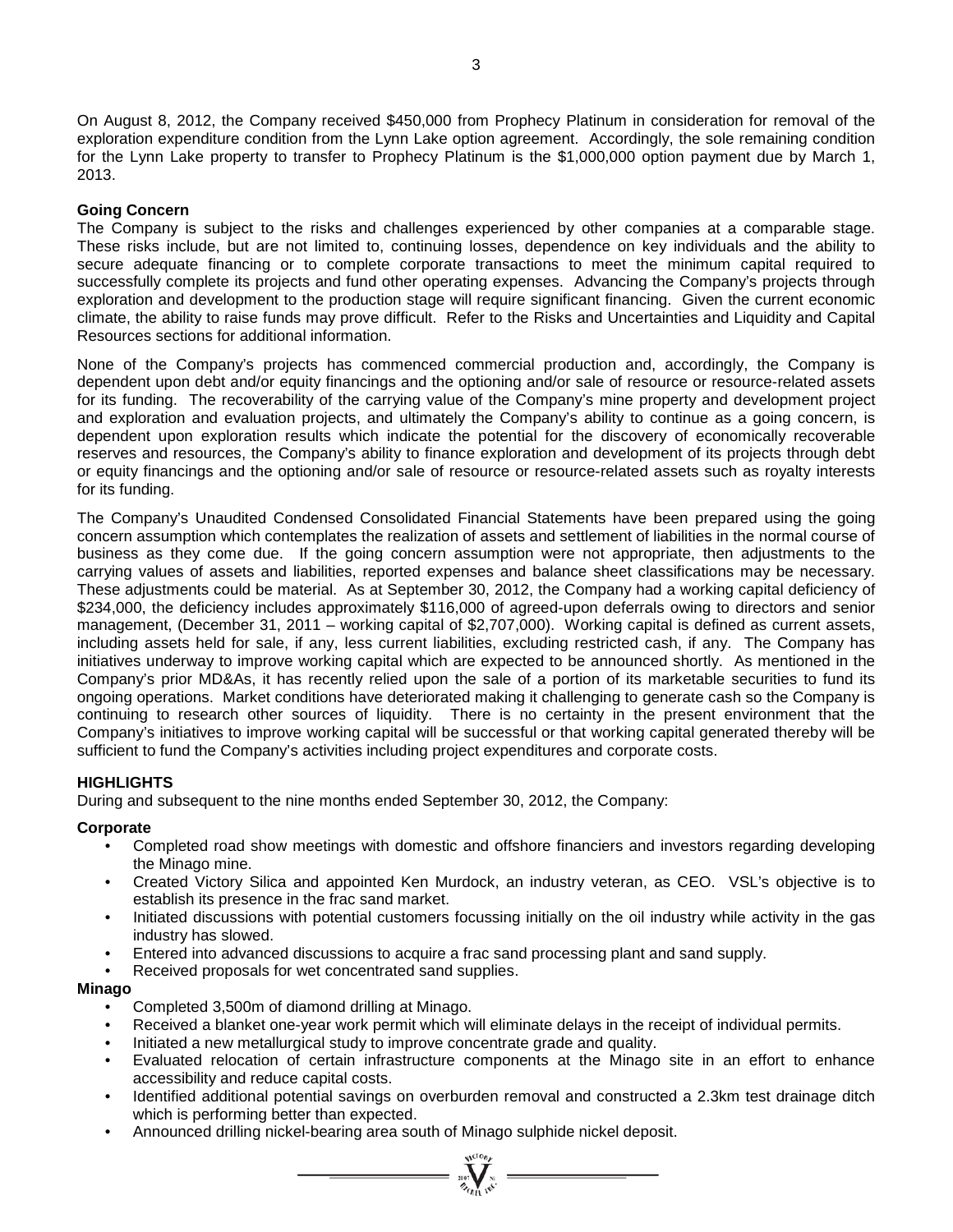### **OUTLOOK**

Victory Nickel has achieved many major milestones since it was created in February 2007. After Nuinsco Resources Limited ("Nuinsco") completed a PEA on its Minago project ("Minago PEA") in November 2006, the Company was created and distributed to Nuinsco shareholders. The economic results of the Minago PEA prepared by Nuinsco were sufficiently robust to justify the preparation of a FS. Although the Minago PEA was prepared based on the mining of resources not only from an open pit but also from underground, under the rules for preparation of feasibility studies only measured and indicated resources can be included and, as such, the FS could only be based on the open pit portion of the resource. The decision was made to proceed with the FS without the underground portion as it would have been too costly and time consuming to complete the drilling required to upgrade the inferred resource at depth into the measured and indicated categories for use in the FS. As it turns out, this was the right decision as the open pit portion has proven to be adequate to produce a positive FS. The underground portion is there for the future and will add to the mine life at Minago. The North Limb is also turning out to be very promising for extending the mine life.

In December 2009, another milestone was achieved. The FS was completed showing very positive results indicating that the Minago project should be advanced. The next major step on the road to development was the preparation of the EIS. The preparation of this major study was a significant effort and in May 2010, the EIS was filed - another major milestone.

The Company took the concerns of all stakeholders into consideration when preparing the EIS. Numerous meetings with the federal and provincial governments and agencies, the First Nations and the Métis communities took place and on August 3, 2011, the Manitoba Government issued Victory Nickel's final EAL for the Minago project. Receiving the EAL is the most significant milestone achieved so far. It means that Victory Nickel is one of the few companies to have successfully permitted a green-fields hard-rock mining project in Canada in many years. This licence allows us to move ahead with the development of this outstanding project.

With the EAL in hand, in September, 2011, the board of directors approved Minago development and has charged management with the challenge of financing the project to development and production. One of the conditions is that the financing structure keeps shareholder dilution to a minimum.

The pre-production cost to bring the Minago mine to production is in the range of \$550-600 million over a three to four year period. The first year's initial requirement in the Base Case scenario FS is in the range of \$75-100 million excluding any cost associated with ordering long lead time equipment. This amount will provide the funds necessary to remove the surface water, install pumps, prepare the camp, bring Manitoba Hydro electricity to the site, remove the top layer of overburden comprising 11 million tonnes of muskeg and clay and begin detailed engineering. Electricity from Manitoba Hydro is approximately one sixth the cost of diesel generated power so it is important to bring it in as early as possible. Discussions with equipment providers to structure a lease or other financing arrangements have been successful and, at the necessary time, management is confident that a leasing arrangement can be completed which will fund approximately \$100 million of mobile equipment.

The objective was to get the first year's requirement funded in time to start removal of the overburden during the 2011/2012 winter. Unfortunately, due to market conditions, the Company has not yet been able to obtain the necessary funding. This is not to say that progress has not been made over the last year. Management has received, and continues to receive, serious expressions of interest but the uncertainty in the financial and equity markets is continuing to delay decisions by potential investors and joint venture partners.

This is a lot to take on for a junior company such as ours, especially in the current confused market environment. However, management has always believed that the key to kick-starting the process is to bring in a joint venture partner such as Duluth Metals Limited did with Antofagasta plc and as Aur Resources Inc. did when Teck Cominco Ltd. stepped up to act as guarantor for bank financing for developing its share of the Louvicourt deposit back in the early '90s. Aur went on to become a significant mining company after receiving this kick-start. These are only two of many such examples.

#### **Frac Sand**

We shouldn't forget the very significant contribution of frac sand to the Minago economics. Although the frac sand will be mined during the first three years, the FS assumed that it will only be sold over a ten-year period. The recent growth in the frac sand market suggests that this assumption is very conservative. This market continues to expand and recent discussions with a frac sand consultant indicate that, if Minago was in production, Victory Nickel<br>  $\frac{W^{(10)}_{\text{N}}}{W^{(20)}_{\text{N}}}\stackrel{W}{=}$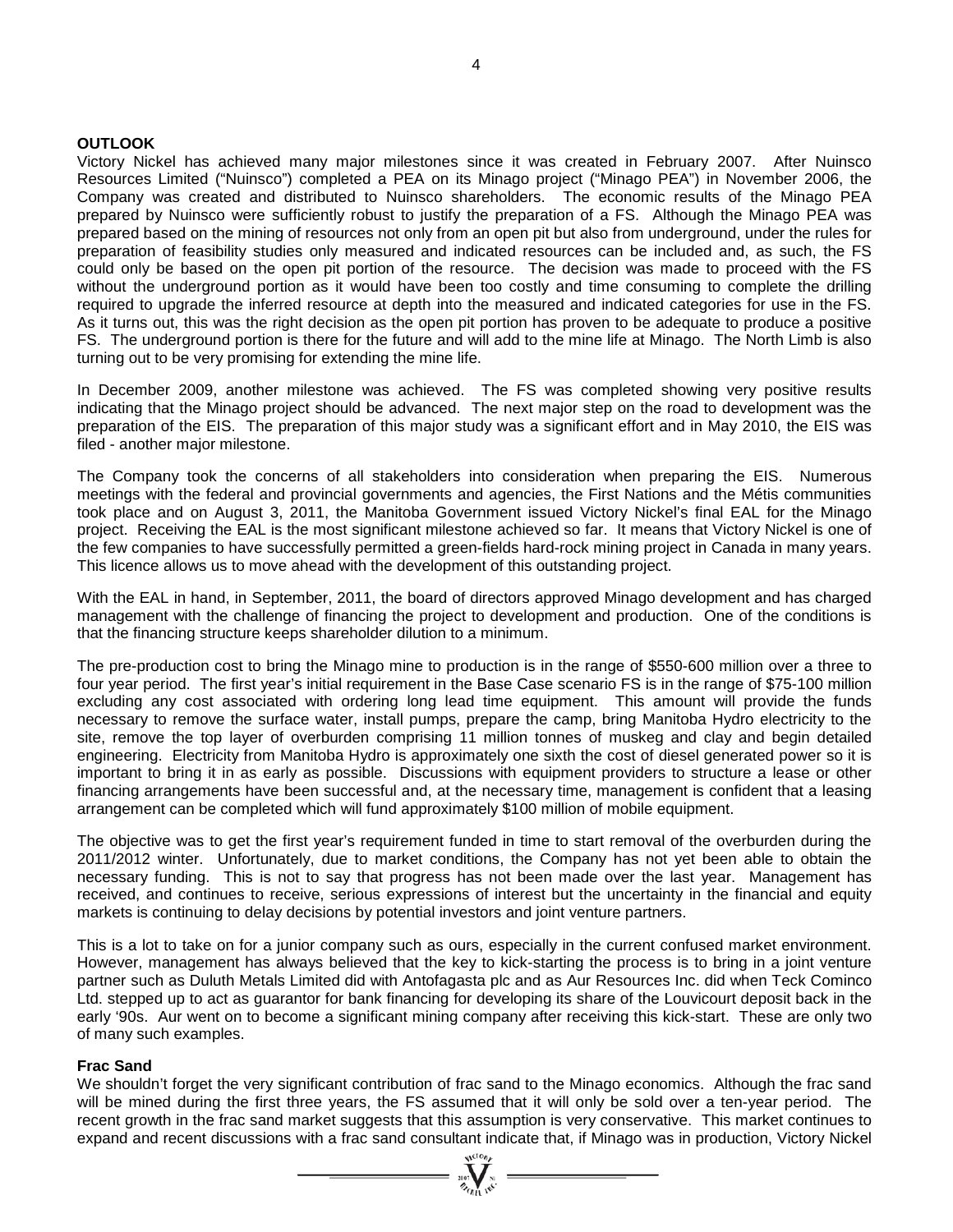would sell all the frac sand it could produce. In a recent transaction, Preferred Sands purchased the assets of Winn Bay Sand, including its Hanson Lake frac sand mine in Saskatchewan, for \$200 million. Winn Bay is on the same geological structure as Minago, just a bit farther north and west. US Silica took its frac sand business public in February 2012 by completing an initial public offering ("IPO") aggregating US\$200 million through 11,764,705 shares at US\$17. Further, Hi-Crush Partners LP has filed documents with US regulators to raise in excess of US\$200 million through an IPO. To Victory Nickel, these transactions are an indication of the attractiveness and value of its Minago sand deposit.

For these reasons, and to enhance the profile of Minago within the frac sand industry, Victory has decided to immediately establish itself in the frac sand business. To this end, Ken Murdock has joined the Company as Chief Executive Officer of Victory Silica, a wholly-owned subsidiary created for this purpose. The business plan is a three phase approach with the first phase being the acquisition of a plant in Canada to process wet sand purchased from Wisconsin. This sand will be initially sold into the Saskatchewan, Manitoba and North Dakota markets.

Initial production is planned at 400,000 tons per annum with a second facility to be built in Winnipeg to produce an additional 1,000,000 tons. This facility will be used to accommodate sand delivered from Minago once the mine is developed.

Over the last quarter we have had numerous discussions with suppliers of both raw sand and concentrated sand to be processed at Victory Silica's facility. Acquisition of this facility is progressing and expectations are that the acquisition should be completed before the end of the year. That being the case, we should be processing sand by the second quarter of 2013. We have received several proposals for the supply of sand and will make a decision as soon as the plant acquisition is complete.

The Company is planning a three phase entry into the frac sand business. Initially, wet sand will be purchased to feed Victory Silica's dry plant facility which will produce high grade finished product of various grades. As Victory Silica becomes established, phase 2 will be to partially replace purchased sand with sand from a mine in Wisconsin operated by Victory Silica. The phase 3 plan is to build a second dry plant in Winnipeg to process both sand from Wisconsin and Minago. The plan is to eventually produce approximately 1.5 million tonnes of imported (from Wisconsin) and domestic (from Minago) frac sand annually.

#### **General**

The European financial situation, the perceived slow-down in China and the unrest in the Middle East all continue to cause a lack of confidence in the investment community. The impact of the recent presidential election in the United States will hopefully bring a bit more confidence and certainty in the financial markets.

As we wait for greater certainty and investor confidence to firm up, management intends to continue to pursue a partner in its efforts to finance the Minago mine to production. Successful entry into the frac sand business by Victory Silica is expected to make a significant positive contribution to this effort, and to generate cash flow in the near-term.

The Company recognizes that its liquidity is strained due to the lack of cash available from the equity markets. This situation is not unique to Victory Nickel, as valuations and trading volumes of junior exploration and development companies are generally low at the present time. We have implemented a program to ensure that expenditures are only made on a need to basis. Unless immediate return can be measured, the expenditure is not made.

#### **RESULTS OF OPERATIONS**

#### *Three months Ended September 30, 2012 Compared With Three Months Ended September 30, 2011*

For the three months ended September 30, 2012, the Company had net income of \$60,000, or \$0.00 per share, (September 30, 2011 – net loss of \$605,000, or \$0.00 per share).

The results are a function of general and administrative expenses of \$235,000 (September 30, 2011 - \$475,000) and share-based payments of \$19,000 (September 30, 2011 - \$186,000). Results in the three months ended September 30, 2012 also include a recovery of exploration and evaluation project of \$450,000 (September 30, 2011 - \$nil), pre-operating costs on behalf of Victory Silica of \$106,000 (September 30, 2011 - \$nil) and an income tax expense of \$24,000 (September 30, 2011 – \$24,000).

General and administrative expenses decreased by \$240,000, to \$235,000 from \$475,000, for the three months ended September 30, 2012 and 2011, respectively. Expenses that decreased in 2012 from 2011 include

 $\sum_{\substack{100\text{ VUCDP}\\ \mathscr{U}_{\text{UCDP}}}}^{\mathcal{U}_{\text{UCDP}}}=$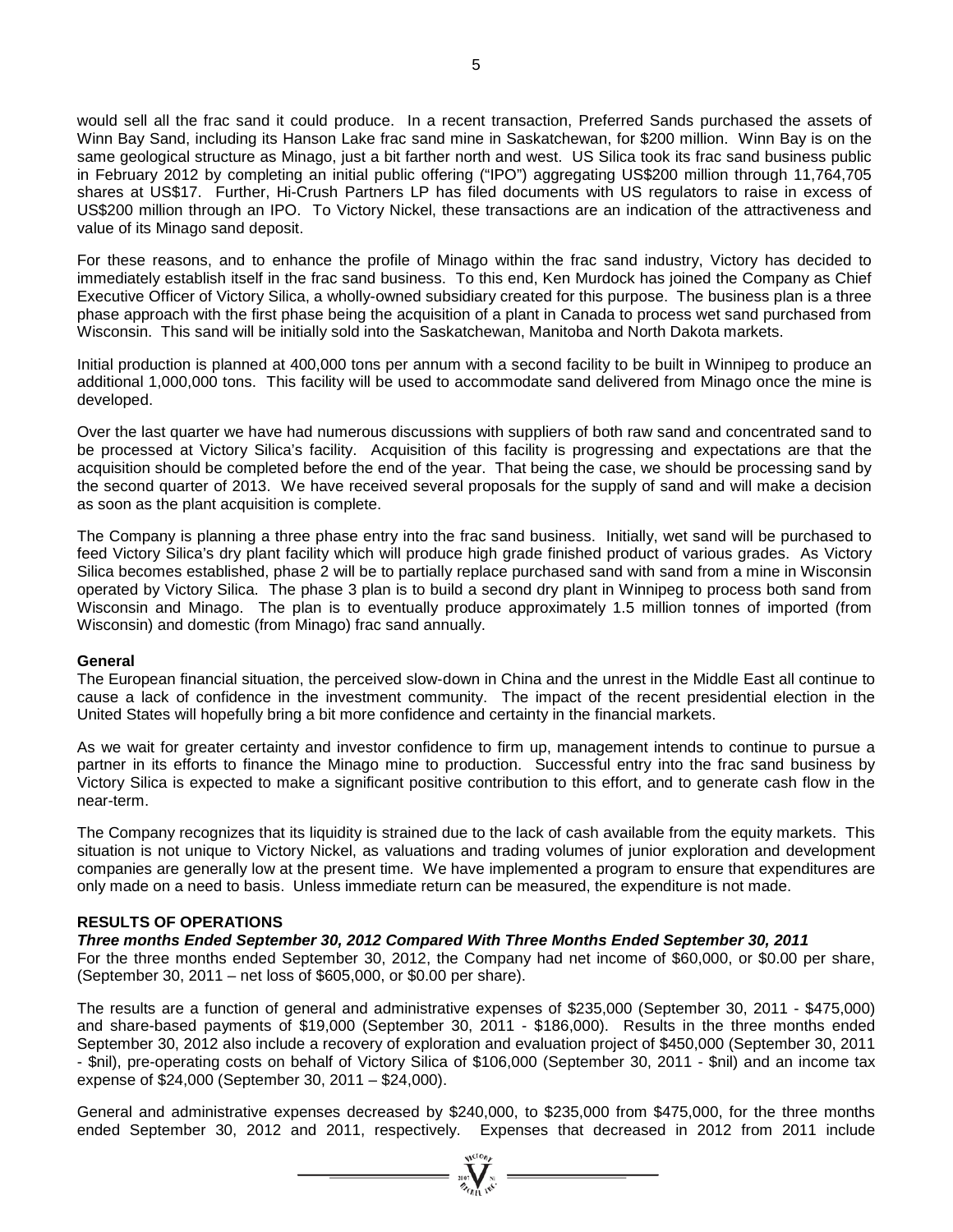discretionary investor and public relations costs and charges by Nuinsco as described below; these expense decreases were partially offset by increased staff costs. Furthermore, in 2011, bonuses were given to senior management to recognize the significant effort and accomplishment of successfully obtaining the Minago EAL; no bonuses were given in 2012. Effective August 1, 2012, senior management have accepted salary deferrals until better economic times prevail; Nuinsco has accepted deferral of payment by Victory Nickel for such senior staff deferred salaries charged under the management agreement.

General and administrative expenses include \$130,000 in costs charged by Nuinsco for administrative services, partly offset by \$6,000 charged to Nuinsco by Victory as described under Transactions with Related Parties and Management Agreement below (September 30, 2011 - \$197,000 and \$nil, respectively). Costs allocated from Nuinsco pursuant to the management agreement are activity related; the decrease in costs is primarily a result of decreased people costs allocated under the agreement combined with the effect of a reduced proportion of fixed costs since Nuinsco entered into an additional management agreement with a third party. This arrangement allows the Company to have access to disciplines which would otherwise be cost-prohibitive for a junior company.

The costs of public company compliance for Victory Nickel for the three months ended September 30, 2012 are approximately \$97,000, compared with \$191,000 in the three months ended September 30, 2011. Such costs are non-discretionary and are generally weighted to the beginning of a financial year because of audit and other compliance requirements. The decrease is mainly due to decreased costs allocated from Nuinsco and investor and public relations costs.

Share-based payments expense relates to stock options granted to officers, directors and employees, some of which vest in future periods. The expense in the three months ended September 30, 2012 reflects the partial vesting of 2,225,000 options with a fair value of \$0.035. The expense in 2011 reflected the partial vesting of 742,500 options with a fair value of \$0.077, the grant and immediate vesting of 1,900,000 options with a fair value of \$0.07 and a modification expense relating to certain options issued to a retiring director that were approved by the Board to retain their original terms or would otherwise have expired. The value assigned to the stock options was calculated using the Black-Scholes option-pricing model as explained in Note 16 to the Company's Unaudited Condensed Consolidated Financial Statements.

In the three months ended September 30, 2012, the Company received \$450,000 from Prophecy Platinum in consideration for removal of the exploration expenditure condition from the Lynn Lake option agreement. In accordance with GAAP, the fair value of such consideration is deducted from the value of the property until it reaches \$nil. Any excess of consideration over the recorded value is treated as a recovery of exploration and evaluation projects and recorded through operations. Accordingly, the Company recorded a recovery of \$450,000 through operations in 2012 (2011 - \$nil).

Management determined that no significant events had been experienced during 2012 that would prompt impairment of its exploration and evaluation ("E&E") projects or of its mine property and development ("MP&D") project. This conclusion is summarized under Impairment Analysis Update below. The Company received a favourable FS on its Minago project and is presently reviewing alternative financing opportunities to advance development of the project as well as opportunities to optimize the FS itself. Drilling to upgrade and increase resources was completed in the first quarter of 2011 and the Company received its EAL during 2011, which is the key step towards developing Minago. Drilling has been completed in 2012.

For the three months ended September 30, 2012, net finance costs were \$2,000 (September 30, 2011 – net finance income was \$82,000). Finance income during the three months ended September 30, 2011 was primarily comprised of the net increase in the fair value of warrants of \$35,000 and the premium on flow-through spending of \$44,000. There were no flow-through premium liabilities amortized or outstanding during 2012. See Liquidity and Capital Resources below for more details on flow-through financings.

In 2012, the Company announced the creation of Victory Silica as described earlier. Pre-operating costs of \$106,000 during 2012 comprise start-up consulting fees and related expenses on the frac sand project.

It is important to note that any future changes in the value of shares will be reflected through other comprehensive income or loss ("OCI") and changes in the value of warrants until their exercise or expiry will be reflected through operations in finance income or costs as appropriate. Given the high level of volatility being experienced in the marketplace, such changes could be, and indeed, have been, significant.

=  $\sum_{n=1}^{\infty} \sum_{n=1}^{\infty} x^{n}$  =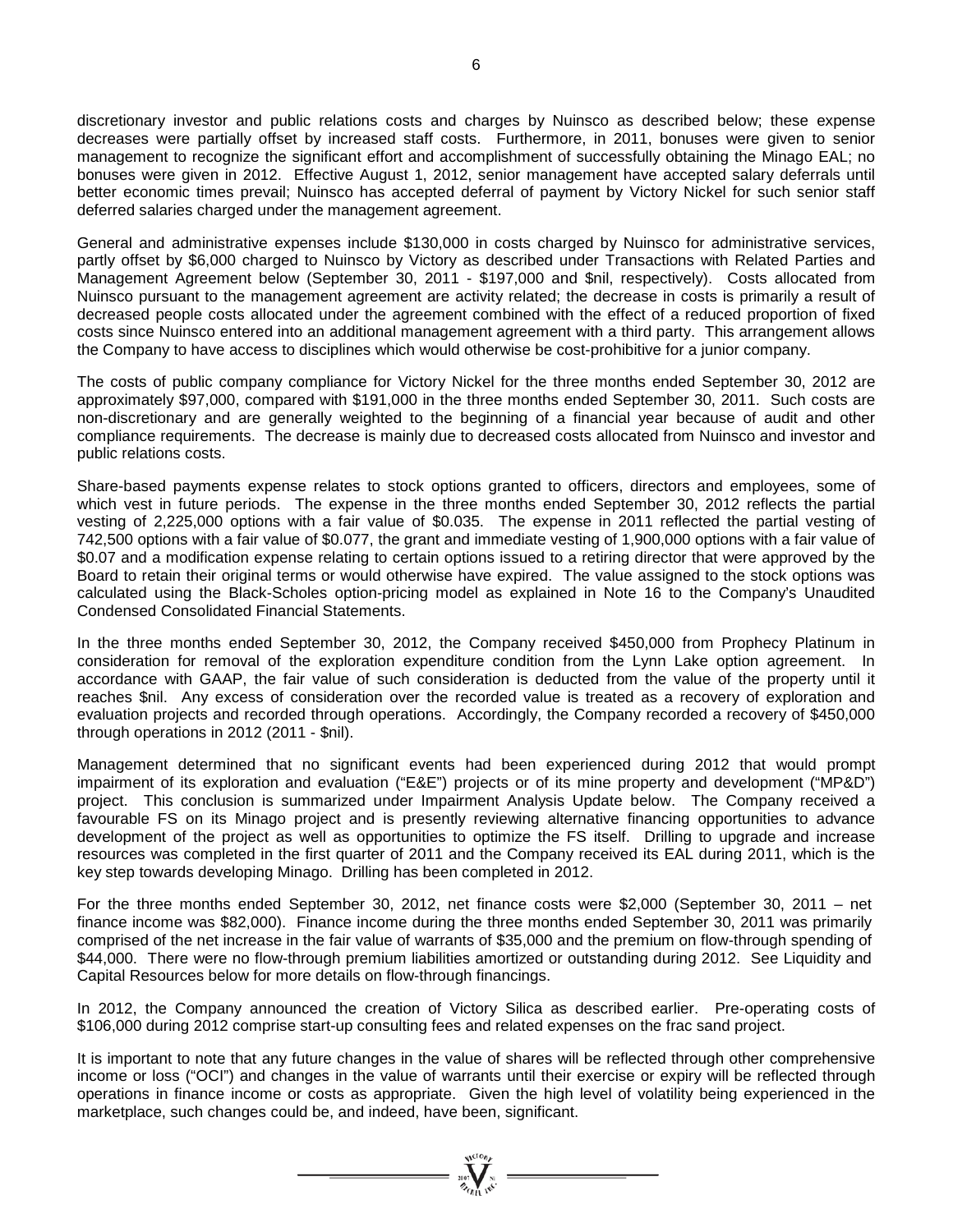OCI in the three months ended September 30, 2012 relates to a net decrease of \$54,000 (September 30, 2011 –

net increase of \$912,000) in the market value of the Company's financial assets at fair value through OCI net of income tax recoveries recorded through OCI of \$9,000 (September 30, 2011 – expense of \$142,000). These changes are a result of net market value decreases in marketable securities.

The changes in other balances not specifically addressed in other sections of this MD&A are as follows:

Marketable securities as at September 30, 2012 consist of the Company's financial assets at fair value through OCI and operations; the Company's investment in shares is at fair value through OCI and the investment in warrants is at fair value through operations. Accordingly, any volatility in the market price of warrants will impact the statement of operations but changes in the market value of shares will be recorded through OCI whether generated from sales or unrealized market changes. Marketable securities decreased by \$1,706,000 from December 31, 2011 as a result of sales and declines in market prices and value of warrants. The Company generated \$1,103,000 in sales proceeds in 2012 from sales of marketable securities (2011 - \$6,112,000).

Property and equipment increased from December 31, 2011 mainly as a result of deposits of \$200,000 made during the nine months ended September 30, 2012 relating to the purchase of transformers and other electrical equipment for the Minago project. The total price is US\$2,840,000 with the remaining balance due prior to shipping. The Company has paid an aggregate of \$1,334,000 since 2010.

Trade and other payables consist primarily of project-related expenditures. The balance increased by \$834,000 when compared with December 31, 2011 primarily due to the timing of project-related expenditures but also due to the effect of markets – see Liquidity and Capital Resources below. Project expenditures are described in Mine Property and Development Activities and Exploration and Evaluation Activities below.

The deferred tax liability balance amounts to \$2,686,000 as at September 30, 2012 compared with \$2,702,000 as at December 31, 2011. The main components of the balance relate to the tax effects of E&E projects and the MP&D project, partly offset by the tax value of net operating tax losses carried forward combined with the effect of the increase in the future applicable income tax rate as mentioned below.

*Nine Months ended September 30, 2012 Compared With Nine Months ended September 30, 2011*

For the nine months ended September 30, 2012, the Company had a net loss of \$44,000, or \$0.00 per share, (September 30, 2011 – net loss of \$809,000, or \$0.00 per share).

The results are mainly a function of general and administrative expenses of \$1,058,000 (September 30, 2011 - \$1,248,000), share-based payment expenses of \$243,000 (September 30, 2011 - \$328,000), net finance costs of \$4,000 (September 30, 2011 – net finance costs of \$75,000) and pre-operating costs on behalf of Victory Silica of \$106,000 (September 30, 2011 - \$nil); these costs were offset by a \$1,450,000 recovery (September 30, 2011 - \$597,000) with respect to the Lynn Lake property as a result of option amounts received in excess of the recorded value of the property. Results in the nine months ended September 30, 2012 also include an income tax expense of \$71,000 (September 30, 2011 – a recovery of \$252,000). As described below, the future income tax rate has increased effective the second quarter of 2012 and approximately \$150,000 was recorded as income tax expense on the opening deferred tax applicable balances.

General and administrative expenses decreased by \$190,000, to \$1,058,000 from \$1,248,000, for the nine months ended September 30, 2012 and 2011, respectively. Expenses that decreased in 2012 from 2011 include discretionary investor and public relations costs and allocated charges by Nuinsco as described below; these expense decreases were partially offset by increased staff costs and to legal fees and management travel expenses related to investigating financing opportunities. Furthermore, in 2011, bonuses were given to senior management to recognize the significant effort and accomplishment of successfully obtaining the Minago EAL and a refund for Part XII tax was received in relation to flow-through financing completed during 2008; no such bonuses or refund occurred in 2012. Effective August 1, 2012, senior management have accepted salary deferrals until better economic times prevail; Nuinsco has accepted deferral of payment by Victory Nickel for such senior staff deferred salaries charged under the management agreement.

General and administrative expenses include \$501,000 in costs charged by Nuinsco for administrative services, partly offset by \$21,000 charged to Nuinsco by Victory as described under Transactions with Related Parties and Management Agreement below (September 30, 2011 - \$609,000 and \$nil, respectively). Costs allocated from Nuinsco pursuant to the management agreement are activity related; the decrease in costs is primarily a result of

 $\sum_{\substack{i=1\\ \text{is a prime}}}\sum_{\substack{i=1\\ \text{is a prime}}}\sum_{\substack{i=1\\ \text{is a prime}}}\sum_{\substack{i=1\\ \text{is a prime}}}\sum_{\substack{i=1\\ \text{is a prime}}}\sum_{\substack{i=1\\ \text{is a prime}}}\sum_{\substack{i=1\\ \text{is a prime}}}\sum_{\substack{i=1\\ \text{is a prime}}}\sum_{\substack{i=1\\ \text{is a prime}}}\sum_{\substack{i=1\\ \text{is a prime}}}\sum_{\substack{i=1\\ \text{is a prime}}}\sum_{\substack{i=1\\ \text{is a prime}}}\sum_{\substack{i=1\\ \text{is a prime$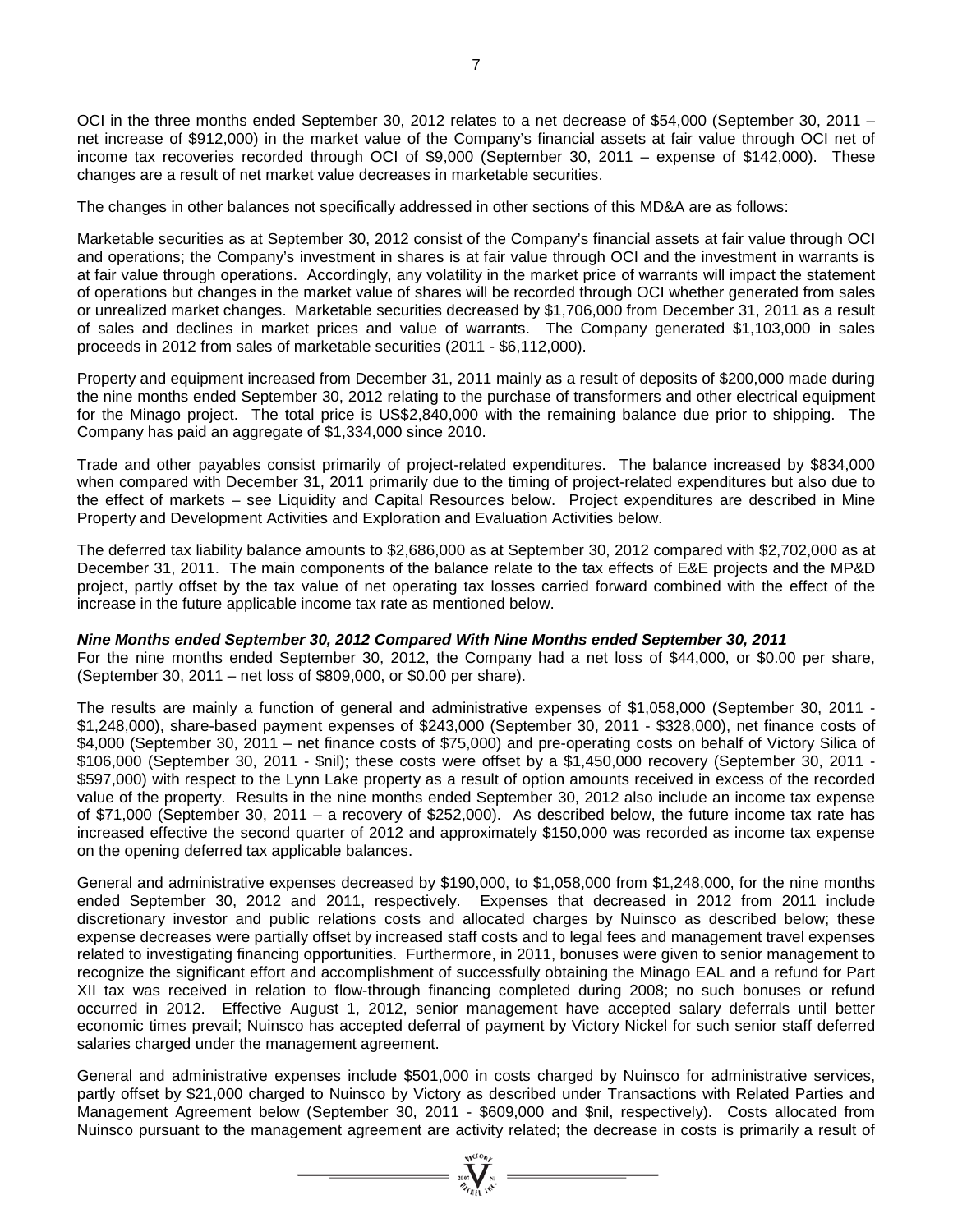decreased people costs allocated under the agreement along with the effects of a reduced proportion of fixed costs since Nuinsco entered into a further management agreement with a third party.

The costs of public company compliance for Victory Nickel for the nine months ended September 30, 2012 are approximately \$506,000, compared with \$640,000 in the nine months ended September 30, 2011. The decrease is mainly due to lower costs allocated from Nuinsco and investor and public relations costs, partly offset by increases in legal fees.

The share-based payment expense in the nine months ended September 30, 2012 mainly reflects the grant and partial vesting of 8,050,000 options with a fair value of \$0.035. The expense in 2011 reflected the grant and partial vesting of 2,435,000 options with a fair value of \$0.077, the grant and immediate vesting of 1,900,000 options with a fair value of \$0.07 and a modification expense relating to certain options issued to a retiring director that were approved by the Board to retain their original terms or would otherwise have expired. The value assigned to the stock options was calculated using the Black-Scholes option-pricing model as explained in Note 16 to the Company's Unaudited Condensed Consolidated Financial Statements.

In the nine months ended September 30, 2012, the Company received additional consideration from the Lynn Lake option with Prophecy Platinum for an aggregate total of \$1,450,000 cash as noted above (September 30, 2011 - \$600,000). Accordingly, the Company recorded a net recovery of \$1,450,000 through operations in the nine months ended September 30, 2012 (September 30, 2011 - \$597,000).

For the nine months ended September 30, 2012, net finance costs were \$4,000 (September 30, 2011 – net finance costs were \$75,000). The decrease in finance income to \$2,000 from \$78,000 over the comparative period was mainly due to flow-through premium liability that was adjusted to finance income in 2011. There were no flowthrough premium liabilities amortized or outstanding during 2012. See Liquidity and Capital Resources below for more details on flow-through financings. Finance costs decreased to \$6,000 from \$153,000 in the nine months ended September 30, 2012 and 2011, respectively, mainly due to the reduction in the net change in the fair value of warrants during 2011. The assumptions used in determining the fair value of the warrants as at September 30, 2012 are included in Note 9 to the Unaudited Condensed Consolidated Financial Statements.

In 2012, the Company announced the creation of Victory Silica as described earlier. Pre-operating costs of \$106,000 during 2012 comprise start-up consulting fees and related expenses on the frac sand project.

The Company believes that it is more-likely-than-not that the benefit associated with certain of the losses and costs creating future income tax assets will be realized prior to their expiry. Accordingly, the Company may record periodic future income tax recoveries. In the nine months ended September 30, 2012, the Company recorded an income tax expense of \$71,000 (September 30, 2011 – a recovery of \$252,000). The decrease in the income tax recovery is a function of operating income or loss combined with the availability of investment tax credits and includes the cumulative effect of the change in the future income tax rate from 27% to 28.5% which was substantively enacted in the second quarter of 2012. The Company recorded a tax expense of approximately \$150,000 on the reset of the rate applied to the deferred tax applicable balances effective December 31, 2011.

OCI in the nine months ended September 30, 2012 relates to a decrease of \$513,000 (September 30, 2011 – \$1,374,000) in the market value of the Company's financial assets at fair value through OCI net of income tax recoveries recorded through OCI of \$86,000 (September 30, 2011 – \$215,000). These changes are a result of net market value decreases in marketable securities.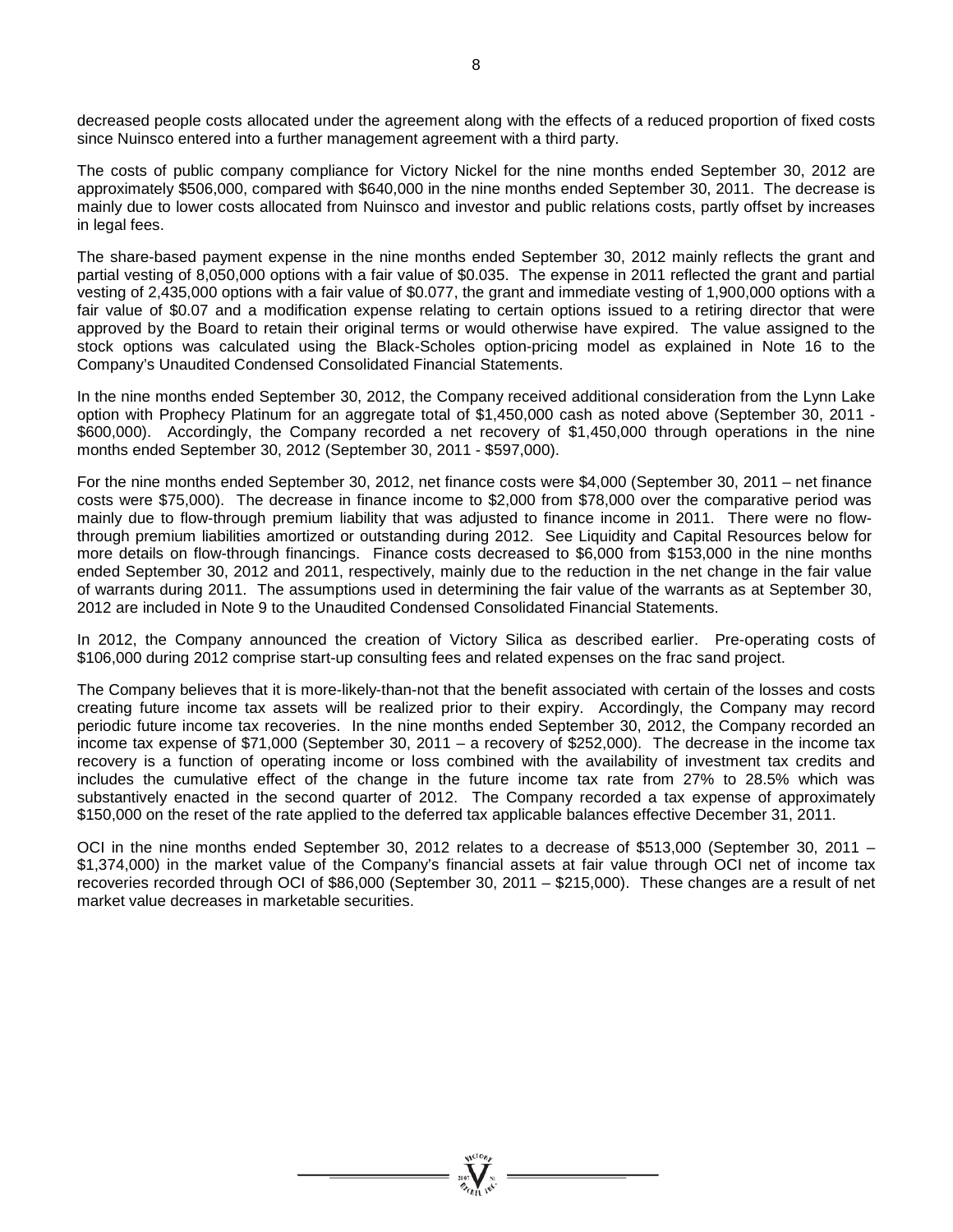### **SUMMARY OF QUARTERLY RESULTS**

Selected financial information for each of the last eleven quarters ended September 30, 2012 is as follows:

| Fiscal year 2012                            |                            | 3 <sup>rd</sup> Quarter |                 | 2 <sup>nd</sup> Quarter    |                     | 1 <sup>st</sup> Quarter  |      |                            |               |  |
|---------------------------------------------|----------------------------|-------------------------|-----------------|----------------------------|---------------------|--------------------------|------|----------------------------|---------------|--|
| Net finance (costs) income                  |                            |                         | S               | (2)                        | \$                  | 2                        |      | \$                         | (4)           |  |
| Net profit (loss)                           |                            |                         |                 | (1)<br>60                  | \$                  | (571)                    | (2)  | \$                         | (4)<br>467    |  |
| Total comprehensive income (loss)           |                            |                         | \$              | 6                          | \$                  | (3)<br>(1, 252)          |      | \$                         | (5)<br>689    |  |
| Income (loss) per share - basic and diluted |                            |                         | \$              | 0.00                       | \$                  | (0.00)                   |      | \$                         | 0.00          |  |
| Fiscal year 2011                            | $4^{\text{th}}$<br>Quarter |                         |                 | 3 <sup>rd</sup><br>Quarter | $2^{nd}$<br>Quarter |                          |      | 1 <sup>st</sup><br>Quarter |               |  |
| Net finance (costs) income                  |                            | (46)                    | \$              | 82                         | \$                  | (62)                     |      | \$                         | (95)          |  |
| Net (loss) profit                           | \$                         | (328)                   | \$              | (6)<br>(605)               | \$                  | (505)                    | (8)  | \$                         | 301           |  |
| Total comprehensive (loss) income           | \$                         | (652)                   | \$              | (7)<br>307                 | \$                  | $(2,795)$ <sup>(9)</sup> |      | \$                         | 306           |  |
| (Loss) income per share - basic and diluted | \$                         | (0.00)                  | \$              | (0.00)                     | \$                  | (0.00)                   |      | \$                         | 0.00          |  |
| Fiscal year 2010                            | $4^{\text{th}}$            | Quarter                 | 3 <sup>rd</sup> | Quarter                    | $2^{nd}$            | <sup>'</sup> Quarter     |      | 1 <sup>st</sup>            | Quarter       |  |
| Net finance income                          | \$                         | (10)<br>232             | \$              | 58                         | \$                  | 1,140                    | (12) | \$                         | (15)<br>459   |  |
| Net income (loss)                           | \$                         | 27                      | \$              | (299)                      | \$                  | 859                      | (13) | \$                         | (333)         |  |
| Total comprehensive income (loss)           | \$                         | (11)<br>4.619           | \$              | (234)                      | \$                  | (2, 180)                 | (14) | \$                         | (16)<br>1,170 |  |
| Income (loss) per share - basic and diluted | \$                         | 0.00                    | \$              | (0.00)                     | \$                  | 0.00                     |      | \$                         | (0.00)        |  |

(1) Net income includes \$450,000 recovery on the Lynn Lake option with Prophecy Platinum.

(2) Includes the effect of an increase in the future income tax rate to 28.5% of approximately \$150,000.

(3) Total comprehensive income for the period includes \$681,000 net after-tax decline in the market value of securities.

(4) Net profit for the period includes \$1,000,000 recovery on the Lynn Lake option with Prophecy Platinum.<br>(5) Total comprehensive income for the period includes the recovery noted above as well as \$222,000 net

(5) Total comprehensive income for the period includes the recovery noted above as well as \$222,000 net after-tax improvement in the market value of securities.

(6) Net loss for the period includes \$186,000 for share-based payments and \$97,000 for bonus expense.

(7) Comprehensive income for the period includes \$1,054,000 OCI related to the increase in the market value of the Company's financial assets at fair value through OCI, partly offset by income taxes of \$142,000.

Net income for the period includes share-based payments of \$140,000 for options granted and vesting in the period.

(9) Comprehensive loss for the period includes \$2,648,000 OCI related to the decrease in market value of the Company's financial assets at fair value through OCI, offset by income taxes of \$358,000.

(10) Finance income for the period includes a net change in fair value of financial assets through operations of \$231,000.

(11) Comprehensive income for the period includes \$5,189,000 OCI related to the increase in market value of the Company's financial assets at fair value through OCI, offset by income taxes of \$597,000.

(12) Finance income for the period includes a net change in fair value of financial assets through operations of \$807,000 and a flow-through premium recorded through operations of \$331,000.

(13) Net income for the period includes \$685,000 recovery on the Lynn Lake option with Prophecy Platinum.

(14) Comprehensive loss for the period includes \$3,229,000 decline in market values of the Company's financial assets at fair value through OCI, offset by income tax recoveries of \$209,000.

(15) Finance income for the period includes a net change in the fair value of financial assets through operations of \$282,000 and a flow-through premium recorded through operations of \$171,000.

(16) Comprehensive income for the period includes \$1,712,000 increase in market value of the Company's financial assets at fair value through OCI, offset by income taxes of \$209,000.

### **LIQUIDITY AND CAPITAL RESOURCES**

As at September 30, 2012, the Company had a working capital deficiency, including cash and cash equivalents and marketable securities, of \$234,000, the deficiency includes approximately \$116,000 of agreed-upon deferrals owing to directors and senior management, (December 31, 2011 – working capital of \$2,707,000). The main reason for the decline is a result of the overall negative market conditions being experienced. The Company has recently relied upon its portfolio of marketable securities for the funding of its operations and programs. As the markets have declined, access to equity and debt financing has become more difficult for all companies and Victory Nickel has had to extend its regular payment periods. The adverse market conditions have impacted the proceeds on sales as well as the future potential proceeds from marketable securities.

Other asset sales, as well as the sale of royalties on certain properties, are being contemplated which would provide liquidity during this period when equity financings are difficult, portfolios of marketable securities are being undervalued and trading volumes of most junior companies are depressed. With lower trading volumes, marketable securities are not as saleable as they have been in the past. Consequently, management is looking to realize on the sale of other assets as a mechanism to improve liquidity. The Company is also investigating the possibility of generating cash through the sale of new royalty arrangements on its properties. There is no certainty in the present

 $\sum_{\alpha}$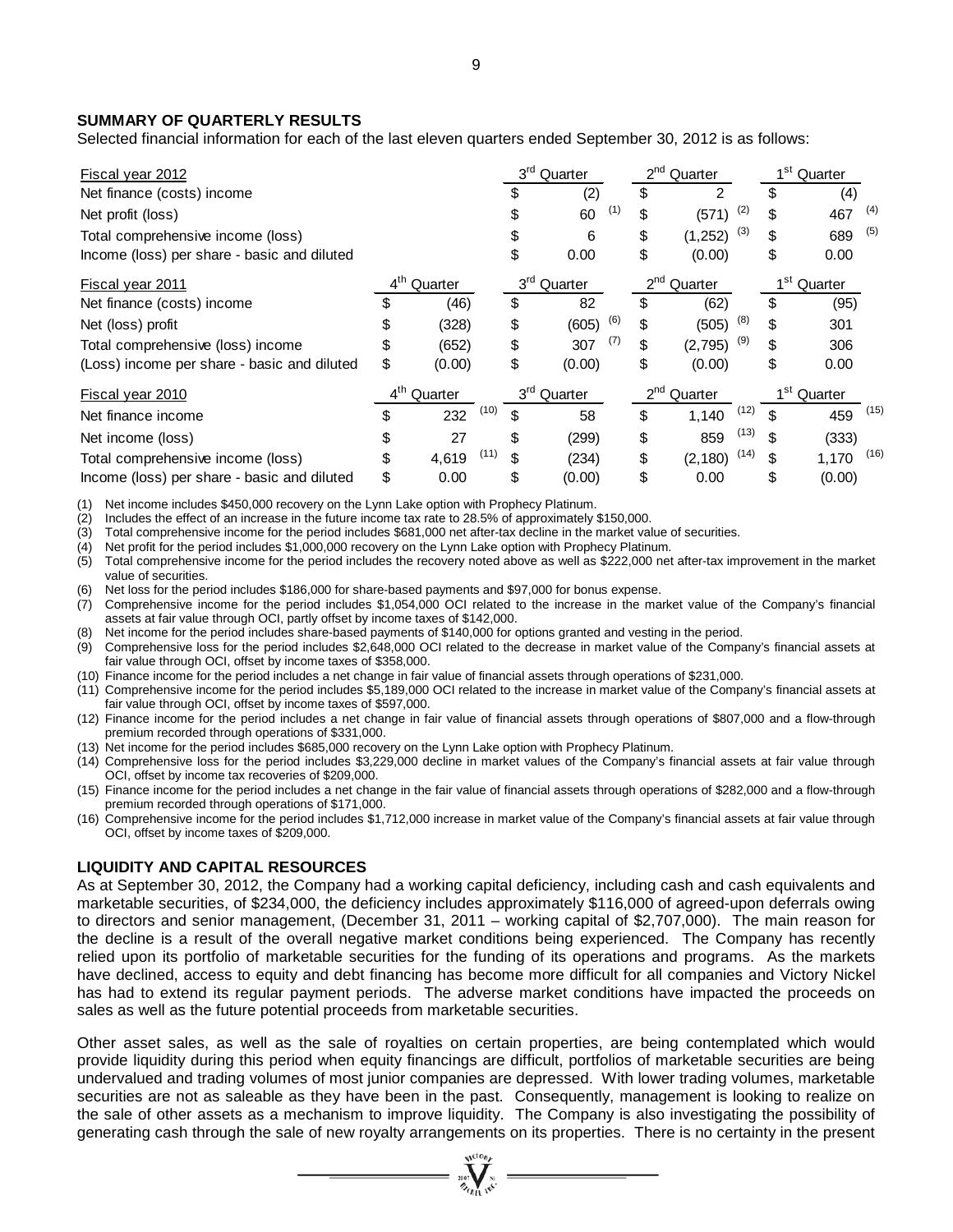economic environment that the Company's working capital will be sufficient to fund the Company's activities including other project expenditures and corporate costs.

Initiatives being contemplated are discussed further below after the discussion on actual cash flows for the nine months ended September 30, 2012.

Cash equivalents as at September 30, 2012 and December 31, 2011 were held with major Canadian banks. The Company has a corporate policy of investing its available cash in Canadian government instruments and certificates of deposit or other direct obligations of major Canadian banks, unless otherwise specifically approved by the Board. Marketable securities are available to be sold for liquidity purposes, as the Company requires, providing funds for its operations and exploration, evaluation and development activities.

For the nine months ended September 30, 2012, the Company used cash in operating activities of \$970,000 (September 30, 2011 - \$1,310,000). As the Company is in the exploration, evaluation and development stage, there are no revenues to recover expenses and the operating activities represent the corporate and administrative costs incurred mostly to maintain a public company. The Company estimates that such costs in the nine months ended September 30, 2012 amounted to \$506,000. Many of these costs are incurred in the early part of the year. In 2011, such costs were approximately \$815,000 for the year, calculated on a comparable basis. Consequently, the Company's liquidity is reduced unless and until there are financing activities or sales of assets to provide funds. Note that the costs cited above do not include the costs of financing arrangements which are deducted directly from equity. Costs incurred to advance the Company's projects are capitalized, as summarized below under the discussion of investing activities.

During the nine months ended September 30, 2012, net cash generated by investing activities was \$588,000, compared with cash generated of \$1,022,000 in the prior comparable period. Aggregate amounts of \$144,000 and \$1,621,000 were used to advance E&E projects and the MP&D project, respectively, during the nine months ended September 30, 2012 (September 30, 2011 - \$4,971,000 and \$229,000). Effective September, 2011, the Board of Directors approved the development of the Minago mine and, accordingly, the Company transferred its Minago project from E&E to MP&D assets.

In February, 2011, the Company exercised certain warrants for cash of \$114,000, thereby reclassifying the amount previously in financial assets at fair value through operations to OCI. During the nine months ended September 30, 2012, the Company sold shares for aggregate proceeds of \$1,103,000 (September 30, 2011 – \$6,112,000); the Company continues to sell marketable securities for liquidity purposes. Aggregate funds of \$1,450,000 were received with respect to the option agreement with Prophecy Platinum for the Lynn Lake property (September 30, 2011 - \$600,000) as described earlier.

The Company made deposits of \$200,000 in the nine months ended September 30, 2012 under an agreement to purchase transformers and other electrical equipment at an aggregate cost of US\$2,840,000 (September 30, 2011 - \$376,000). The balance is due prior to shipping.

There were no financing activities during the nine months ended September 30, 2012. Financing activities during the nine months ended September 30, 2011, and described below, generated net proceeds of \$1,627,000, after cash-settled share issue costs of approximately \$24,000.

In January, 2011, the Company issued 5,000,000 units at a price of \$0.10 per unit generating gross proceeds of \$500,000. Each unit comprises one common share and one-half common share purchase warrant. Each whole warrant entitles the holder to purchase one common share at an exercise price of \$0.14 for a period of 12 months from closing. These warrants expired unexercised in January 2012. On May 25, 2011, the Company issued 8,695,652 flow-through common shares at a price of \$0.115 per unit generating gross proceeds of \$1,000,000. Each unit comprises one common share and one-half common share purchase warrant. Each whole warrant entitles the holder to purchase one common share at an exercise price of \$0.15 for a period of 18 months from closing. Upon closing, the Company issued 456,960 finder's warrants that entitle the holder to purchase one finder's unit at an exercise price of \$0.15 for a period of 18 months from issuance. Each finder's unit entitles the holder to acquire one common share and one-half of one finder's unit warrant. Each whole finder's unit warrant entitles the holder to purchase one common share at an exercise price of \$0.15 for a period of 18 months from the issuance of the finder's unit warrant.

 $\sum_{\substack{100\\20}}^{\frac{\sqrt{100}}{100}}$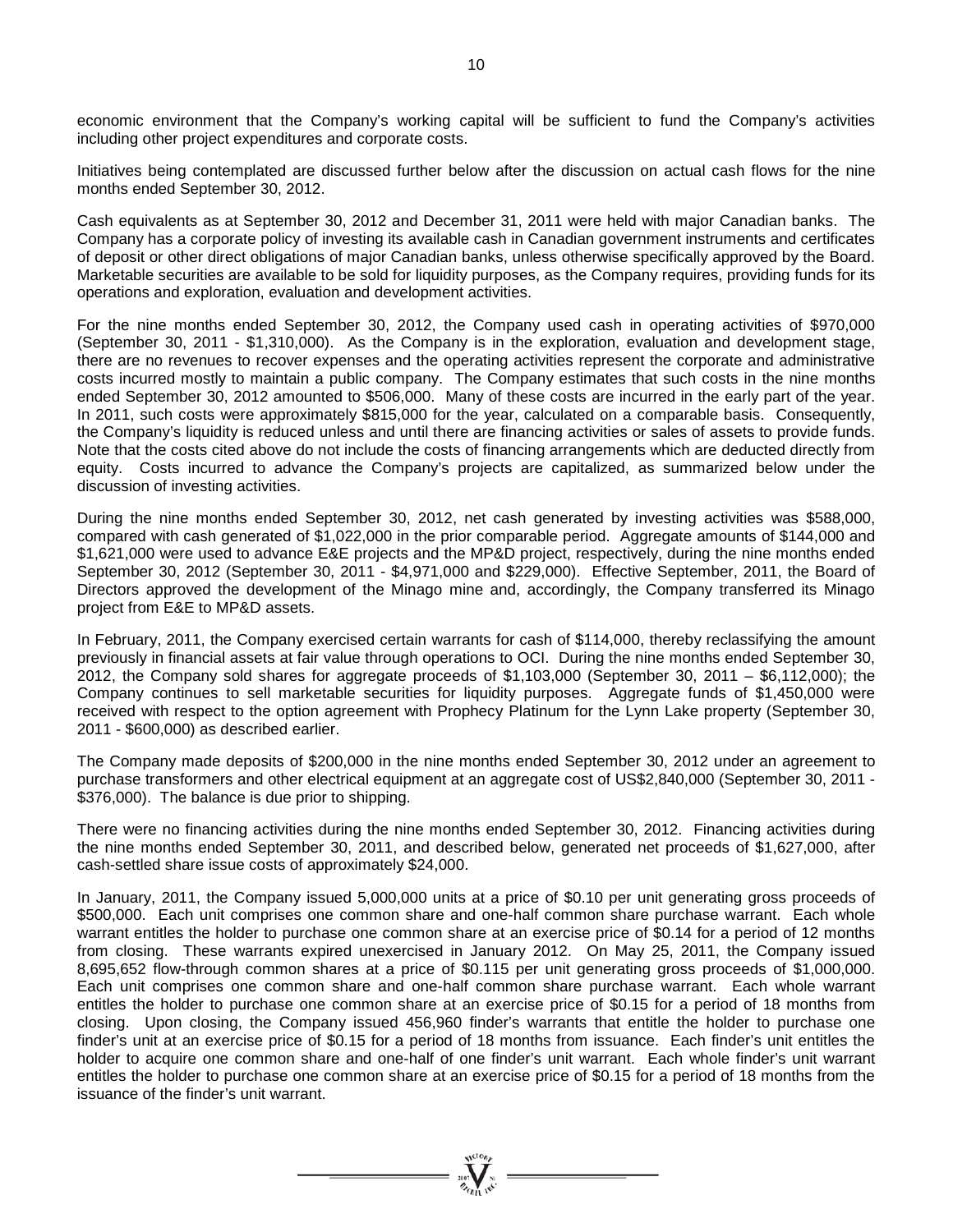In addition, 1,137,627 warrants were exercised during the nine months ended September 30, 2011 that were issued pursuant to the rights offering in August 2009 at an exercise price of \$0.12 per share for aggregate consideration of approximately \$136,000. In July 2011, 300,000 options were exercised at a price of \$0.05 per share for an aggregate consideration of \$15,000.

There were no flow-through financings completed during the nine months ended September 30, 2012. Flowthrough financings do not provide the funding necessary to meet corporate expenditures which do not qualify for flow-through eligibility. The significant cost to maintain and comply with regulatory requirements for the Company's public listing cannot be financed with flow-through shares. Proceeds from the Company's warrants and non-flowthrough financings are "hard" dollars and can be utilized without restriction. However, no such financings have occurred in 2012 to date.

These activities required cash and cash equivalents of \$382,000 during the nine months ended September 30, 2012, compared with cash generated of \$1,339,000 during the nine months ended September 30, 2011.

As at December 31, 2011, the Company had fulfilled its flow-through commitment that would have been required to be satisfied by December 31, 2012. Since there were no flow-through financings completed during 2012, there is no flow-through commitment outstanding for Victory Nickel as at September 30, 2012.

### **Table of Contractual Commitments**

|                                      | Due Date    | Currencv         | September 30, 2012 | December 31, 2011 |      |  |
|--------------------------------------|-------------|------------------|--------------------|-------------------|------|--|
| Transformer and electrical equipment | On shipping | <b>US Dollar</b> |                    | .546              | .746 |  |

As described above, exploration, evaluation and development companies such as Victory Nickel are heavily reliant upon the equity markets to fund their activities as they have no short-term sources of revenue other than through monetization of assets. Opportunities available to Victory Nickel for financing would normally be through private placements in the equity markets. Despite experiencing some improvements during 2011, circumstances have toughened recently and today's equity markets continue to make this alternative difficult if not impossible without incurring significant dilution to existing shareholders. For this reason, the Company has recently chosen to liquidate portions of its securities holdings rather than raise equity financing. However, the results of this are also dependent upon market conditions which are outside the control of the Company, and market circumstances have also impacted the Company's investees. The Company will continue to balance its financing choices as a function of availability and market activity. During 2011, the Company took advantage of market activity to dispose of marketable securities at opportune pricing. Such opportunities have all but disappeared; however, the Company has had no choice but to liquidate securities to maintain liquidity.

Managing in challenging times takes as much, if not more, senior management effort. However, senior management of both the Company and Nuinsco have agreed, effective August 1, 2012, to accept salary deferrals averaging 25% until better economic times prevail. This initiative has reduced current cash requirements directly through lower Company salaries and through the settlement of charges from Nuinsco with respect to the management agreement; similar measures were taken in 2009. Directors have accepted deferrals of fees.

The Company will continue to consider all financing alternatives given acceptable pricing and other market conditions to advance its projects. The optioning of the Lynn Lake property is one example of a corporate transaction that can generate cash and add value for shareholders while maintaining participation in the upside in the subject property. The Company received its scheduled amount of \$1,000,000 that was due by March 1, 2012 and expects to receive the remaining amount of \$1,000,000 by March 1, 2013.

On August 8, 2012, the Company received \$450,000 from Prophecy Platinum in consideration for removal of the exploration expenditure condition from the Lynn Lake option agreement. Accordingly, the sole remaining condition for the Lynn Lake property to transfer to Prophecy Platinum is the \$1,000,000 option payment remaining due by March 1, 2013. Other alternatives available to the Company include sales of properties (whether outright or through optioning arrangements) and the creation of royalties on properties. Since the acquisition of Independent Nickel Inc. ("Independent") in late 2008, the Minago property has been royalty-free. A royalty could be created for nickel or frac sand.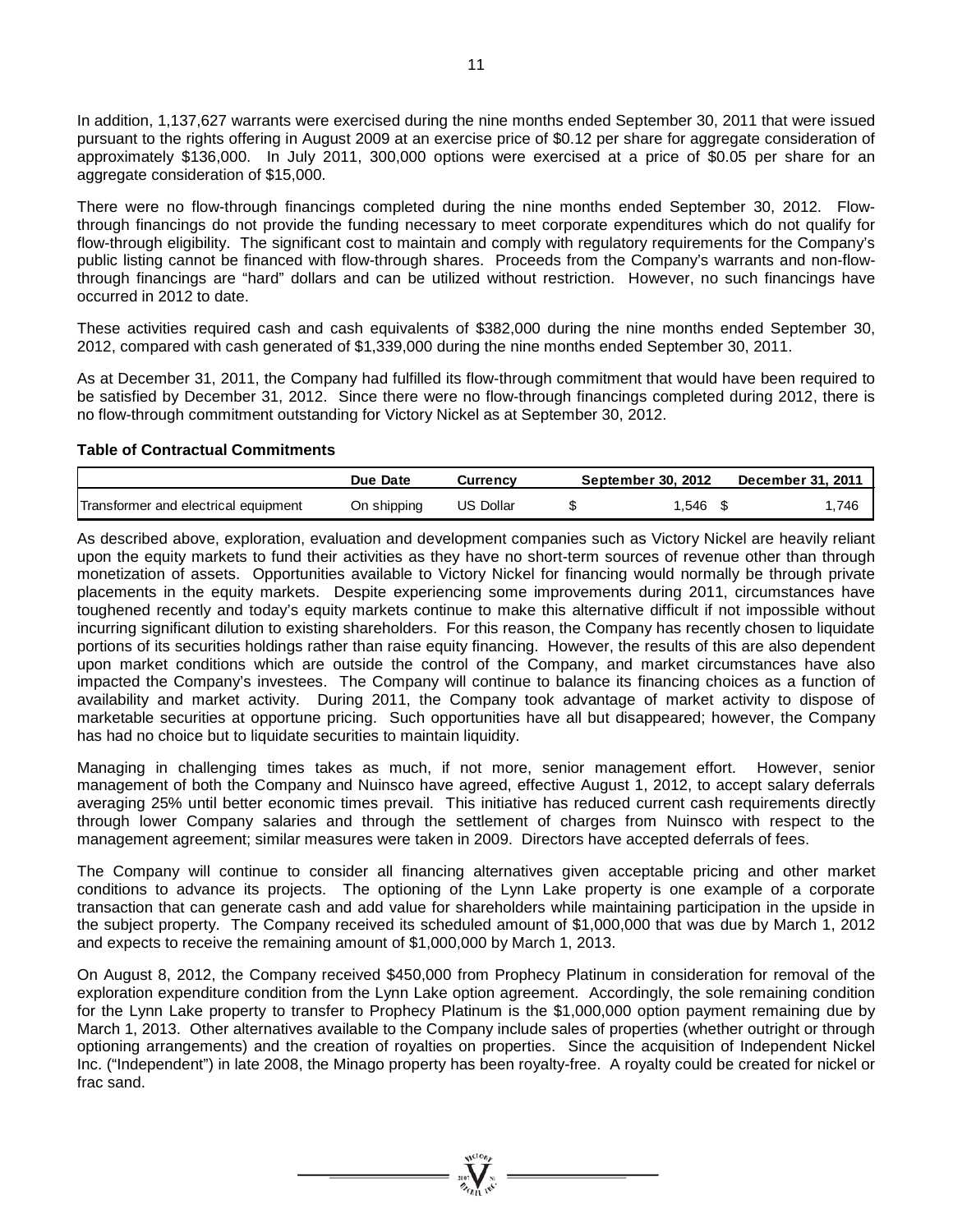In addition to generating cash flow, the Victory Silica initiative is intended to generate revenue for the Company as well as to enhance the Company's credibility in the frac sand market. However, this initiative, while relatively nearterm compared with mine-building, is not expected to begin generating cash flow until 2013.

As at November 8, 2012, the aggregate market value of the Company's marketable securities held in public company shares is approximately \$671,000. The market value of such shares may go up or down. Trading volumes have experienced declines and it is generally acknowledged that equities are being undervalued.

As at September 30, 2012, the Company had warrants outstanding and options outstanding which could bring in additional cash funds of approximately \$4,886,000. Most of those instruments are presently not "in-the-money" however.

As described above, the equity markets continue to be volatile and it is uncertain how future financing initiatives will be received, what the future market value of securities will be and how successful liquidity efforts will be in generating cash to finance activities. In particular, the financing required for the development of the Minago project is considerable.

The Company has good title to its projects and will continue to maintain the projects in good standing. Prophecy Platinum had expenditure commitments to meet on the Lynn Lake project as described earlier which mitigated the pressure on the Company to do so and maintained ongoing investment in the property. In the option to Prophecy Resource, (now Prophecy Coal) and its assignment to Prophecy Platinum, Victory Nickel made provisions to ensure that any failure on the part of Prophecy Platinum (or Prophecy Coal should Prophecy Platinum not comply) to meet the contractual commitments would result in the Lynn Lake property reverting to full ownership by Victory Nickel. The Company expects the remaining option terms to be fulfilled and for the ownership of Lynn Lake to be transferred to Prophecy Platinum.

The Company's working capital requirements continue to be modest. As at September 30, 2012, the major item requiring financing was an HST/GST refund receivable of \$37,000, which is was received in October 2012. The HST/GST refund receivable is a function of project activity and averaged approximately \$119,000 in 2011. Monthly average administrative costs for 2012 are budgeted at \$160,000 – or approximately \$1.8 million on an annual basis, most of which are incurred to meet statutory requirements; actual monthly costs to date are \$137,000. As described above, the salary and directors' fee deferrals by Victory Nickel will reduce the pressure on cash; other controls on minimizing discretionary expenditures are in place and non-essential services are being cancelled. The Company continues to have amounts owing to fulfil the electrical equipment purchases initiated during 2010.

The Company will continue to liquidate its portfolio of marketable securities. However, it will monitor its activities closely and continue to spend wisely until additional financing is available. The Company continues to monitor operating costs; Victory Nickel and Nuinsco did not implement an across-the-board salary increase for 2012; executive salaries for both companies remained at 2011 levels and, as noted earlier, average 25% salary deferrals have been agreed to by senior management of Victory Nickel. However, in the present market circumstances there is no certainty that the Company's initiatives to generate working capital will be sufficient to fund the Company's activities. The Company expects to announce such initiatives shortly.

Development of the Minago mine will require considerable financial resources. Management is monitoring the outcome of various financing initiatives being undertaken in the marketplace. The Company has put together a financing strategy which includes several components; the relative proportion of each will be dependent upon the market conditions at the time the strategy is executed. Components include: securing a joint venture partner for nickel and/or frac sand, off-take agreements for both nickel concentrate and frac sand, plant and equipment leasing for the mine and frac sand processing plant, bank borrowing and/or equity issues (which may include one or more of: rights offering, private placement or a fully-marketed prospectus issue).

The Victory Silica initiative has been designed to enhance the Company's market presence through the sale and marketing of high-quality frac sand. Further, it is expected to provide cash flow to assist the Company in financing its operations as well as financing the Minago mine development both directly and indirectly.

The Company continues to hold discussions with local and overseas financiers and potential business partners with respect to the nickel and frac sand opportunities.

 $\sum_{2007}^{3000}$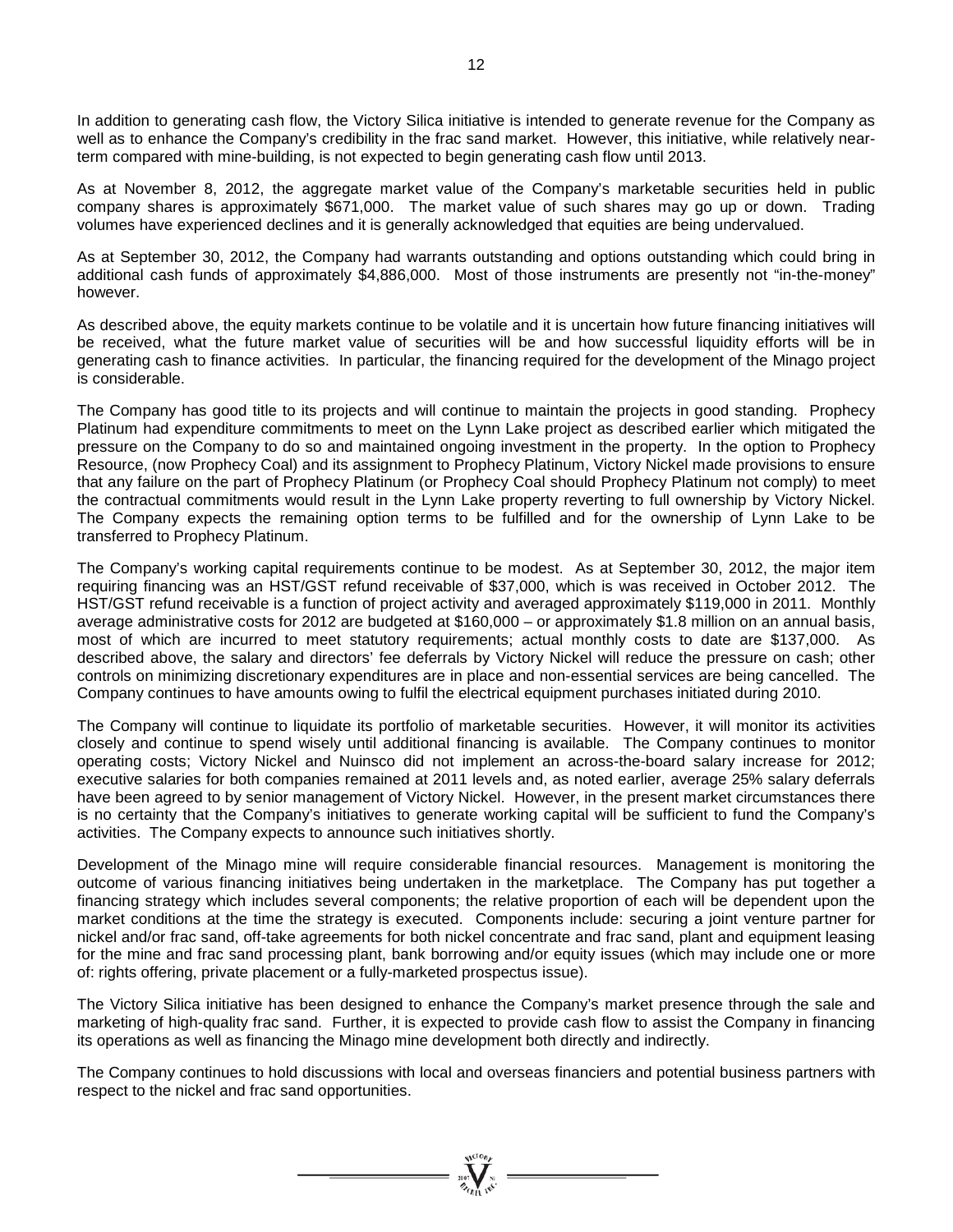**Paul Jones, Vice-President, Exploration, is a "qualified person" as defined under NI-43-101, and he has supervised and approved the preparation of the information relating to the material mineral projects of the Company described herein.**

### **MINE PROPERTY AND DEVELOPMENT ACTIVITIES**

Pursuant to the Board approval to develop and finance the Minago mine, expenditures of \$34,807,000 at the approval date were transferred from *Exploration and evaluation projects* into *Mine property and development project* on the balance sheet effective September 2011. During the nine months ended September 30, 2012, \$2,342,000 (before receipt of a government grant of \$50,000) was incurred on the project. Note that from the date of transfer to MP&D to December 31, 2011, \$764,000 was incurred on the Minago project for an aggregate total spending of \$4,512,000 in 2011. (For greater clarity, \$3,748,000 of the 2011 spending is included in the total transfer to MP&D of \$34,807,000.)

### **Minago Project**

The Company's 100%-owned Minago project is located on the unexposed southern part of the Thompson Nickel Belt in Manitoba, and is one of Canada's largest undeveloped sulphide nickel deposits. Minago has been shown to be capable of producing a nickel concentrate grading from 22.3% up to 35.0%, making it reportedly the world's highest grade nickel concentrate. In addition to metal by-products such as copper, cobalt, gold, platinum, palladium, silver and rhodium, a layer of silica sand averaging approximately nine metres thick overlies the nickel mineralization within the open pit. Approximately 84% of the sand is marketable as hydraulic fracturing "frac" sand, which is used to improve well recoveries in the oil and gas industry. The frac sand forms part of the overburden that must be removed prior to mining the nickel ore. According to the FS, production of frac sand could begin 20 months after the start of mine development.

The analytical data and geological interpretations obtained from the 2010 drilling program were incorporated into an updated geological model and resource estimate. The updated resource incorporates a 24% increase (over the previous resource estimate) in the NI 43-101-compliant measured and indicated, pit-constrained, sulphide nickel resource used in the Minago FS. The FS is posted at [www.sedar.com.](http://www.sedar.com/) Note that all resources are contained in the Nose Deposit and the update below does not include the results of the 2011 drilling program.

|                  |                                       | <b>April 2011 Pit-Constrained</b><br>Resource <sup>1</sup> |                   |                                             | March 2010 In-Pit Resource <sup>2</sup> | Increase (Decrease) in<br><b>Contained Metal</b> |                   |        |
|------------------|---------------------------------------|------------------------------------------------------------|-------------------|---------------------------------------------|-----------------------------------------|--------------------------------------------------|-------------------|--------|
|                  | Tonnes                                | Grade                                                      | <b>Ni Content</b> | Tonnes                                      | Grade                                   | Ni Content                                       | <b>Ni Content</b> | Change |
| Category         | <b>Millions</b>                       | $%$ Ni $S^3$                                               | M Lb              | <b>Millions</b>                             | %NiS <sup>3</sup>                       | M Lb                                             | M Lb              | %      |
| <b>Measured</b>  | 8.2                                   | 0.473                                                      | 85.0              | 6.6                                         | 0.488                                   | 71.4                                             | 13.7              | 19.2   |
| <b>Indicated</b> | 22.8                                  | 0.432                                                      | 217.2             | 19.1                                        | 0.410                                   | 172.6                                            | 44.6              | 25.9   |
| M&I              | 31.0                                  | 0.443                                                      | 302.2             | 25.7                                        | 0.430                                   | 243.9                                            | 58.3              | 23.9   |
| <b>Inferred</b>  | 0.2                                   | 0.380                                                      | 1.4               | 1.4                                         | 0.402                                   | 12.2                                             | (10.8)            | (88.4) |
|                  | Lerch-Grossman pit optimization shell |                                                            |                   | <sup>2</sup> Whittle pit optimization shell |                                         | Nickel in sulphide form                          |                   |        |

A winter work program was conducted at Minago in 2011. The program comprised 8,793m of diamond drilling in 20 drill holes with associated ground and borehole electromagnetic geophysics. The program was intended to evaluate parts of the project that have seen little work to date as well as to build upon the existing data-set of the Nose Deposit nickel mineralization. The entire pit-constrained resource is located within the Nose Deposit. A total of 15 holes were collared to intersect the "North Limb", a domain of nickel-bearing ultramafic rock extending at least 1.5km north from the Nose Deposit. A single deep hole was collared on the Nose Deposit to evaluate the depth extension of the ultramafic host rock and nickel mineralization. The hole was drilled to a total length of 1,527m and intersected approximately 160m of ultramafic rock near the bottom of the hole – confirming the extension of the host rock to depths several hundred metres below that previously tested. A single drill hole was collared in the western part of the property in order to test the thickness of the Winnipeg Formation sand horizon. As anticipated, the hole successfully intersected the Winnipeg Formation sandstone layer (frac sand horizon) immediately above the unconformity with the Thompson Nickel Belt rocks.

A 3,500m winter work program was conducted in 2012. The program tested a number of targets around the property that have been identified in previous work programs as well as areas that are scheduled for Minago mine infrastructure development. In part, the drilling evaluated the nickel-bearing Ospwagan Group/Pipe Formation rocks in the vicinity of the Minago Nose Deposit. Given the widespread nature of nickel mineralization on the

=  $\sum_{y_{\text{eff}}}^{y_{\text{eff}}(0)}$  =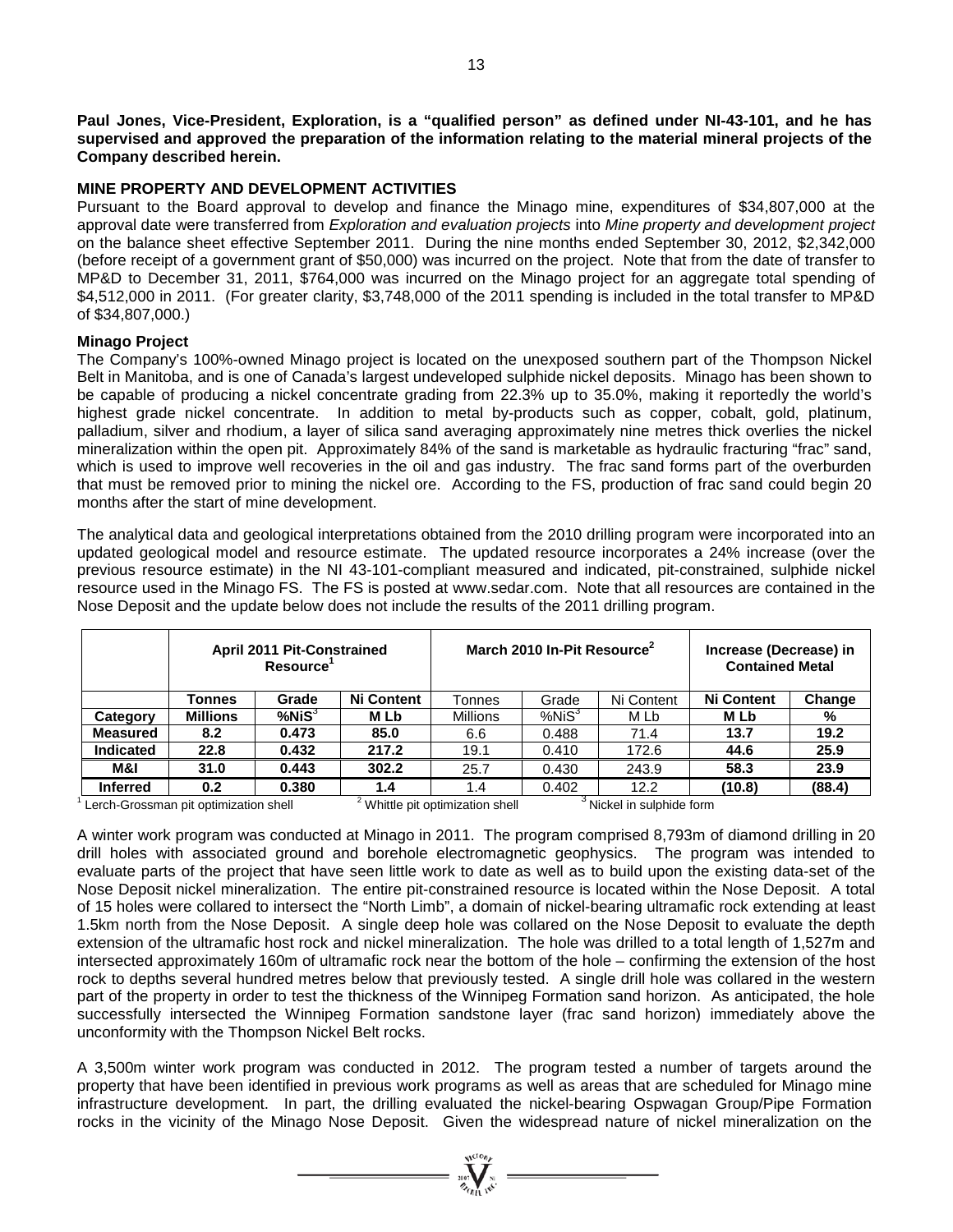Minago property and the number of targets identified, the possibility of intersecting completely new nickel mineralization was considered good. The drilling intersected magnetite bearing amphibolite domains, pyritepyrrhotite intervals and minor serpentinite.

Importantly, two holes of the 2012 program tested known nickel-bearing serpentinite that underlies mining lease ML-003 approximately 5km south of the Nose Deposit. Thirteen historic drill holes are known to have been drilled by previous operators in the area between 1968 and 1971. Ten of the thirteen holes intersected serpentinized ultramafic rock, while seven of these holes obtained significant intersections of nickel-mineralized serpentinite from within a body interpreted to be >2 km long. The most extensive intersection, in MXB-70-60, was 605m grading 0.3% Ni from 154m down hole. DDHs V-12-07 and V-12-09 completed this past winter both intersected significant widths of serpentinite and obtained analytical results consistent with historic results.

### *Frac Sand*

An indicated resource of 15 million tonnes of sandstone has been estimated to occur within the current Minago pit shell. The frac sand component of this resource is a significant contributor to the positive economics at Minago. As part of the FS, Outotec produced a feasibility-level design for a frac sand plant complete with capital and operating costs to produce 1,140,000 tonnes of frac sand annually for a ten-year period. Considerable potential exists to expand the resource beyond the limits of the current pit. The Company has also announced the creation of Victory Silica.

### **Victory Silica**

On June 19, 2012, the Company announced a new initiative through the creation of Victory Silica and the hiring of Ken Murdock as its CEO. The objective is to generate cash flow while establishing VSL as a supplier of premium frac sand prior to commencing frac sand sales from the Minago project. Expenditures are classified as preoperating expenditures and are charged through operations.

### **EXPLORATION AND EVALUATION ACTIVITIES**

For the nine months ended September 30, 2012, the Company incurred exploration expenditures on its E&E projects of \$131,000 (September 30, 2011 - \$4,608,000). This includes \$87,000 on the Mel project, \$nil on Lynn Lake (before \$1,450,000 option payments received from Prophecy Platinum), and \$44,000 at the Lac Rocher project (September 30, 2011 - \$3,748,000 on Minago, prior to its transfer to MP&D project, \$673,000 on Mel; \$3,000 on Lynn Lake (before \$600,000 option payment received from Prophecy Coal) and \$184,000 on Lac Rocher). The 2012 expenditures are shown before the transfer of \$1,450,000 through operations (September 30, 2011 - \$597,000) with respect to the Lynn Lake option receipts in excess of carrying value.

#### **Mel Project**

The Mel project is located on the Thompson Nickel Belt, just north of Thompson, Manitoba. It is a large property, approximately 25km east-west by about 6km north-south, and remains underexplored.

Mel has an indicated resource of 4.3 million tonnes grading 0.88% nickel (approximately 83 million pounds in-situ nickel) and an additional inferred resource of one million tonnes grading 0.84% nickel (approximately 19 million pounds in-situ nickel) and offers significant exploration upside as well as near-term production potential.

The Company had earned a 100% ownership of Mel subject to a 51% Vale back-in right. During the third quarter of 2010, the Company announced that Vale had determined that it would not exercise its back-in right. Title to the property has been transferred. Accordingly, the Company is in a position to determine future programs at Mel in its sole discretion.

Ten drill holes, totalling 3,459m, comprised the 2011 winter work program on the Mel Property, the first managed by the Company. Two drill holes, totalling 739m, were collared to test a UTEM geophysical anomaly approximately 700m north of the Mel deposit associated with earlier prospective nickel results; no sulphide mineralization was encountered. Eight drill holes, totalling 2,720m, were collared to test the down-dip extension of the Mel resource shell; all holes intersected nickel mineralization of grade and width comparable to that obtained in holes that comprise the existing resource.

The Mel dataset is currently being vetted and updated – this work will apply to both the drilling data on the Mel deposit as well as the considerable drilling (111 drill holes) conducted of the claims portion of the property. Following completion of this work, additional modelling of the resource is contemplated. No fieldwork has been conducted during 2012.

 $\sum_{\substack{i=1\\ i\neq j\neq i\neq j}}^{i\neq i\neq j\neq j}$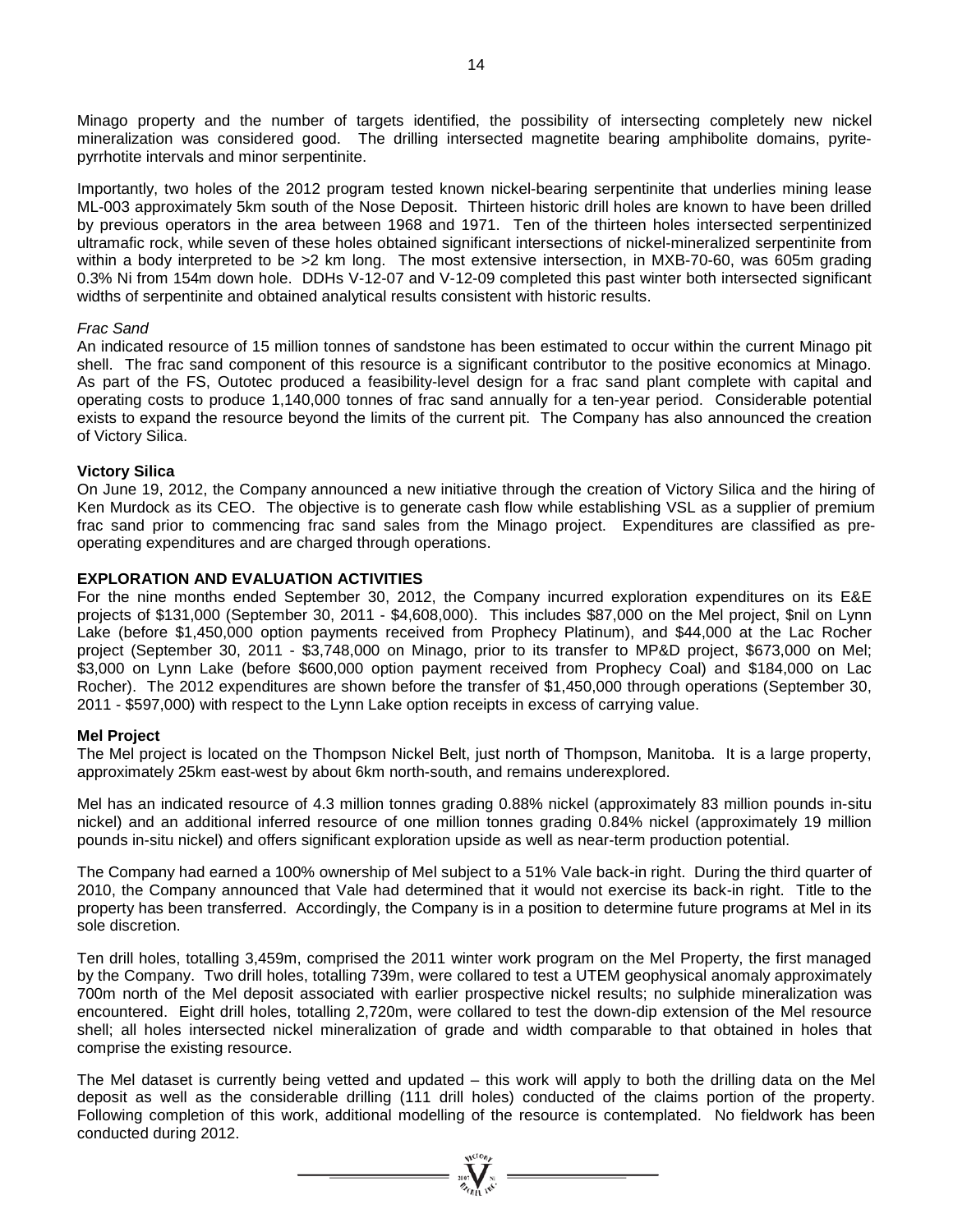Under the terms of the option agreement, Vale must mill ore from the Mel project at cash costs plus 5% subject to capacity availability and metallurgy – this is unaffected by Vale's decision. Furthermore, in accordance with the terms of the agreement with Vale, they now are entitled to a 10% royalty on "distributable earnings" as defined in the agreement. Distributable earnings is defined as net revenue less operating expenses, before federal and provincial income taxes, after provincial mining taxes and less aggregate pre-production capital but before depreciation.

### **Lac Rocher**

Lac Rocher is located in northwestern Québec and has measured (0.29 million tonnes grading 1.23% Ni) and indicated (0.51 million tonnes grading 1.05% Ni) resources of 0.80 million tonnes grading 1.12% nickel, at a 0.5% nickel cutoff, for approximately 20 million pounds of in-situ nickel located between surface and 125 vertical metres. Additional inferred resources total 0.44 million tonnes grading 0.65% Ni. Mineralization remains open to the southwest. The breakeven price of nickel per lb in the Lac Rocher PEA was US\$9.74 with copper at US\$3.65.

The Lac Rocher property is subject to a discovery incentive plan (the "DIP") to reward certain individuals involved in the discovery of Lac Rocher with a 2% net smelter royalty ("NSR") for mines that were discovered on certain properties prior to the expiry of the DIP. The NSR is payable only on revenues earned after recovery of all development costs for any mine on the property. The terms of the DIP provide the Company with a right of first refusal on any proposed disposition of the NSR. In addition, the DIP contains put/call provisions under which the Company may be required to purchase, or may exercise an option to purchase, the NSR at the value of its discounted cash flows, as defined therein. The Lac Rocher property is the only property subject to the DIP. As the Lac Rocher property is not yet in production, no royalties are currently payable.

Year round access is now available to the site. In December 2009, diamond drilling was conducted to provide geotechnical data deemed necessary for future portal and ramp development. An InfiniTem ground electromagnetic survey was conducted over a portion of the property to test for deeper extensions to the nickel mineralization. At the same time, evaluation of the availability of borrow material was also conducted in the local region. No work was conducted on the site during 2011 or 2012.

#### **Lynn Lake**

The Lynn Lake property is located in the historic mining town of Lynn Lake in northern Manitoba, about 320km by road northwest of the Thompson mining camp.

As discussed earlier and described in Note 12 to the Unaudited Condensed Consolidated Financial Statements, the Company has optioned Lynn Lake to Prophecy Coal with subsequent assignment to Prophecy Platinum. Failure on the part of Prophecy Platinum to meet any of the terms (or Prophecy Coal's rectification of Prophecy Platinum's deficiencies) will result in cancellation of the option on the property and it will revert to the Company. Among other things, the option included a commitment to make \$3,000,000 in expenditures on the property. As discussed earlier, on August 8, 2012, the Company received \$450,000 from Prophecy Platinum in consideration for waiving the remaining expenditure commitment. There is no reason to believe that Prophecy Platinum will not meet its remaining option payment to acquire the property and it will transfer to Prophecy Platinum at that point. Given the stage of the option agreement, the Company no longer considers Lynn Lake to be a material mineral project of the Company; it is included here for completeness.

#### **IMPAIRMENT ANALYSIS UPDATE**

The Company performed a detailed impairment analysis on each of its E&E projects and the MP&D project as at December 31, 2011. The Company does not believe that there have been any material changes to date which would adversely affect this analysis or would cause the Company to initiate another recoverability assessment. Furthermore there has been no change in management's plans for the projects which would cause a reassessment.

Management concluded that no impairment existed in each of its E&E and MP&D projects effective September 30, 2012 and that costs incurred to date are recoverable. The Company will continue to monitor developments as they occur in the metals markets and the economy and will update its impairment analysis to take account of any such changes, as appropriate.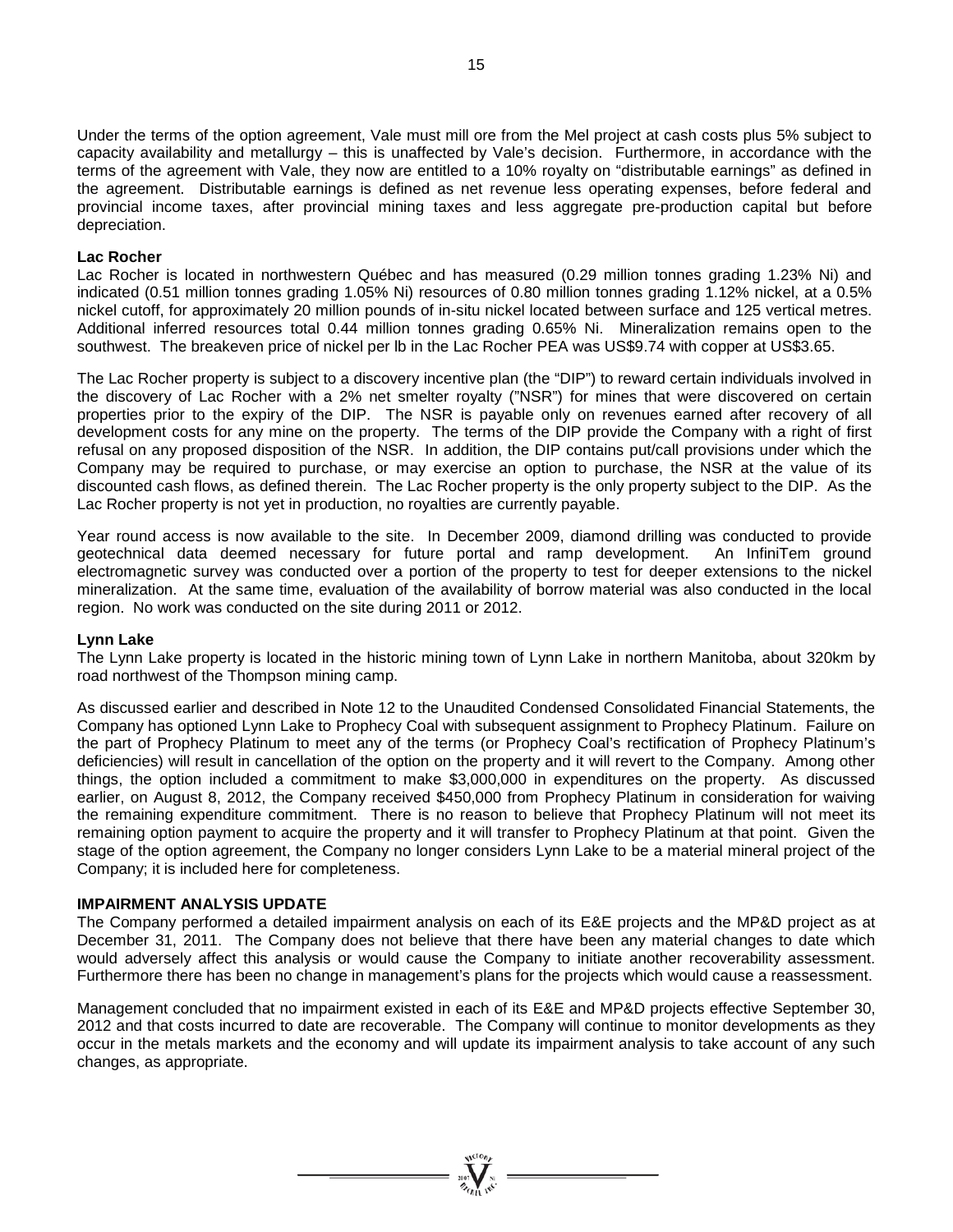### **CRITICAL ACCOUNTING ESTIMATES**

Critical accounting estimates used in the preparation of the financial statements include determining the carrying value of investments, mine property and development project and exploration and evaluation projects, assessing the impairment of long-lived assets, determining deferred income taxes and the valuation of share-based payments. These estimates involve considerable judgement and are, or could be, affected by significant factors that are out of the Company's control.

For a complete list of the significant accounting policies as well as information concerning the use of estimates and measurement uncertainty, reference should be made to Note 3 to the Company's 2011 Audited Financial Statements as updated by Note 3 to the Unaudited Condensed Consolidated Financial Statements. The Company's financial statements have been prepared using the going concern assumption; reference should be made to Note 1 to the Company's 2011 Audited Financial Statements as well as to Note 1 to the Company's Unaudited Condensed Consolidated Financial Statements.

The recorded value of the Company's E&E projects and the MP&D project is based on historic costs that are expected to be recovered in the future. The Company's recoverability evaluation is based on market conditions for minerals, underlying mineral resources associated with the properties and future costs that may be required for ultimate realization through mining operations or by sale. The Company is in an industry that is exposed to a number of risks and there is always the potential for a material adjustment to the value assigned to these assets. Such risks also extend to the evaluation of fair values of net assets upon acquisition.

The fair value of the stock options and warrants is calculated using the Black-Scholes option-pricing model that takes into account the exercise price, expected life of the option/warrant, expected volatility of the underlying shares, expected dividend yield, and the risk-free interest rate for the term of the option/warrant.

#### **NEW ACCOUNTING POLICIES**

IFRS issued by the International Accounting Standards Board ("IASB") have been adopted in the Company's 2011 Audited Financial Statements. Note 3 to those statements include the accounting policies that have been applied. Note 3 to the Unaudited Condensed Consolidated Financial Statements includes any new accounting policies there have been none implemented to date except that the financial statements are now prepared on the consolidated basis.

### **Basis of Consolidation**

#### *Subsidiary*

A subsidiary is an entity controlled by Victory Nickel. Control exists when Victory Nickel has the power to govern the financial and operating policies of an entity so as to obtain benefits from its activities. In assessing control, potential voting rights that currently are exercisable are taken into account. The financial statements of subsidiaries are included in the consolidated financial statements from the date that control commences until the date that control ceases. The accounting policies of subsidiaries have been changed when necessary to align them with the policies adopted by Victory Nickel. Significant Company entities are listed in Note 20 to the Unaudited Condensed Consolidated Financial Statements.

#### **FUTURE ACCOUNTING CHANGES**

#### **New Standards and Interpretations Not Yet Adopted**

Since the issuance of the Company's 2011 Audited Financial Statements, the IASB and International Financial Reporting Interpretations Committee ("IFRIC") have issued no additional new and revised standards and interpretations which are applicable to the Company. Refer to Note 3 to those statements. However, certain of those issued at that time but not included in those financial statements are now relevant to Victory Nickel and are described below:

### *IFRS 10 - Consolidated Financial Statements*

Effective for annual periods beginning on or after January 1, 2013, with early adoption permitted, IFRS 10 establishes principles for the presentation and preparation of consolidated financial statements when an entity controls one or more other entities. The IFRS defines the principle of control and establishes control as the basis for determining which entities are consolidated in the consolidated financial statements.

#### *IFRS 12 – Disclosure of Interests in Other Entities*

Effective for annual periods beginning on or after January 1, 2013, with early adoption permitted, IFRS 12 requires the disclosure of information that enables users of financial statements to evaluate the nature of, and risks  $\frac{dS_{\text{tot}}}{dS_{\text{tot}}}\frac{dS_{\text{tot}}}{dS_{\text{tot}}}\frac{dS_{\text{tot}}}{dS_{\text{tot}}}\frac{dS_{\text{tot}}}{dS_{\text{tot}}}\frac{dS_{\text{tot}}}{dS_{\text{tot}}}\frac{dS_{\text{tot$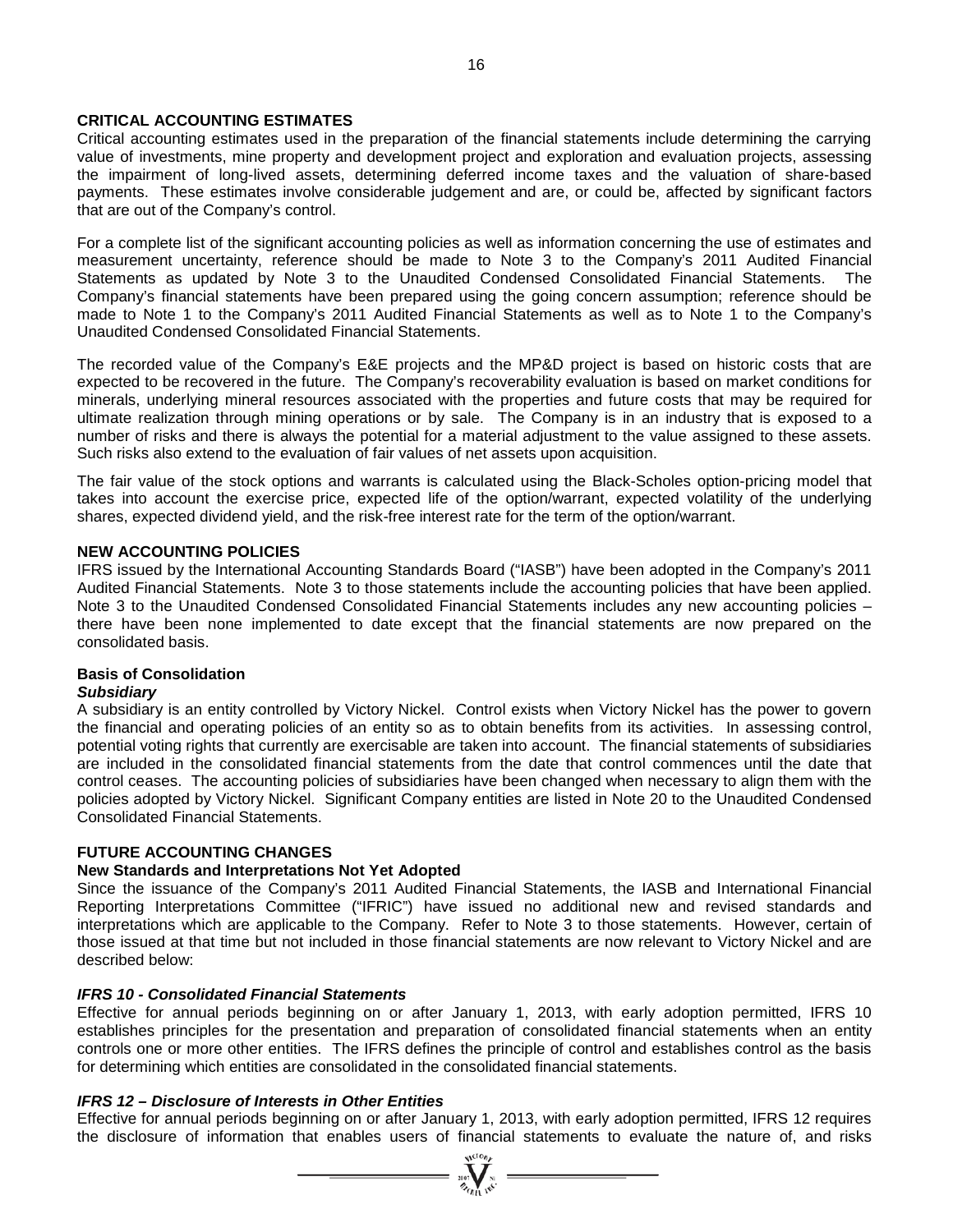associated with, its interest in other entities and the effects of those interests on its financial position, financial performance and cash flows.

Early adoption of these standards is only permitted if IFRS 10, IFRS 11, IFRS 12 and the consequential amendments to IAS 17 and IAS 18 are adopted at the same time, with the exception of early adopting only the disclosure provisions for IFRS 12 without the other new standards.

The Company has complied with these standards when consolidating its newly-incorporated subsidiary Victory Silica.

### **CORPORATE GOVERNANCE**

The Company's Board of Directors is responsible for ensuring that management fulfils its responsibilities for financial reporting and internal control and exercises this responsibility principally through the Audit Committee. The Audit Committee, which is comprised of directors, none of whom are employees or officers of the Company, meets with management to review the Unaudited Condensed Consolidated Financial Statements to satisfy itself that management is properly discharging its responsibilities to the directors who approve the financial statements. The Board of Directors has also appointed compensation and corporate governance and nominating committees composed of non-executive directors.

### **Design of Disclosure Controls and Procedures**

The Company's Chief Executive Officer and Chief Financial Officer, (collectively, the "Certifying Officers"), are responsible for designing a system of disclosure controls and procedures, or causing them to be designed under their supervision, to provide reasonable assurance that information required to be disclosed in reports filed with or submitted to, securities regulatory authorities is recorded, processed, summarized and reported within the time periods specified under Canadian securities laws and that material information relating to the Company is made known to them with respect to financial and operational conditions to allow timely decisions regarding required disclosure. For the fiscal quarter ended September 30, 2012, the Certifying Officers have concluded that the design of the Company's disclosure controls and procedures were effective as at September 30, 2012. Such controls are facilitated by the small size of the Company's senior management team and their access to material information.

There were no changes to the Company's disclosure controls and procedures that occurred during the quarter ended September 30, 2012 that materially affected, or are reasonably likely to affect, the Company's disclosure controls and procedures.

### **Design of Internal Control over Financial Reporting**

The Company's Certifying Officers are responsible for designing a system of internal controls over financial reporting, or causing them to be designed under their supervision, to provide reasonable assurance regarding the reliability of financial reporting and preparation of financial statements for external purposes in accordance with GAAP. The Company used the COSO control framework. For the fiscal quarter ended September 30, 2012, the Certifying Officers have concluded that the design of the Company's internal controls over financial reporting and procedures were effective as at September 30, 2012.

The management of the Company was required to apply its judgement in evaluating the cost-benefit relationship of possible controls and procedures. The result of the inherent limitations in all control systems means no evaluation of controls can provide absolute assurance that all control issues and instances of fraud, if any, have been detected.

There were no changes to the Company's internal controls over financial reporting that occurred during the quarter ended September 30, 2012 that materially affected, or are reasonably likely to affect, the Company's internal controls over financial reporting.

### **TRANSACTIONS WITH RELATED PARTIES AND MANAGEMENT AGREEMENT**

Included in accounts payable and accrued liabilities as at September 30, 2012 are amounts due to officers and directors of the Company in the amount of \$141,000 (December 31, 2011 - \$47,000). These amounts relate primarily to deferred directors' fees, consulting fees payable, deferred salaries and expense reimbursements to officers.

The Company shares management, administrative assistance and facilities with Nuinsco pursuant to a management agreement; management operates under the supervision of the respective board of directors of each

 $=\sum_{i=1}^{N^{(10)}_{N}}$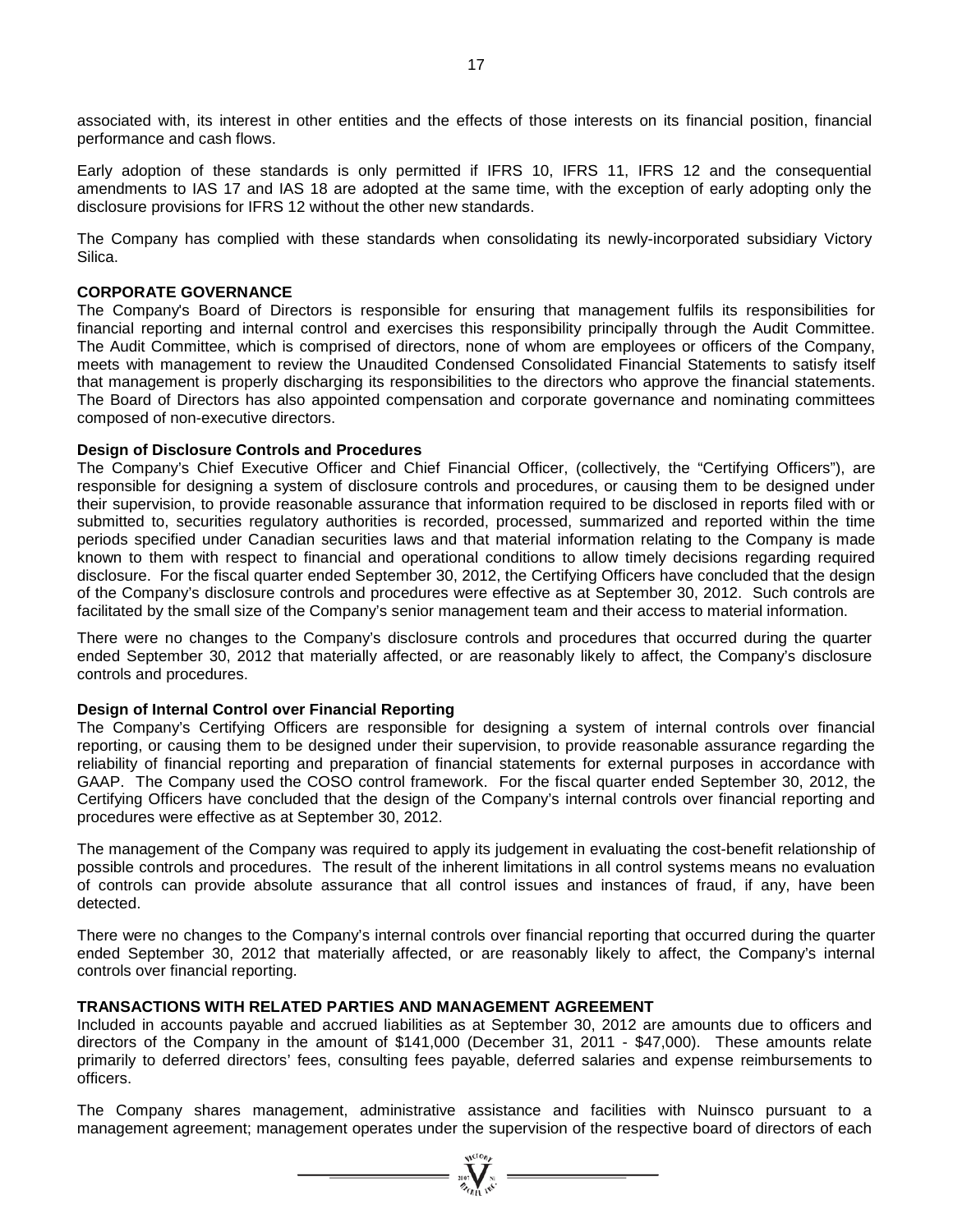respective company, there is only one common director. The costs payable by the Company under the arrangement are recorded at the exchange amount which is equal to the cost to Nuinsco of such services plus 10 per cent. The management agreement commenced February 1, 2007 and is terminable by Nuinsco upon 90 days notice and by the Company upon 180 days notice.

Transactions with Nuinsco for the three and nine months ended September 30, 2012 and 2011 are shown in the following table:

|                                                         |   | Three months ended<br>September 30, |                |        |  | Nine months ended<br>September 30, |  |      |  |
|---------------------------------------------------------|---|-------------------------------------|----------------|--------|--|------------------------------------|--|------|--|
|                                                         |   |                                     |                |        |  |                                    |  |      |  |
|                                                         |   | 2012                                |                | 2011   |  | 2012                               |  | 2011 |  |
| Overhead charges from Nuinsco Resources Limited         |   | 130S                                |                | 197S   |  | 501 S                              |  | 609  |  |
| Overhead charges to Nuinsco Resources Limited           |   |                                     | 6 S            | $\sim$ |  | $21 \quad$ $\frac{1}{2}$           |  |      |  |
| Project costs charged to Nuinsco Resources Limited      |   |                                     | 2 <sup>5</sup> | 10S    |  | $18 \quad$ $\frac{6}{3}$           |  | 24   |  |
| Project recoveries charged by Nuinsco Resources Limited | æ | 11 S                                |                | 21 S   |  | $30 \quad$                         |  | 55   |  |

Amounts due to Nuinsco are unsecured, non-interest bearing and due on demand. Amounts due to or from Nuinsco are settled on a regular basis.

### **OUTSTANDING SHARE DATA**

As at November 8, 2012, the Company had 395,807,042 common shares issued and outstanding. In addition, there were 29,586,500 stock options and 4,804,786 warrants outstanding which, if exercised and issued, would bring the fully diluted issued common shares to a total of 430,198,328 and would generate cash of approximately \$4,863,000. However, not all of the options and warrants are "in the money".

### **RECENT DEVELOPMENTS**

There have been no additional developments not already discussed elsewhere in this MD&A.

### **RISKS AND UNCERTAINTIES**

The exploration and development of natural resources are speculative activities that involve a high degree of financial risk. The risk factors which should be taken into account in assessing Victory Nickel's activities and an investment in its securities include, but are not necessarily limited to, those set out in detail in the Company's 2011 MD&A. A summary is provided below.

The relative significance of each risk described below will vary as a function of several factors including, but not limited to, the state of the economy, the stage of Victory Nickel's projects, the availability of financing on acceptable terms and other matters.

Any one or more of these risks could have a material adverse effect on the value of any investment in Victory Nickel and the business, financial condition, operating results or prospects of Victory Nickel and should be taken into account in assessing Victory Nickel's activities.

### **Industry Risks**

### *Speculative Nature of Mineral Exploration*

Mineral exploration is highly speculative in nature, involves many risks and frequently is non-productive. There is no assurance that Victory Nickel's exploration efforts will be successful. No assurance can be given that Victory Nickel's exploration programs will result in the establishment or expansion of resources or reserves.

#### *Evaluation Projects*

In general, evaluation and development projects have no operating history upon which to base estimates of future cash operating costs. For evaluation and development projects such as the mineral resource properties owned by Victory Nickel, estimates of proven and probable reserves are, to a large extent, based upon the interpretation of geological data obtained from drill holes and other sampling techniques and feasibility studies. The costs estimated under the FS for Minago differed from the PEA and may differ again upon actual development.

### *Competition*

The mineral exploration business is highly competitive in all of its phases. Victory Nickel competes with numerous other companies and individuals, including competitors with greater financial, technical and other resources than Victory Nickel, in the search for and acquisition of exploration and development rights on attractive mineral properties. There is no assurance that Victory Nickel will compete successfully in acquiring exploration and development rights on such other properties.

 $\sum_{\substack{i=1\\i\neq j}}^{\mathcal{M}^{(10)}}\sum_{\substack{i=1\\i\neq j}}^{\mathcal{M}^{(10)}}$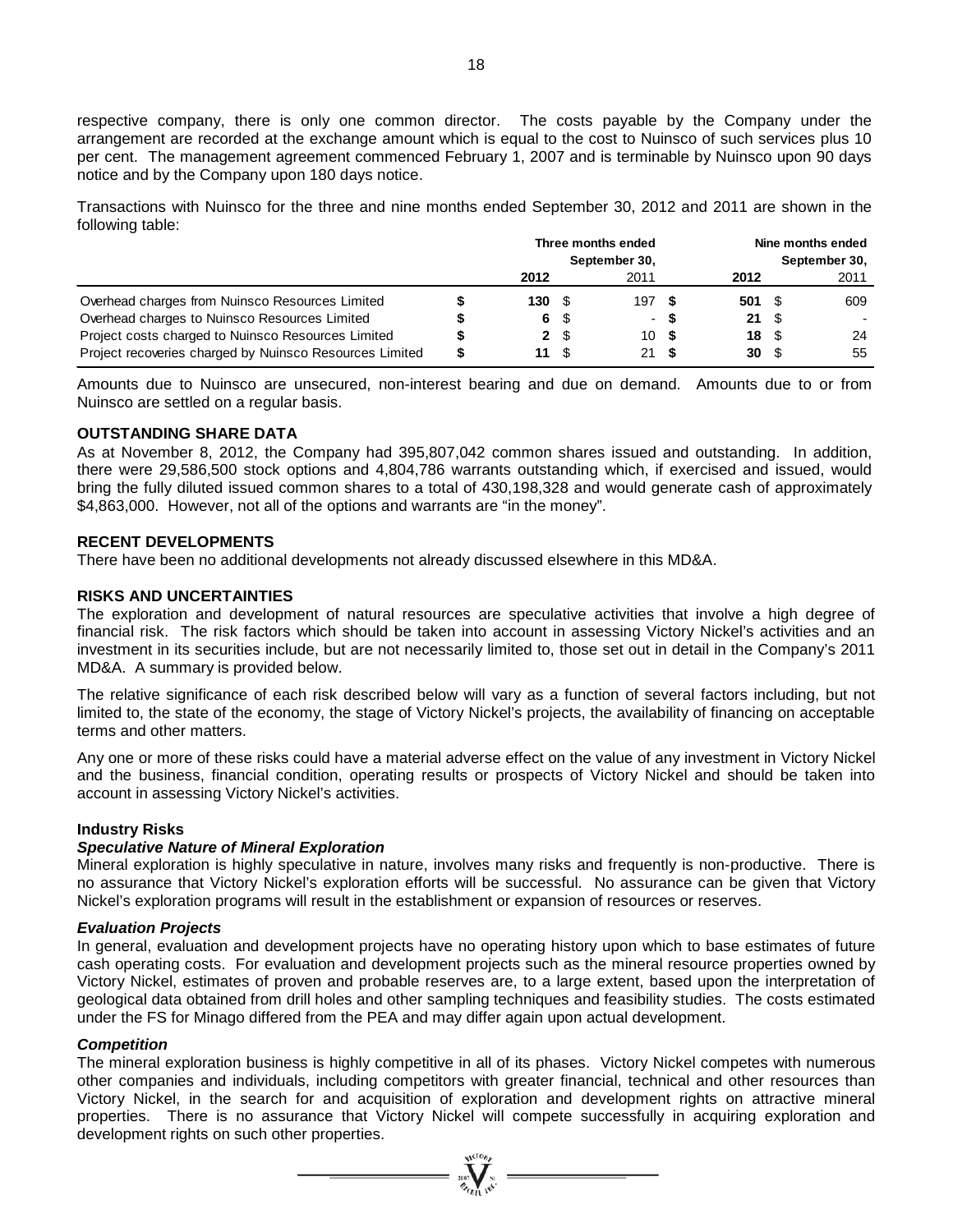### **Operational Risks**

### *Limited History of Operations*

Victory Nickel has no history of earnings and limited financial resources. Victory Nickel currently has no operating mines and its ultimate success will depend on the ability of active mining operations to generate cash flow in the future, as well as its ability to access capital markets for its development requirements. In particular, Victory Silica represents a new initiative for Victory Nickel. While the Company believes it has mitigated the risks of entering a new market through the hiring of experienced personnel, there is no assurance that Victory Silica will be successful.

## *Development Targets, Permitting and Operational Delays*

There can be no assurance that Victory Nickel will be able to complete the planned development of its projects on time or on budget due to, among other things, delays in receiving required consents, permits and registrations, the delivery and installation of plant and equipment and cost overruns, or that the current personnel, systems, procedures and controls will be adequate to support Victory Nickel's operations.

### *Resources and Reserves*

The figures for mineral resources and mineral reserves are estimates and no assurance can be given that the anticipated level of recovery and/or grades of mineral reserves or mineral resources will be realized.

### *Title Risks*

Victory Nickel's ability to hold various mineral rights require licences, permits and authorizations and, in some cases, renewals of existing licences, permits and authorizations from various governmental and quasi-governmental authorities. However, Victory Nickel's ability to obtain, sustain or renew such licences, permits and authorizations on acceptable terms is subject to changes in regulations and policies and to the discretion of the applicable governmental and quasi-governmental bodies.

### *Insurance Risk*

Victory Nickel faces all of the hazards and risks normally incidental to the exploration and development of base metals, any of which could result in damage to life or property, environmental damage and possible legal liability for any or all such damage caused. Not all such risks are insurable.

### **Financial and Investment Risks**

### *Substantial Capital Requirements*

Victory Nickel will have to make substantial capital expenditures for the development of and to achieve production from its projects. Production will only be reached a number of years post-commencement of development. Until that time, the Company is reliant on the equity markets and asset sales to generate cash for ongoing operations and programs. There can be no assurance that any debt or equity financing or cash generated by operations or asset sales will be available or sufficient to meet these requirements or for other corporate purposes or, if debt or equity financing is available, that it will be on terms acceptable to Victory Nickel. Moreover, future activities may require Victory Nickel to alter its capitalization significantly. The inability of Victory Nickel to access sufficient capital for its operations could have a material adverse effect on its financial condition, results of operations or prospects. Flow-through financing cannot be used to fund the Company's corporate costs.

### *Market Perception*

Market perception of junior exploration, development and mining companies may shift such that these companies are viewed less favourably. This factor could impact the value of investors' holdings and Victory Nickel's ability to raise further funds by issue of additional securities or debt.

### *Metal and Mineral Prices*

There is no assurance that, even if commercial quantities of mineral resources are developed, a profitable market will exist for the sale of such product. Nickel and by-product prices fluctuate on a daily basis and are affected by numerous factors beyond Victory Nickel's control – including factors which are influenced by worldwide circumstances. However, these factors are of significant importance for the FS and decisions related thereto.

### *Areas of Investment Risk*

The common shares of Victory Nickel are listed on the TSX. The share prices of publicly traded companies can be volatile as the price of shares is dependent upon a number of factors, some of which are general or market or sector specific and others that are specific to Victory Nickel.

The market for shares in small public companies is less liquid than for large public companies. Investors should be aware that the value of the Company's common shares may be volatile and may go down as well as up and investors may therefore not recover their original investment.

 $\sum_{\substack{2007 \text{ VU10}}{N}}^{\text{VU10}} \sum_{\substack{N\text{U}}}$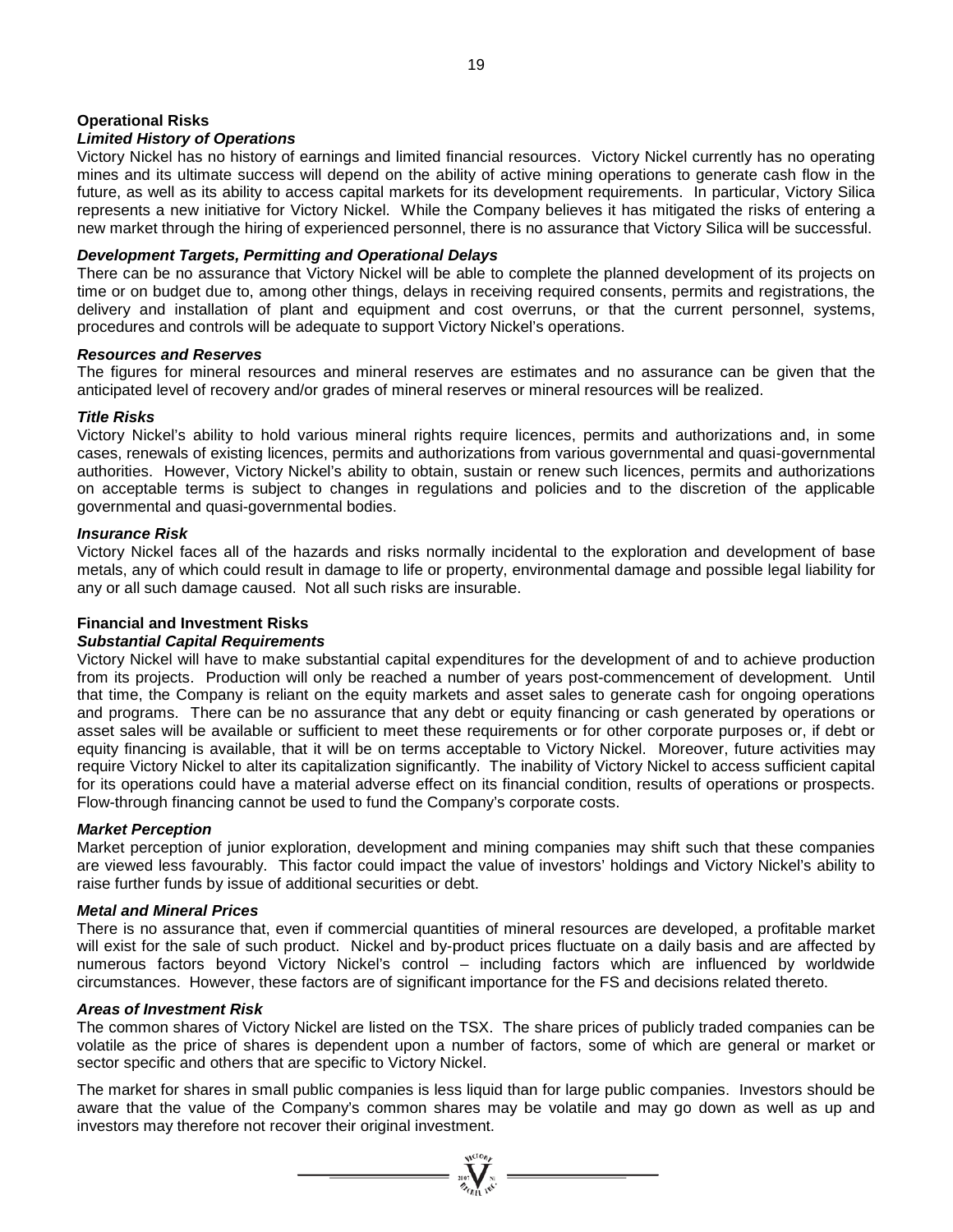The market price of the Company's common shares may not reflect the underlying value of Victory Nickel's net assets. The price at which investors may dispose of their securities may be influenced by a number of factors, some of which may pertain to Victory Nickel and others of which are extraneous. On any disposal of their common shares, investors may realize less than the original amount invested.

### **Regulatory Risks**

### *Government Regulation*

Existing and possible future environmental and social impact legislation, regulations and actions, including the regulation of air and water quality, mining reclamation, solid and hazardous waste handling and disposal, the promotion of occupational health and safety, the protection of wildlife and ecological systems and the protection of the societies and communities of indigenous peoples, could cause significant expense, capital expenditures, restrictions and delays in activities, the extent of which cannot be predicted and which may well be beyond Victory Nickel's capacity to fund.

### *Economic, Political, Judicial, Administrative, Taxation or Other Regulatory Factors*

Victory Nickel may be adversely affected by changes in economic, political, judicial, administrative, taxation or other regulatory factors in the areas in which Victory Nickel does or will operate and holds its interests, as well as unforeseen matters.

### **Other Risks**

### *Environmental and Health Risks*

The Company has no significant exposure to environmental or health risks, although this will change as the Company's projects approach production (a normal characteristic of mineral industry projects). Lynn Lake, acquired pursuant to the takeover bid for Independent and subject to option by Prophecy Platinum, is a former operating mine, however indemnifications exist from the Manitoba Government with respect to any pre-existing environmental concerns at that property.

### *Key Personnel*

Victory Nickel relies on a limited number of key consultants and there is no assurance that Victory Nickel will be able to retain such key consultants or other senior management. The loss of one or more of such key consultants or members of senior management, if not replaced, could have a material adverse effect on Victory Nickel's business, financial condition and prospects. Directors and management had previously and, once more, have accepted deferrals of remuneration in order to assist the Company through the economic turmoil; however, this potentially adds to the risk of losing experienced personnel.

#### *Conflicts of Interest*

Certain of the Company's directors and officers are also directors and officers of other natural resource companies. Consequently, there exists the possibility for such directors and officers to be in a position of conflict. In such circumstances, directors will recuse themselves from voting or otherwise having significant influence over key decisions.

### *Investments and Other Agreements with Resource Companies*

In addition, Victory Nickel makes, from time-to-time, investments in the common shares of publicly-traded companies in the junior natural resources sector or may enter into option or other agreements therewith. These companies are subject to similar risks and uncertainties as is Victory Nickel, and Victory Nickel's investments in and agreements with these companies are subject to similar areas of risk as noted above. Victory Nickel seeks to manage its exposure by ensuring that appropriate recourse is included in such agreements upon the counterparty's or assignee's failure to meet contractual obligations.

#### **Summary**

The future success of the Company is subject to a number of risk factors that are common to the junior natural resources sector. These include the extent to which it can outline natural resources on its properties and establish the economic viability of developing those properties and the political, economic and legislative stability of the territories in which the Company's interests are located. Another significant factor is the ability of the Company to obtain necessary financing or to find strategic partners to fund expenditure commitments as they fall due, as the Company currently has limited funds. Furthermore, the development of any natural resource interest may take years to complete and the resulting income, if any, from the sale of any natural resources produced by the Company is largely dependent upon factors that are beyond its control, such as costs of development, operating costs and the market value of the end product.